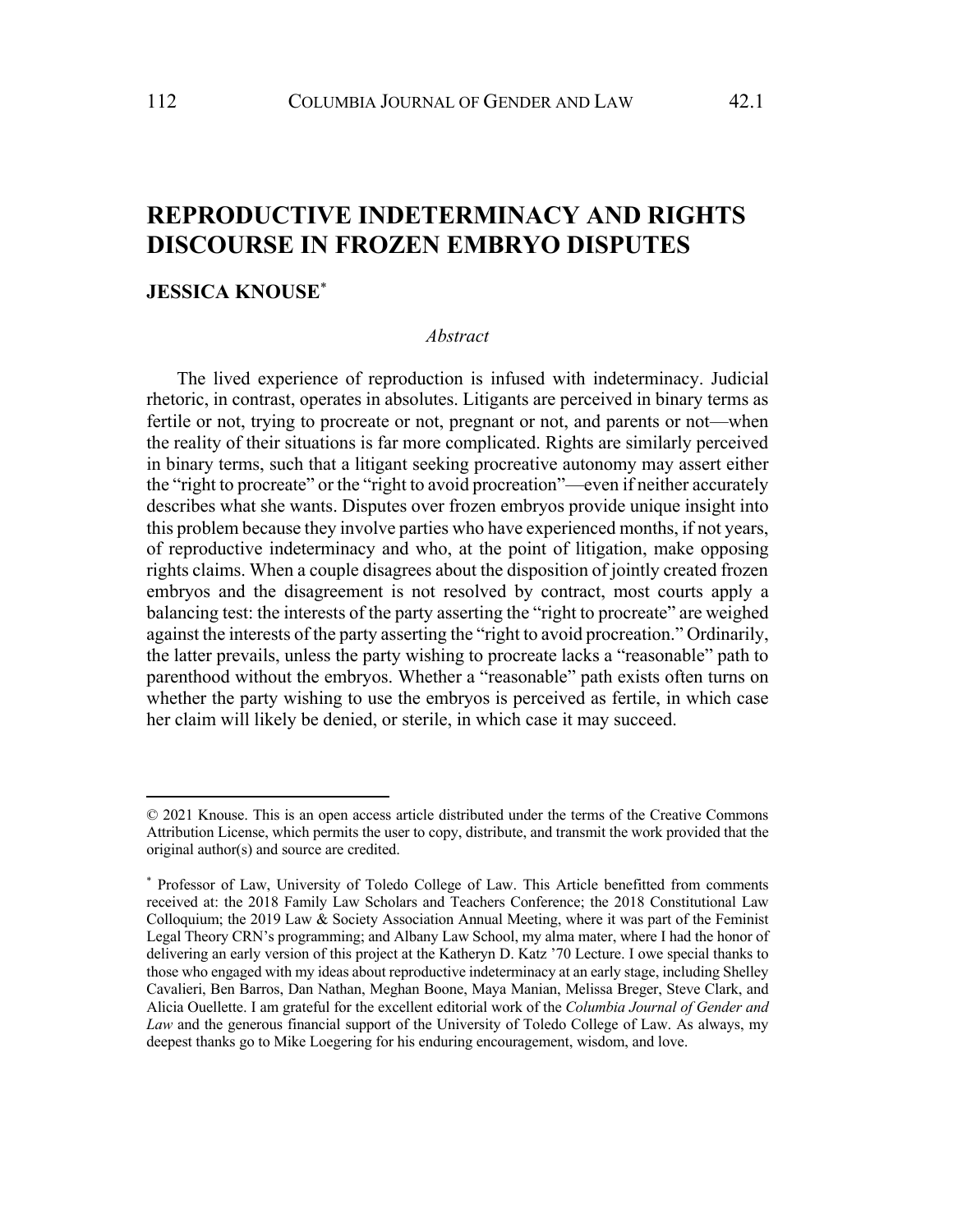This framework misses the complexity, contingency, and uncertainty intrinsic in all reproductive endeavors. The decision to procreate or avoid procreation is rarely singular or stable. People undergoing in vitro fertilization are rarely either fertile (able to establish a pregnancy) or sterile (permanently unable to establish a pregnancy). They are, instead, infertile, and their infertility has led them to make many decisions over the course of many months and often years about how, when, and whether to proceed with treatment. And if they achieve pregnancy—not to mention parenthood—they will make many more decisions. To describe these individuals, in the context of a frozen embryo dispute, as choosing "to procreate" or "to avoid procreation" trivializes the complexity of their circumstances. Similarly, to assume that a party experiencing infertility has a "reasonable" path to parenthood without the embryos is to ignore the reality that, even if she has the resources (physical, emotional, and financial) to undergo further treatment, there is no guarantee that it will produce gametes, that the gametes will create embryos, that the embryos will lead to pregnancy, or that the pregnancy will result in childbirth. By erasing inherent indeterminacy, existing judicial rhetoric offers a disappointingly limited vision of reproductive potential and reproductive rights. This article draws on multiple lines of work, from postmodern feminism to reproductive justice, to argue for a new doctrine in which reproductive rights exist not within a binary system but rather along a multi-dimensional spectrum.

# **INTRODUCTION**

By exposing the deep indeterminacy inherent in the lived experience of reproduction, we can create a positive space for rethinking reproductive rights. Courts typically view reproduction through a distinctly modern lens, wherein it is comprised of two rights locked in a binary opposition: the right to procreate and the right to avoid procreation. While these two rights have historically inhabited separate doctrinal spheres, with the former focused on avoiding sterilization and the latter on accessing abortion, they presently intersect in a unique subset of cases involving frozen embryos. When a divorcing or otherwise separating couple disagrees about the disposition of jointly created embryos and no contract resolves their disagreement, courts typically "balance" the interests of the party seeking to use the embryos to procreate against those of the party seeking to prevent their use and avoid procreation. While the outcomes vary across cases, the success of the party wishing to procreate often turns on whether the court views her as "fertile" or "sterile." She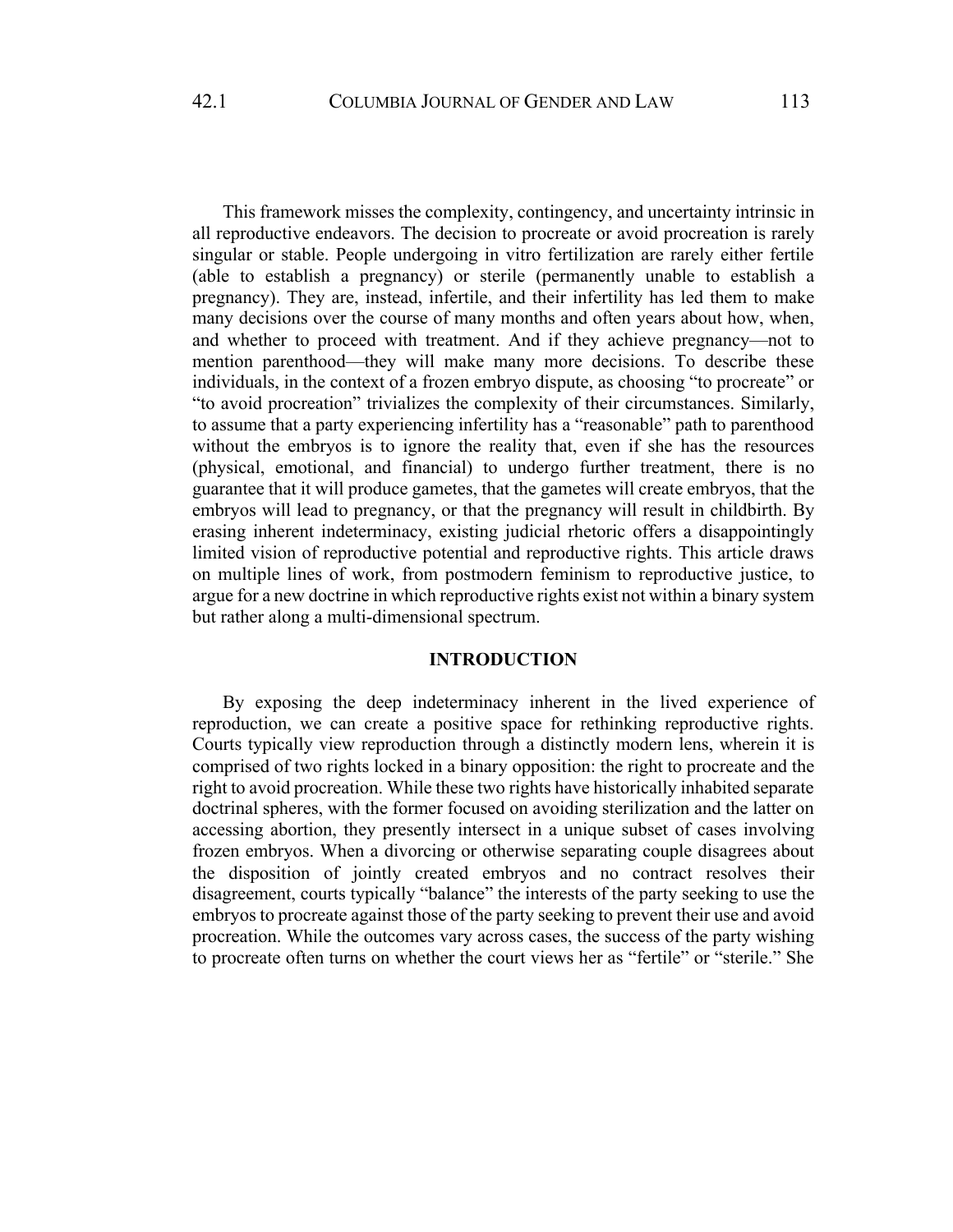will rarely succeed unless she is perceived by the court as "sterile" or, in other words, permanently unable to establish a pregnancy.<sup>1</sup>

This system is built upon multiple false dichotomies. First, rarely is it accurate to describe a party wishing to use embryos as definitively fertile or sterile.<sup>2</sup> More often, that party occupies the interstitial state of infertility, $3$  wherein her chances of achieving parenthood by any means are uncertain: there is no guarantee that further treatment will produce either gametes or embryos, that embryos will lead to pregnancy, or that pregnancy will result in childbirth. Nevertheless, courts rest their decisions on the availability of a "reasonable" alternative path to parenthood. Second, rarely is it accurate to describe the parties as invoking singular rights "to procreate" or "to avoid procreation." Their intentions are far more complex: Both parties, by the point of litigation, have made many highly contextual decisions over the course of many weeks, months, and often years of fertility treatment about how, when, and whether to proceed. And if they achieve pregnancy (not to mention parenthood), they will make many more. For example, a woman who has undergone fertility treatment and achieved a much-desired pregnancy might, if faced with a devastating diagnosis, choose abortion. To describe her simply as having chosen "to procreate" would be as inaccurate as to describe her as having chosen "to avoid procreation." Nevertheless, courts allow this reductive rights discourse to drive their decisions.

Judicial rhetoric in frozen embryo disputes erases indeterminacy and, as a result, offers an overly simplistic view of reproductive potential and reproductive rights. Postmodern feminism and reproductive justice advocacy, however, create space for

<sup>1</sup> Fernando Zegers-Hochschild et al., *The International Glossary on Infertility and Fertility Care*, 108 FERTILITY & STERILITY 393, 401 (2017). I have used the pronoun "she" because it is reflective of the set of cases this article discusses. However, it is important to note at the outset that pregnancy is gendered in ways that can be problematic for transgender men, nonbinary people, and those with intersex variations, all of whom might become pregnant. Jessica Clarke, *Pregnant People?*, 119 COLUM. L. REV. F. 173, 179–80 (2019). To understand the complexity of reproduction, one must understand among other things—the complexity of the link between gender and pregnancy. Professor Jessica Clarke writes that those "who seek to be more inclusive of transgender, nonbinary, and intersex identities and variations ought to take seriously the idea of formally disentangling binary concepts of 'sex' and 'gender identity' from pregnancy." *Id*.

<sup>2</sup> Zegers-Hochschild et al*.*, *supra* note 1.

<sup>&</sup>lt;sup>3</sup> Infertility is typically defined as a "disease characterized by the failure to establish a clinical pregnancy after 12 months of regular, unprotected sexual intercourse or due to an impairment of a person's capacity to reproduce either as an individual or with his/her partner." *Id.*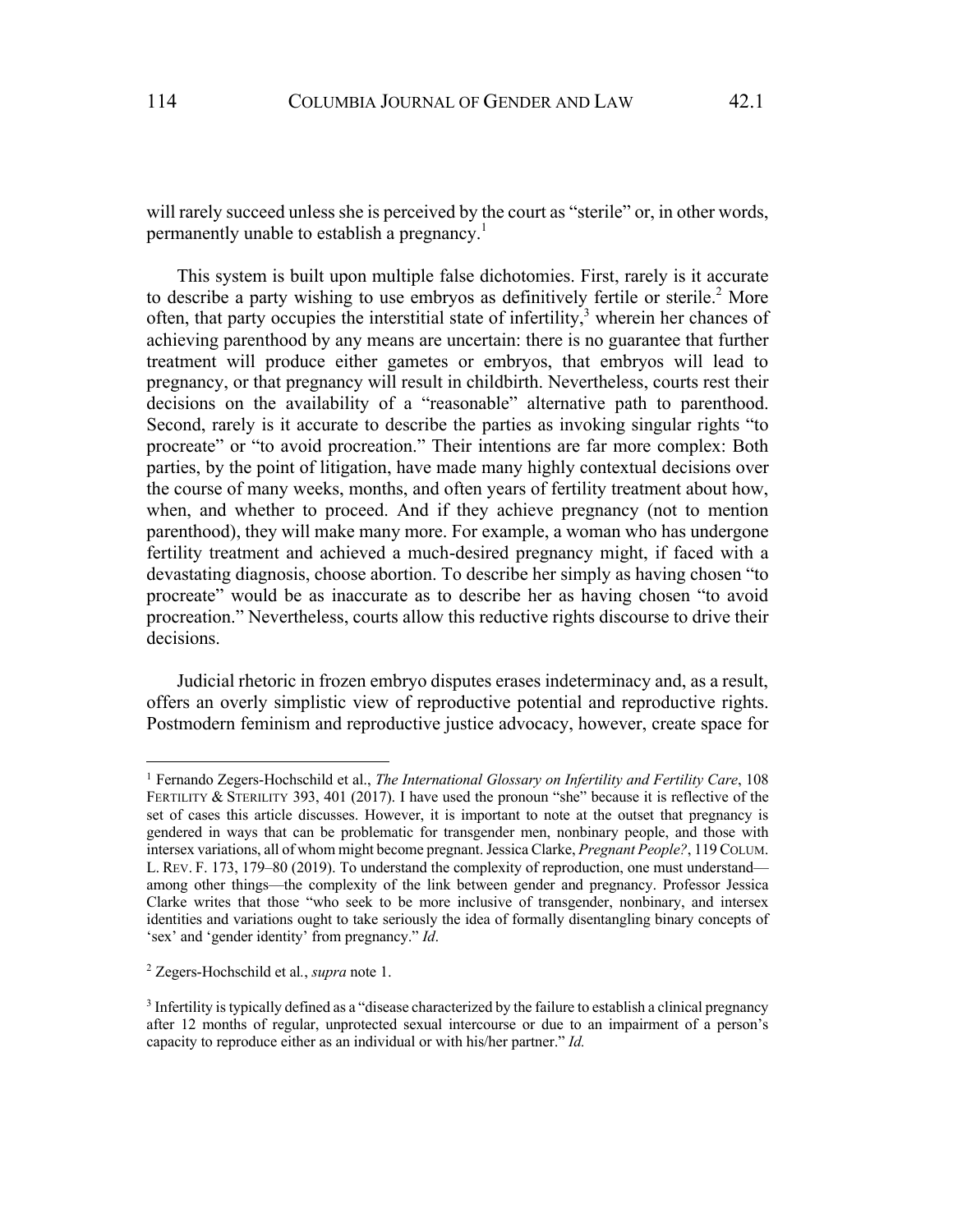a more expansive discussion that acknowledges complexity, indeterminacy, and lived experience. We can rarely know whether a party in a frozen embryo dispute has a "reasonable" path to parenthood without (or even with) the contested embryos. If a court believes there is a path to parenthood without the embryos and rules against a woman wishing to procreate, there remains a very real chance that she will not become a parent—especially if doing so entails in vitro fertilization (IVF). For women under thirty-five who have the resources necessary to pursue IVF, the live birth rate is 41–43%; for women over thirty-five, it is significantly lower.<sup>4</sup> Even if a court believes there is no path to parenthood without the embryos and rules in favor of a woman wishing to procreate, there remains a very real chance that she will not become a parent. The embryos may not survive thawing, may not be genetically viable, may not implant when transferred, or may not produce a live birth. Acknowledging the complexity and indeterminacy of these lived experiences illuminates alternative possibilities for our rights discourse.

This Article is divided into three major parts: Part I uses postmodern feminist theory and reproductive justice advocacy as lenses through which to explore reproduction. It begins with an introduction to postmodern feminism: Whereas the law (a solidly modern institution) demands certainty and organizes the world into binary oppositions, postmodernism is skeptical of and resistant to such constructions. In its feminist iterations, postmodernism dismantles patriarchal hierarchies (e.g., men/women) through the process of "deconstruction." Marginalized narratives are thereby uncovered and diversity, complexity, and indeterminacy are revealed. Having drawn on postmodern techniques to dismantle existing structures, Part I turns to the reproductive justice movement to construct a new framework: Growing from the work of Black feminists, the movement teaches us to acknowledge the full spectrum of reproductive barriers (not just abortion) and to honor the full spectrum of reproductive experiences. It attends to the intersectionality of gender with race, class, and other traits and seeks out holistic solutions. Finally, Part I argues that these two lines of work can together serve to dismantle oppressive categories and expose the inherent complexity and indeterminacy that are ever-present in the lived experience of reproduction.

Part II begins by exploring frozen embryo disputes. It observes how state courts deciding these disputes heavily rely on a false sense of certainty and an uncritical embrace of binary oppositions. First, these courts speak as if they can assess with certainty whether a party wishing to use contested embryos has a reasonable chance

<sup>4</sup> *IVF – In Vitro Fertilization*, AM. PREGNANCY ASS'N, https://americanpregnancy.org/infertility/invitro-fertilization/ [https://perma.cc/J6VJ-P3A6].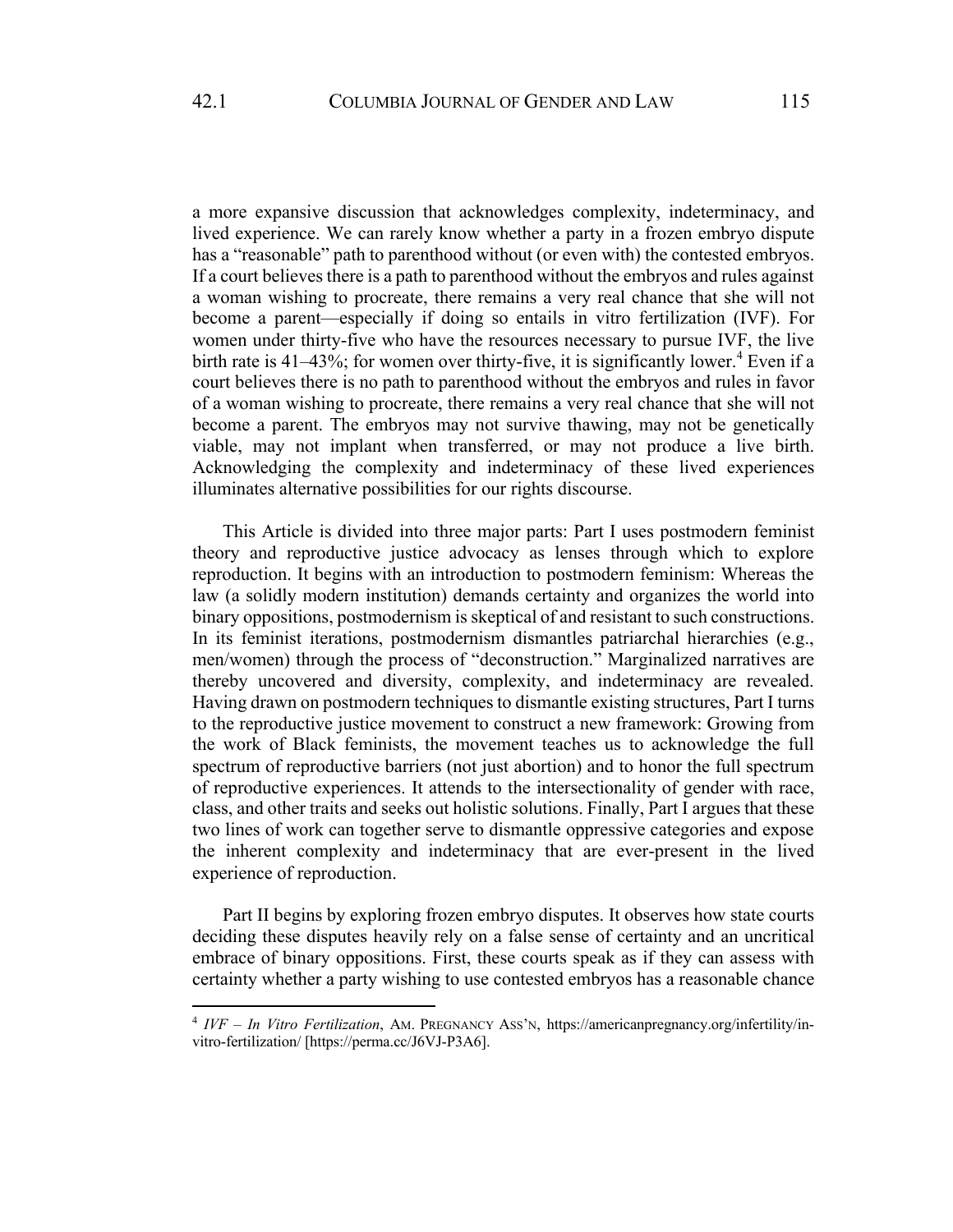at achieving parenthood without the embryos. This is implicitly an inquiry into whether the party is fertile or sterile. It ignores the reality that assessing even a fertile person's chances at parenthood is quite difficult, and that the typical difficulties are often magnified for the infertile parties involved in frozen embryo disputes. Courts seem to categorize anyone not proven to be sterile as fertile (and able to achieve parenthood without the contested embryos). There is, in these cases, a disjunction between judicial discourse and reality. Second, these courts collapse reproductive rights into a binary where parties may assert either a "right to procreate" or a "right to avoid procreation." This reductive framing fails to capture the parties' complex intentions and thus creates another disjunction between judicial discourse and reality. Part II then turns to the source of the binary rights-framing, which lies in Federal Supreme Court doctrine. From a federal-constitutional perspective, there are essentially two sets of reproductive rights cases: those considering the right to avoid state sterilization, and those considering the right to avoid state interference with access to contraception and abortion. These cases, like their state court counterparts, create a disjunction between judicial discourse and reality.

Part III seeks to eliminate the disjunctions. It begins by exploring the complexity, contingency, and indeterminacy of the reproductive experience from the moment a couple begins trying to conceive, through the months and years an infertile couple may pursue fertility treatments, and (if successful in those treatments) through the following pregnancy, childbirth, and neonatal period. While it discusses the diagnosis of infertility, a variety of treatments, and some of the challenges of pregnancy, childbirth, and the neonatal period, it focuses on IVF and embryo creation—experiences shared by all the couples involved in the frozen embryo disputes described in Section II.A. It details the five phases of the process: (1) precycle preparation, (2) ovarian stimulation, (3) egg retrieval, (4) fertilization and embryo development, and finally (5) either embryo transfer or cryopreservation for later embryo transfer. Having exposed the inherent complexity and indeterminacy of reproduction, Part III concludes by drawing on the feminist frames discussed in Part I to argue for a move beyond the binary vision of rights described in Part II. It asserts that an accurate understanding of the lived experience of reproduction weighs in favor of a more expansive and holistic vision of reproductive rights.

### **I. Feminist Frames for Reproductive Technology**

Part I draws on postmodern feminist theory and reproductive justice advocacy to illuminate the lived experience of reproduction and its inherent indeterminacy. Section I.A discusses postmodern theory and its feminist iterations, which teach us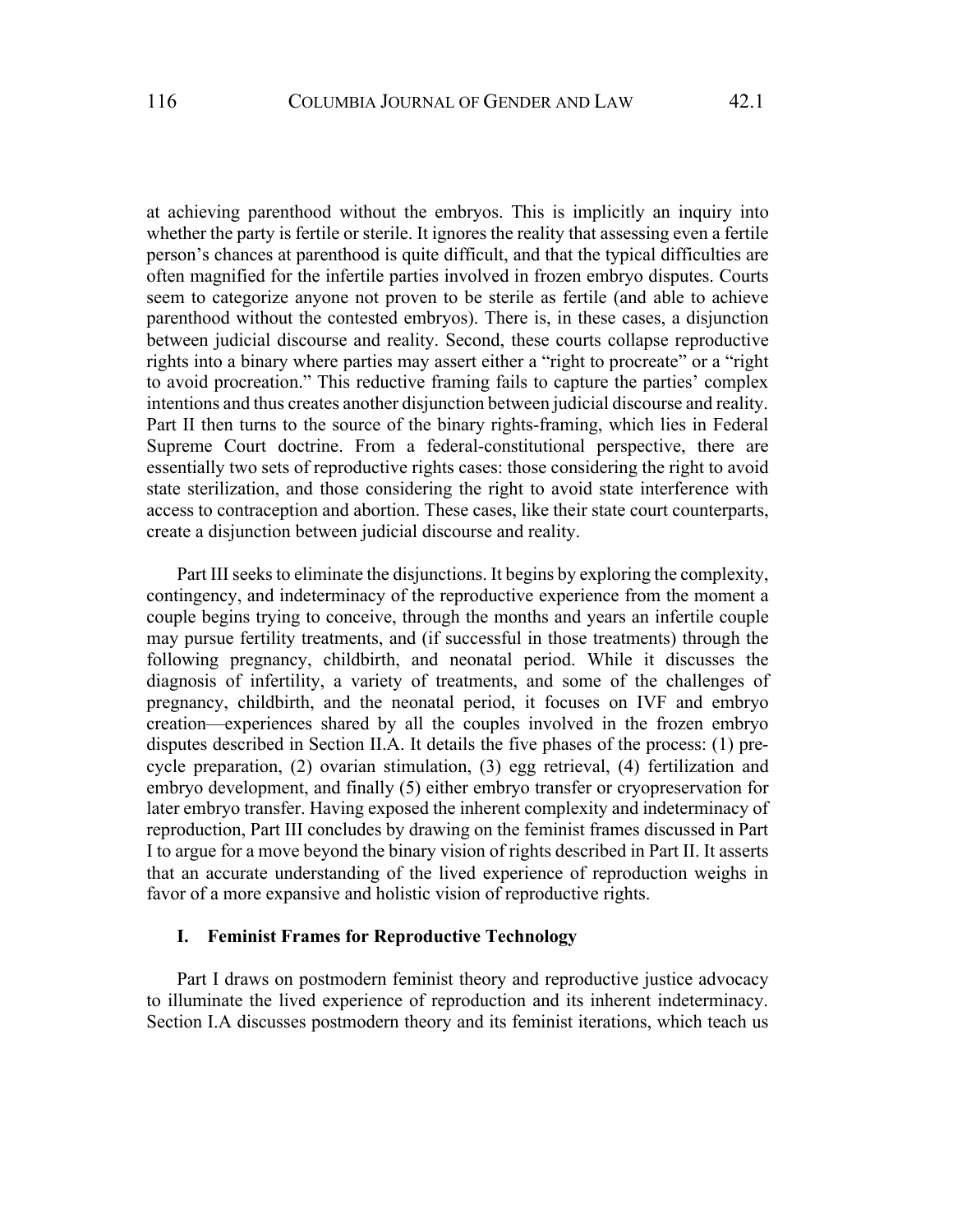that the binary oppositions around which much of Western thought is organized e.g., male/female, fertile/sterile, pro-life/pro-choice—are artificial constructions that ignore the full spectrum of human experience. The postmodern technique of "deconstruction"—sometimes described as a "process of demonstrating indeterminacy"<sup>5</sup>—dismantles binary oppositions, problematizes categories, and uncovers marginalized narratives. For example, when courts treat litigants as if they are either fertile (able to establish a pregnancy) or sterile (permanently unable to establish a pregnancy), they erase the uncertainty of infertility, which is experienced by  $12-13\%$  of couples.<sup>6</sup> Similarly, when courts treat litigants as exercising either a right to procreate or a right to avoid procreation, they erase the complexity of pregnancy intentions.

Section I.B discusses the reproductive justice ("RJ") movement, the lessons of which overlap with and complement postmodern feminist theory. While reproductive justice advocates are more overtly political, they (like postmodern feminists) resist universalism. The RJ movement acknowledges the ways in which our reproductive experiences are shaped by the intersection of many traits, including age, race, class, gender, disability, and sexual orientation. Like postmodern feminists, RJ advocates resist over-simplification and binary thinking. They recognize the traditional focus on abortion and "choice" as both too shallow and too narrow. And they recognize the binary conception of rights—in which there is a "right to procreate" and a converse "right to avoid procreation"—as inadequate. As a result, RJ advocates push for a more holistic and inclusive approach.

Section I.C engages the principles discussed in Sections I.A and I.B to better understand the lived experience of reproduction, specifically IVF and the surrounding processes. First, it shifts our focus away from the relative absolutes of fertility and sterility and contemplates the in-between state of infertility. Second, it recognizes the pervasive ambiguity in not only reproductive potential but also reproductive intentions. It argues that, just as reproductive potential cannot be reduced to fertility or sterility, reproductive intentions cannot be reduced to the desire to procreate or avoid procreation. Neither concept is as singular or stable as the law depicts. Finally, Part I concludes by gesturing to the idea—developed more fully in

<sup>5</sup> Girardeau A. Spann, *Deconstructing the Legislative Veto*, 68 MINN. L. REV. 473, 536 (1984) ("The process of demonstrating indeterminacy is sometimes referred to as 'deconstruction.'").

 $6$  *Understanding Fertility: The Basics*, OFF. OF POPULATION AFFS. OF THE U.S. DEP'T OF HEALTH & HUM. SERVS., https://opa.hhs.gov/reproductive-health/understanding-fertility-basics [https://perma.cc/8XH2- 92VB].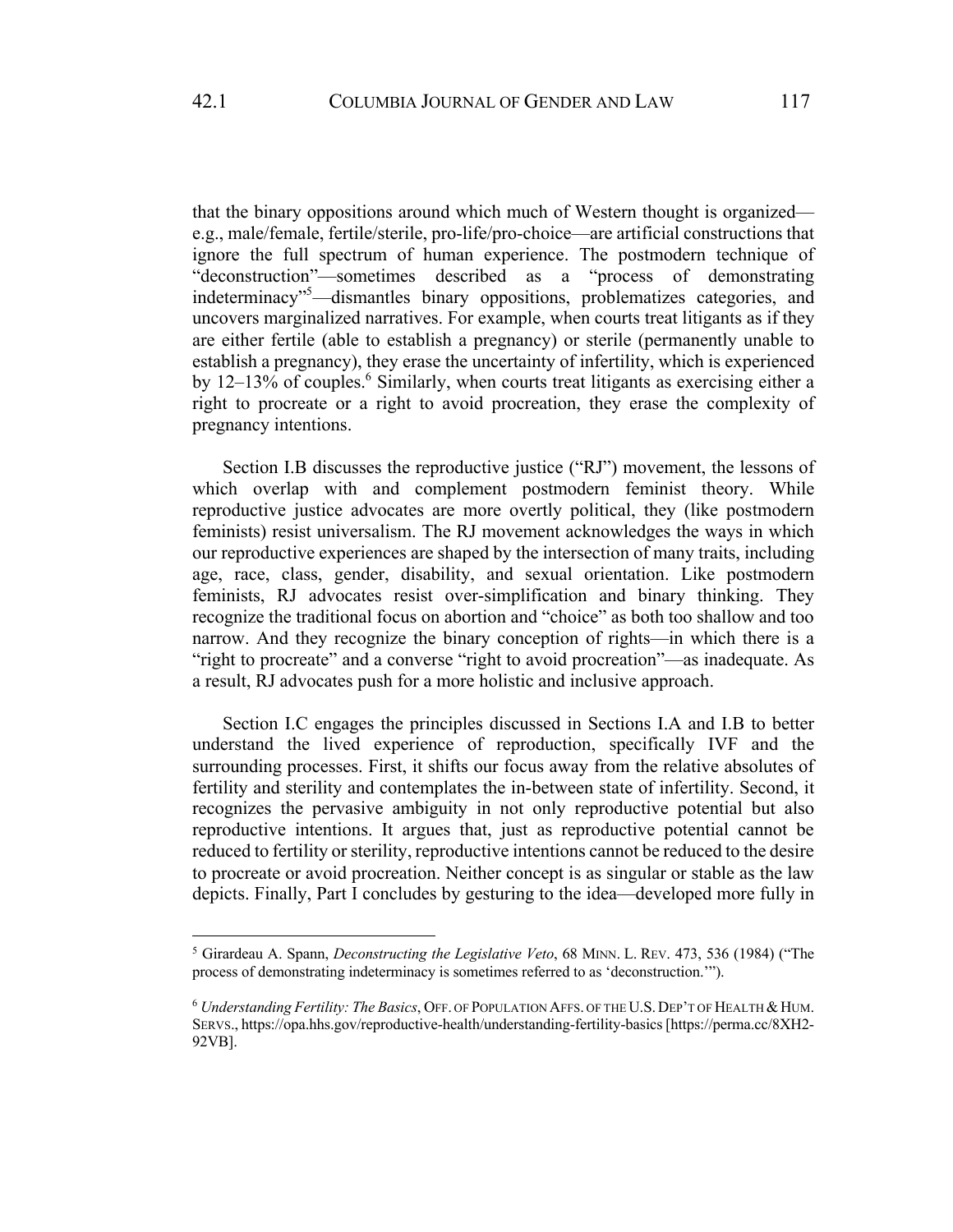Part III—that reproductive rights are similarly non-binary. To limit parties to asserting a "right to procreate" or "right to avoid procreation" is to ignore the complexity and indeterminacy that they actually experience.

## **A. Postmodern Feminist Theory**

Postmodern theory begins from a place of skepticism.<sup>7</sup> Although it resists definition, philosopher Elizabeth Anderson describes it as "stress[ing] the locality, partiality, contingency, instability, uncertainty, ambiguity and essential contestability of any particular account of the world, the self, and the good."8 Although defining postmodernism by reference to its differences from modernism risks falling into the type of binary thinking postmodernists reject, such a comparison is common and in some respects useful. After all, to entirely reject modernist thinking is modernist in its absolutism.<sup>9</sup> One key distinction, then, between modernism and postmodernism is the "attitude" toward incoherence, indeterminacy, and other realities.<sup>10</sup> While modernism perceives these aspects of the world as "tragic" and strives "to reestablish a coherence of meaning from fragmentary forms," postmodernism celebrates them.<sup>11</sup> As a result, while modernism embraces binary oppositions (either/or ways of thinking<sup>12</sup>) because they offer at least the illusion of

<sup>11</sup> *Id.*

<sup>7</sup> Calvin Massey, *The Constitution in a Postmodern Age*, 64 WASH. & LEE L. REV. 165, 166–67 (2007) ("[Postmodernism] is thought to be an attitude of extreme skepticism about meaning, reality, knowledge, and truth.").

<sup>8</sup> *Id*. (quoting Elizabeth Anderson, *Feminist Epistemology and Philosophy of Science*, THE STANFORD ENCYCLOPEDIA OF PHILOSOPHY (Edward N. Zalta ed., 2004), https://plato.stanford.edu/archives/sum2004/entries/feminism-epistemology/ [https://perma.cc/7RXD-VVZB]).

<sup>9</sup> Adam Todd, *Neither Dead nor Dangerous: Postmodernism and the Teaching of Legal Writing*, 58 BAYLOR L. REV. 893, 907 (2006) ("A complete rejection of modernism is itself a modernist act."). As Professor Elizabeth Anderson explains, "There can be no complete, unified theory of the world that captures the whole truth about it." Anderson, *supra* note 8.

<sup>10</sup> Massey, *supra* note 7, at 169–70 (citing Mary Klages, *Postmodernism*, UNIV. OF IDAHO (Dec. 6, 2001), https://www.webpages.uidaho.edu/~sflores/KlagesPostmodernism.html [https://perma.cc/E3ZU-EAQK]).

<sup>12</sup> Stephen M. Feldman, *Can Law Be a Source of Insight for Other Academic Disciplines?*, 8 WASH. U. JURIS. REV. 151, 158 (2016).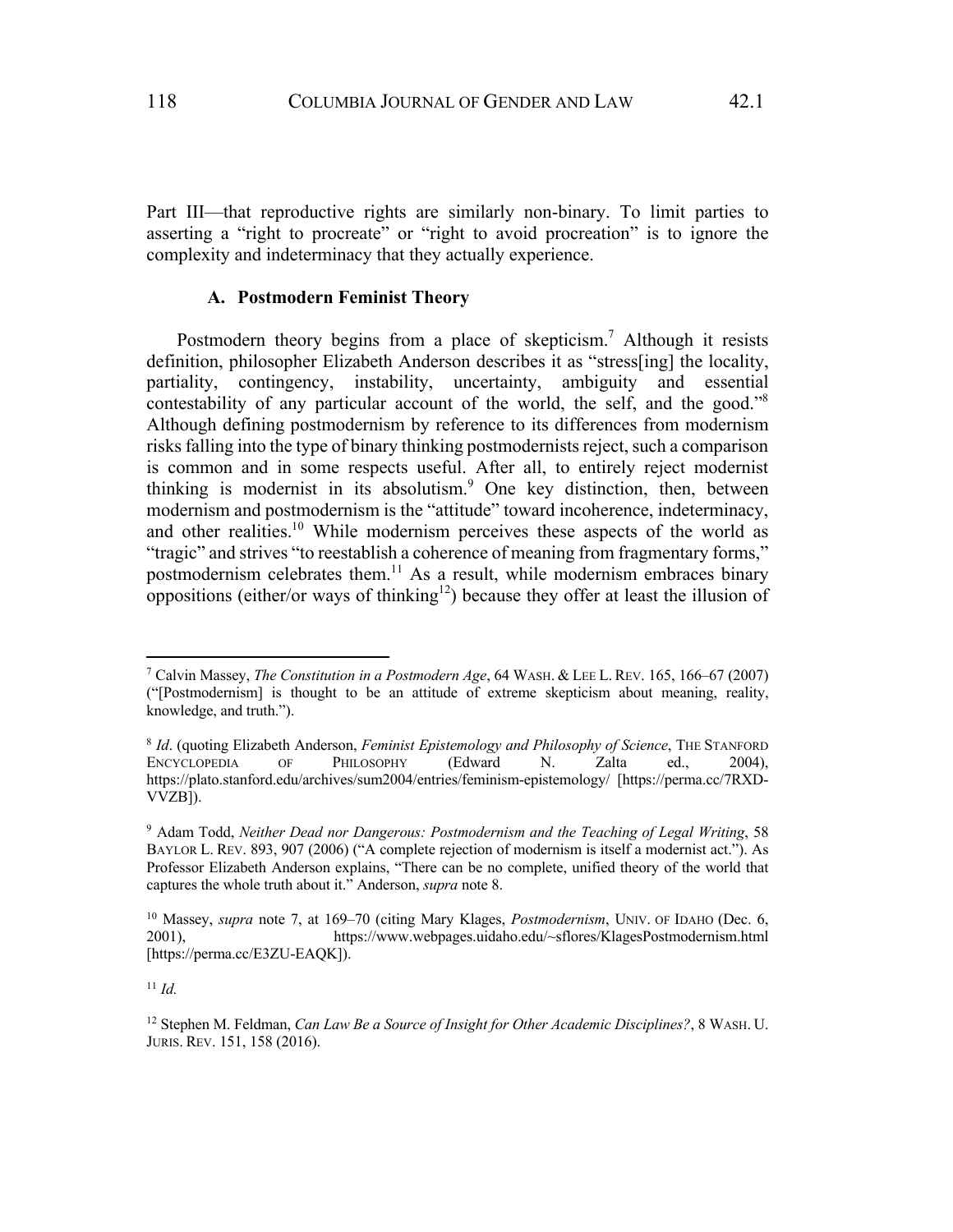coherence and determinacy, postmodernists deconstruct such oppositions.13 It is through this technique of deconstruction that postmodern thinkers are able to uncover previously marginalized experiences and promote diversity and equality.

Whereas much of modern thought is organized around the desire for certainty for clear categories that can be organized into binary oppositions with hierarchical structures (e.g., white/Black, man/woman, straight/gay)—postmodern thought recognizes that any sense of certainty, as well as all categories, oppositions, and hierarchies, are to some degree artificial constructions.<sup>14</sup> The selection of any one category represses others, and the hierarchical opposition of any two categories continues to reside in that same repressive system.<sup>15</sup> Such a system cannot reflect reality and, to uncover the full spectrum of human experience, must be deconstructed. Although deconstruction, like postmodernism, resists definition, Derrida described it as involving both "a reversal of the classical opposition and a general displacement of the system."<sup>16</sup> A completed deconstruction, in other words, both inverts the hierarchy within the opposition and renders the categories themselves meaningless.<sup>17</sup> According to Professor Pierre Legrand, deconstruction "pushes away from simplification and (binary) reduction towards complexification and expansion."<sup>18</sup> It "moves beyond dualism towards something that is neither A nor

<sup>15</sup> Pierre Legrand, *Paradoxically, Derrida: For a Comparative Legal Studies*, 27 CARDOZO L.REV. 631, 698 (2005) (explaining that "one must recognize that within a text there is a structure whereby one term hides, represses, or prohibits another" and that "one cannot . . . continue to operate within the deconstructed system – to 'reside' within it", quoting JACQUES DERRIDA, POSITIONS 56 (1972)).

<sup>16</sup> JONATHAN CULLER, ON DECONSTRUCTION: THEORY AND CRITICISM AFTER STRUCTURALISM 85-86 (1982) (quoting Jacques Derrida, *Signature Event Context*, *in* LIMITED INC 21 (Samuel Weber trans., Nw. Univ. Press 1988) (1972)).

<sup>17</sup> Jessica Knouse, *Using Postmodern Feminist Legal Theory to Interrupt the Reinscription of Sex Stereotypes Through the Institution of Marriage*, 16 HASTINGS WOMEN'S L.J. 159, 165 (2005).

<sup>13</sup> Stephen M. Feldman, *An Arrow to the Heart: The Love and Death of Postmodern Legal Scholarship*, 54 VAND. L. REV. 2351, 2366 (2001).

<sup>&</sup>lt;sup>14</sup> As Professor Elizabeth Anderson explains, according to postmodern principles, "the world does not dictate the categories we use to describe it." In fact, "words get their meaning from their relations to other words rather than from their relation to some external reality[.]" Ultimately, "innumerable incompatible ways of classifying the world are available to us, and . . . the selection of any one theory is a choice that cannot be justified by appeal to 'objective' truth or reality." Language is powerful, and the selection of any particular set of categories is an exercise of power that "exclude[s] certain possibilities from thought and . . . authorize[s] others." Massey, *supra* note 7, at 167–68 (quoting Anderson, *Feminist Epistemology and Philosophy of Science*, *supra* note 8).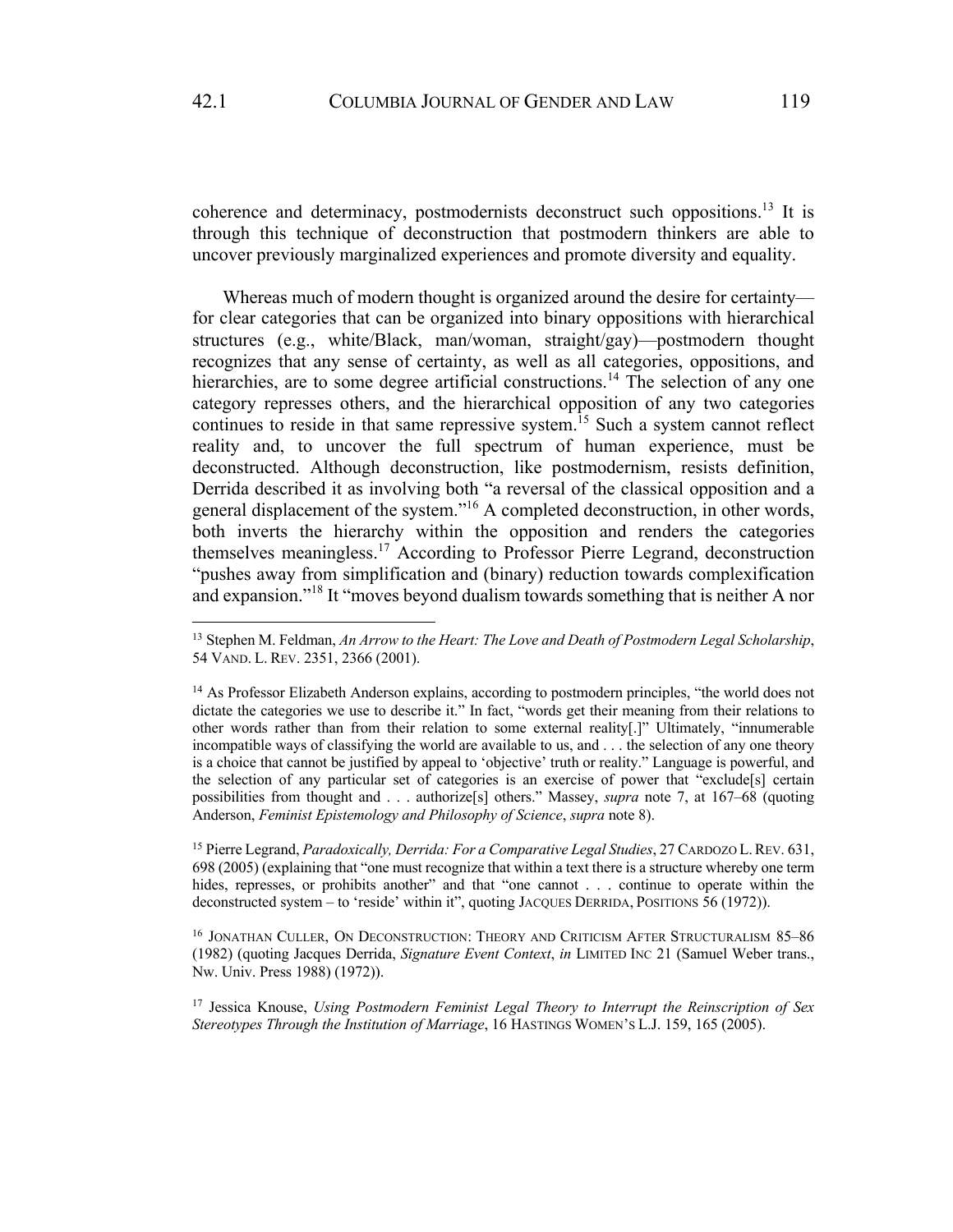B and that is not a third term (such as C) that would provide a resolution of the A-B antagonism."19

Deconstruction can be thought of as a "process of demonstrating indeterminacy."<sup>20</sup> From a technical perspective, it begins by illustrating that the categories in any opposition are interdependent, such that any hierarchy between them is unstable. The dominant category (e.g., white, man, straight) is shown to depend on the opposing and "supposedly subordinate" category (e.g., Black, woman, gay).<sup>21</sup> This dependence illustrates that the hierarchy could actually be inverted.<sup>22</sup> Yet, as previously mentioned, a single inversion does not complete the process because the newly dominant category is also subject to deconstruction.<sup>23</sup> Only through repeated inversion of the hierarchy is the system displaced.<sup>24</sup> And as the system fails, so do its categories. They are shown to be inaccurate, because the experience they describe is neither binary nor universal (as they suggest), but instead multiple, individual, and highly contextual. Deconstruction thus exposes categories as "insensitiv[e] to context."<sup>25</sup> As Professor Jack Balkin explains, categories "lump" some things together as similar and exclude others as different, without attending to the similarities across, or the differences within, the boundaries that they establish."<sup>26</sup> They are "a sort of falsification or oversimplification of the situation."<sup>27</sup> What they attempt to describe with clarity and certainty is, in fact, indeterminate.

<sup>19</sup> *Id.*

<sup>22</sup> *Id.*

<sup>23</sup> *Id.* (explaining that "the new dominant concept can itself be deconstructed").

<sup>24</sup> *Id.*

<sup>26</sup> *Id.*

<sup>27</sup> *Id.*

<sup>18</sup> Legrand, *supra* note 15, at 698.

<sup>20</sup> Spann, *supra* note 5, at 536 ("The process of demonstrating indeterminacy is sometimes referred to as 'deconstruction.'").

<sup>21</sup> Peter C. Schanck, *Understanding Postmodern Thought and Its Implications for Statutory Interpretation*, 65 S. CAL. L. REV. 2505, 2527–28 (1992).

<sup>25</sup> J.M. Balkin, *Transcendental Deconstruction, Transcendent Justice*, 92 MICH. L. REV. 1131, 1173 (1994). Professor Balkin is specifically talking about categorical judgments.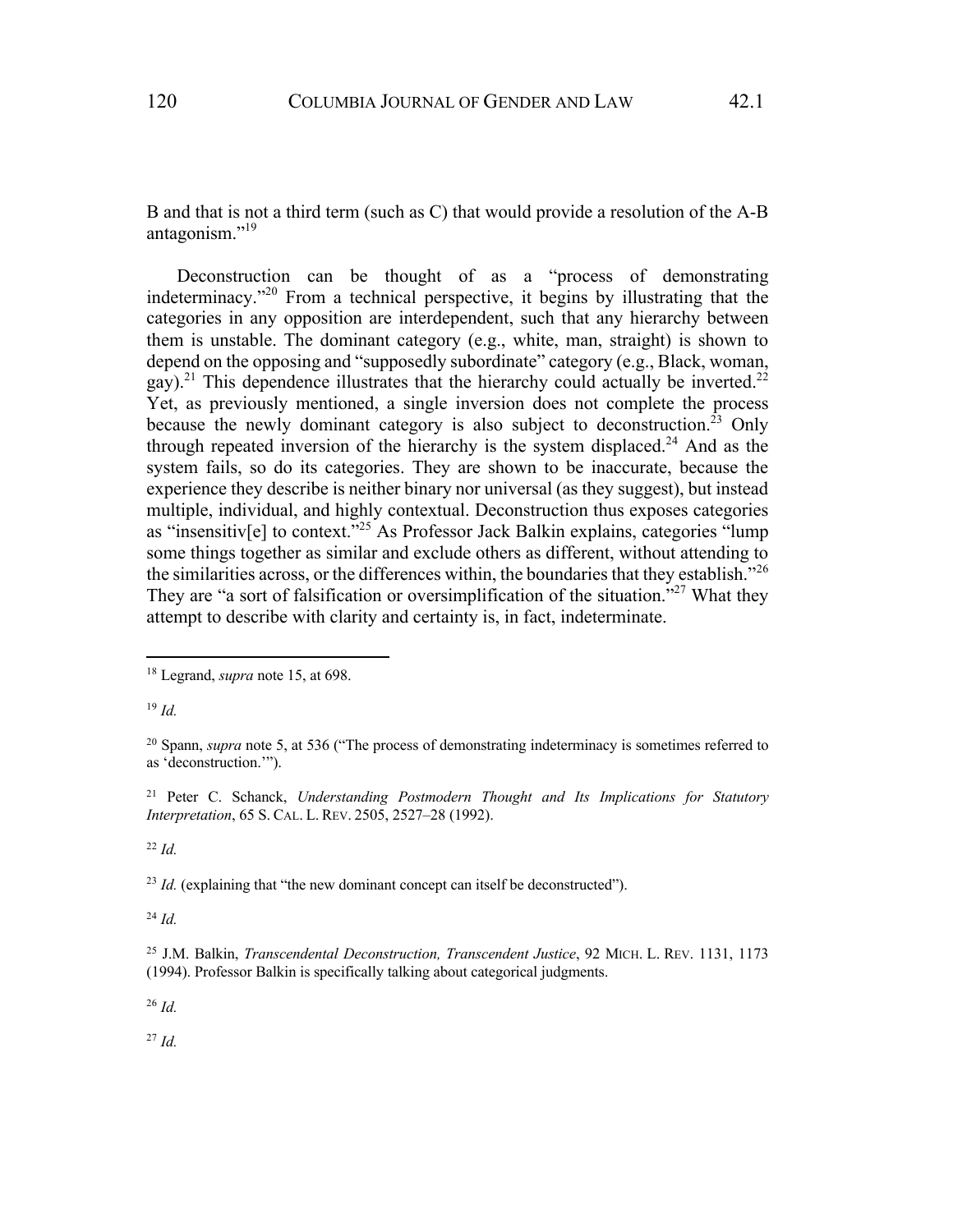Although deconstruction is often attacked as nihilistic,  $28$  it can provide a meaningful path toward justice. Professor Balkin explains that "we deconstruct legal categories because they deviate from what is just."<sup>29</sup> In describing what he calls "transcendental deconstruction," he writes:

> [The] goal is not destruction but rectification. The deconstructor critiques for the purpose of betterment; she seeks out unjust or inappropriate conceptual hierarchies in order to assert a better ordering. Hence, her argument is always premised on the possibility of an alternative to existing norms that is not simply different, but also more just, even if the results of this deconstruction are imperfect and subject to further deconstruction.<sup>30</sup>

By this account, deconstruction creates space to rethink systems. Once we acknowledge that our current categories overlook inherent diversity, multiplicity, and indeterminacy, we can work to expose and honor the erased meanings, identities, and experiences.

Some feminists have built upon this postmodern framework to reveal the particular ways that categories have harmed women. While a complete rejection of gender categories is politically problematic, skepticism of such categories is productive. Postmodern feminism targets categories that have historically subordinated women and exposes these categories as porous and unstable. Professor Judith Butler, for example, warns us against erasing diversity and complexity within gender categories. Professor Butler writes:

[T]he category of women is internally fragmented by class, color, age, and ethnic lines, to name but a few; in this sense, honoring the diversity of the category and insisting upon its definitional nonclosure appears to be a necessary safeguard against substituting a reification of women's experience for the diversity that exists. $31$ 

<sup>28</sup> *Id.* at 1132–34.

<sup>29</sup> *Id.* at 1174.

<sup>30</sup> *Id.* at 1141.

<sup>31</sup> Judith Butler, *Gender Trouble, Feminist Theory, and Psychoanalytic Discourse*, *in* FEMINISM/POSTMODERNISM 324, 327 (Linda J. Nicholson ed., 1990).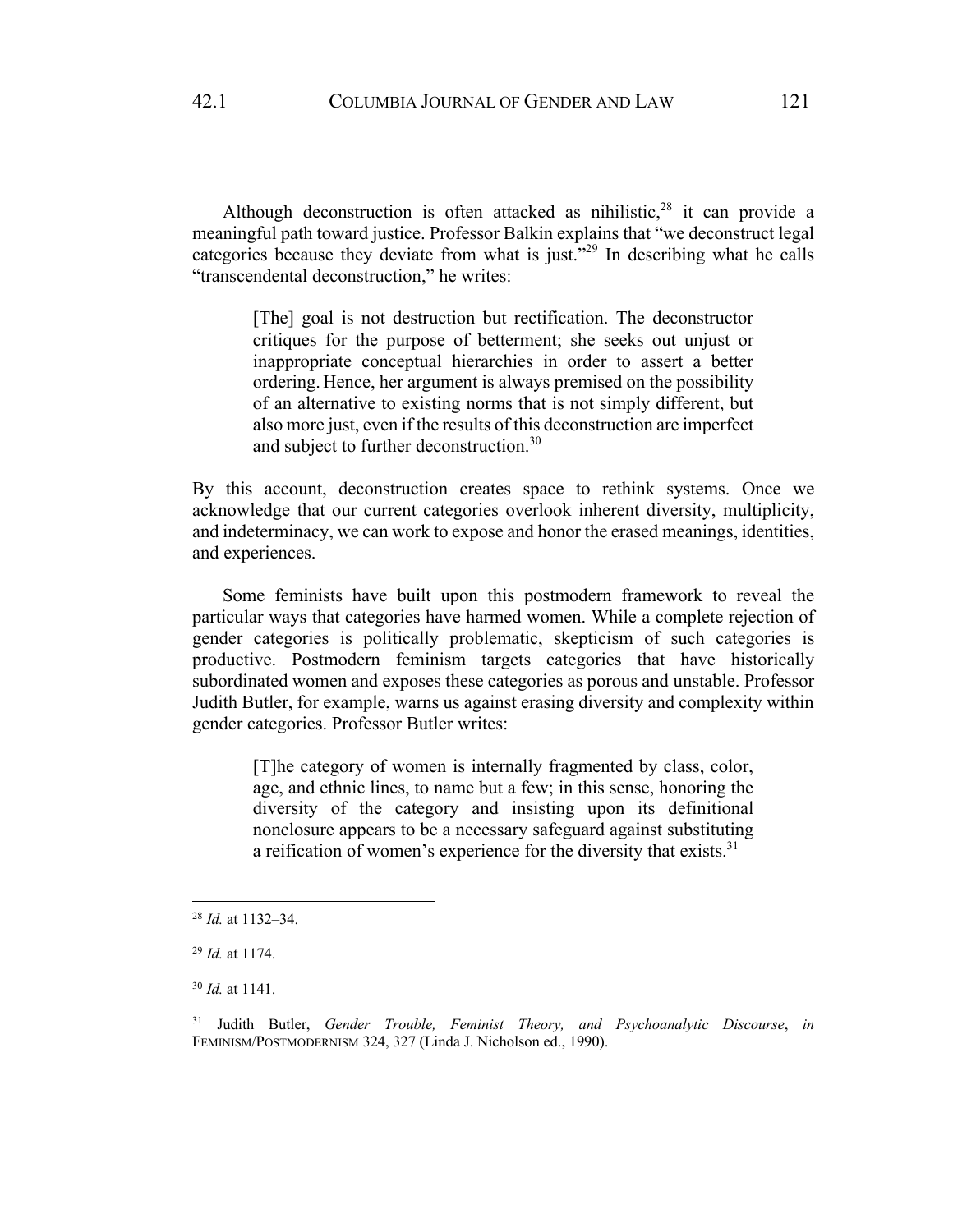Professor Johanna Bond, writing about this work, says that the category of women "must remain fluid and permeable" with "boundaries . . . flexible enough to accommodate the experiences of a diverse group of women."<sup>32</sup>

It should be noted that many scholars reject postmodernism, arguing that its adherents "deconstruct<sup>[]</sup> everything and refus<sup>[e]</sup> to construct anything."<sup>33</sup> Legal scholars are particularly hostile to postmodernism, perhaps because law is so distinctly modern.<sup>34</sup> Yet Professor Balkin, in *Deconstruction's Legal Career*, traces the unique ways that legal scholars—including some in the Critical Legal Studies movement and, later, some critical race theorists and feminists—have deployed deconstruction.35 Focusing on feminist legal theorists, Professor Maxine Eichner has observed that because the law "is so closely associated with the vision of modernity against which postmodernists are reacting[,] . . . feminists who subscribe to postmodern tenets may  $\dots$  avoid considering legal solutions.<sup>356</sup> Her work identifies three ways in which postmodern ideas are used by feminist legal theorists: first, in considering the role of "discursive practices . . . in constructing gender oppression[;]" second, in resisting gender-based generalizations and moving toward a "politics of diversity;" and third, in developing "positive feminist legal projects."<sup>37</sup> She then offers a way forward, which entails "the pursuit of heterogeneity," "revaluation of differences," and "the pursuit of equality and a material politics."<sup>38</sup>

This Article embraces the idea that postmodern feminist theory can be useful in legal reform efforts, in part because deconstruction clears space for positive change: When we dismantle the patriarchal categories that have long subordinated women and controlled their reproductive lives, we create room for new possibilities. Although some categories will inevitably remain, the law should not force people

<sup>37</sup> *Id.* at 6.

<sup>38</sup> *Id.* at 67–76.

<sup>32</sup> Johanna E. Bond, *Intersecting Identities and Human Rights: The Example of Romani Women's Reproductive Rights*, 5 GEO.J. GENDER & L. 897, 901 (2004).

<sup>33</sup> Linda Alcoff, *Cultural Feminism Versus Post-Structuralism: The Identity Crisis in Feminist Theory*, 13 SIGNS 405, 418 (1988).

<sup>34</sup> Maxine Eichner, *On Postmodern Feminist Legal Theory*, 36 HARV. C.R.-C.L. L. REV. 1, 4 (2001).

<sup>35</sup> Jack M. Balkin, *Deconstruction's Legal Career*, 27 CARDOZO L. REV. 719, 733–34 (2005).

<sup>36</sup> Eichner, *supra* note 34.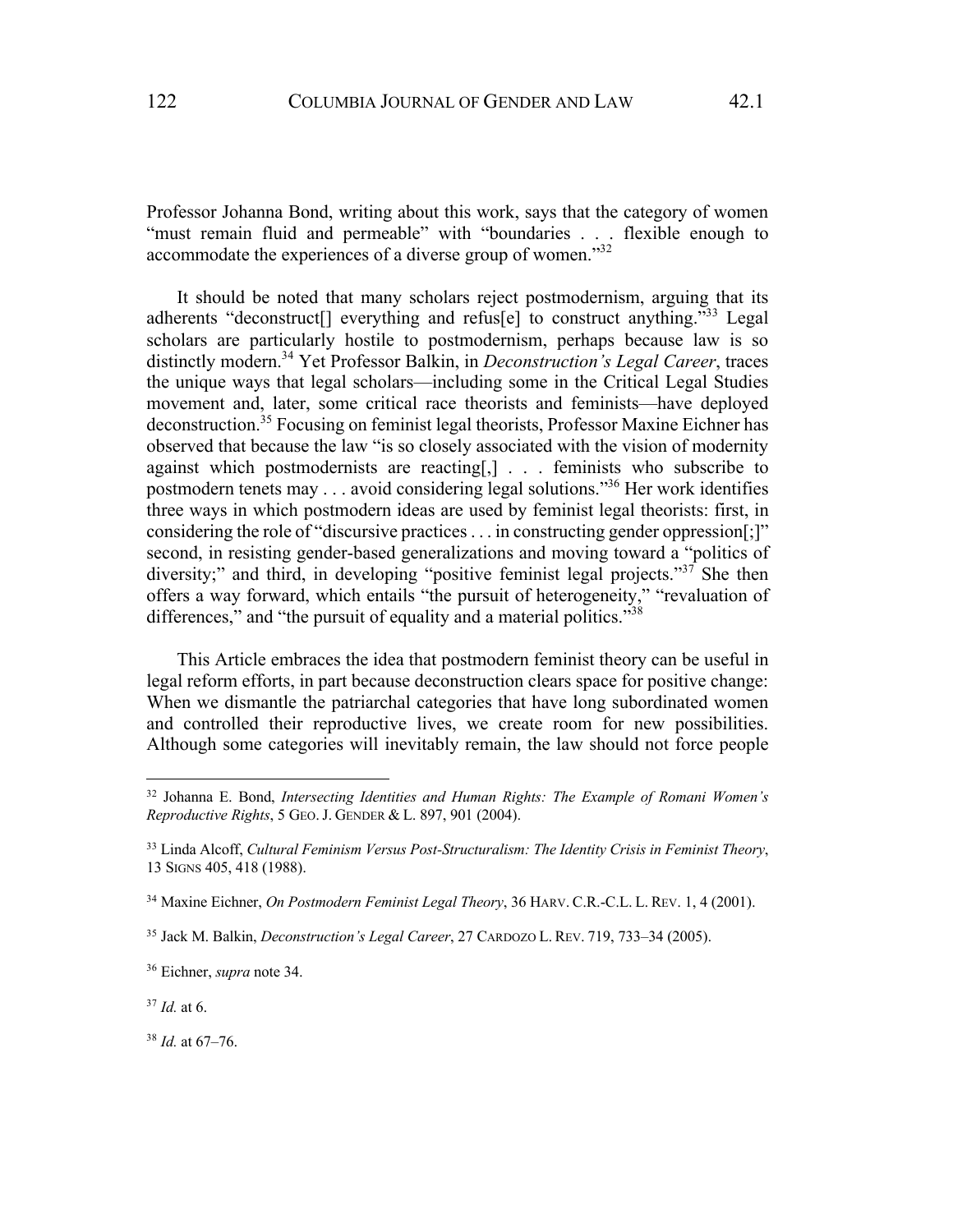into them. By consciously creating space for diversity, complexity, and indeterminacy, the law can avoid erasing individuals and their experiences. As Section I.B will show, some postmodern feminist insights resonate with the reproductive justice movement. Finally, as Section I.C will show, postmodern feminist techniques can be applied not only to gender categories but also to categories relating to reproduction.

### **B. Reproductive Justice Advocacy**

The reproductive justice ("RJ") movement originated with Black feminists and teaches us to expand not only our vision of women but also of reproductive rights. The term "reproductive justice" was coined in 1994 to describe an already ongoing effort by Black women to resist racism and reproductive oppression.<sup>39</sup> As Professor Dorothy Roberts—whose work was instrumental in moving RJ into legal scholarship—explains, the RJ movement "reposition[s] reproductive rights in a political context of intersecting race, gender, and class oppressions."40 It adopts a capacious understanding of reproduction that includes "not only a woman's right not to have a child, but also the right to have children and to raise them with dignity in safe, healthy, and supportive environments."<sup>41</sup> Whereas the mainstream pro-choice movement focuses on "choice," which effectively "privilege[s] predominantly white middle-class women" (i.e., women with choices), the RJ movement extends to encompass women who lack privilege, including "poor and low-income women, women of color, queer women, women with disabilities, and women whose lives revolve around caregiving."<sup>42</sup> And whereas the mainstream pro-choice movement "advocates almost exclusively for the legal right to abortion," the RJ movement encompasses a broader array of reproductive possibilities. Rather than focusing on

<sup>39</sup> Leigh Creighton Bond & Monika Taliaferro, *The Continued Rise of the Reproductive Justice Lawyer*, 23 CHAP. L. REV. 299, 305–06 (2020).

<sup>40</sup> Dorothy Roberts, *Reproductive Justice, Not Just Rights*, DISSENT (Fall 2015), https://www.dissentmagazine.org/article/reproductive-justice-not-just-rights [https://perma.cc/YM34- YDFM].

<sup>41</sup> *Id. See also* Cyra Akila Choudhury, *New Approaches and Challenges to Reproductive Justice*, 12 FIU L. REV. 1 (2016).

<sup>42</sup> Roberts, *supra* note 40. *See also What Is Reproductive Justice?*, IF/WHEN/HOW, https://www.ifwhenhow.org/about/what-is-rj/ [https://perma.cc/997Q-W33W] ("[The movement] recognizes the ways race, class, sex, age, sexual orientation, gender expression, immigration status, and ability impact access, agency, and autonomy in shaping one's reproductive destiny.").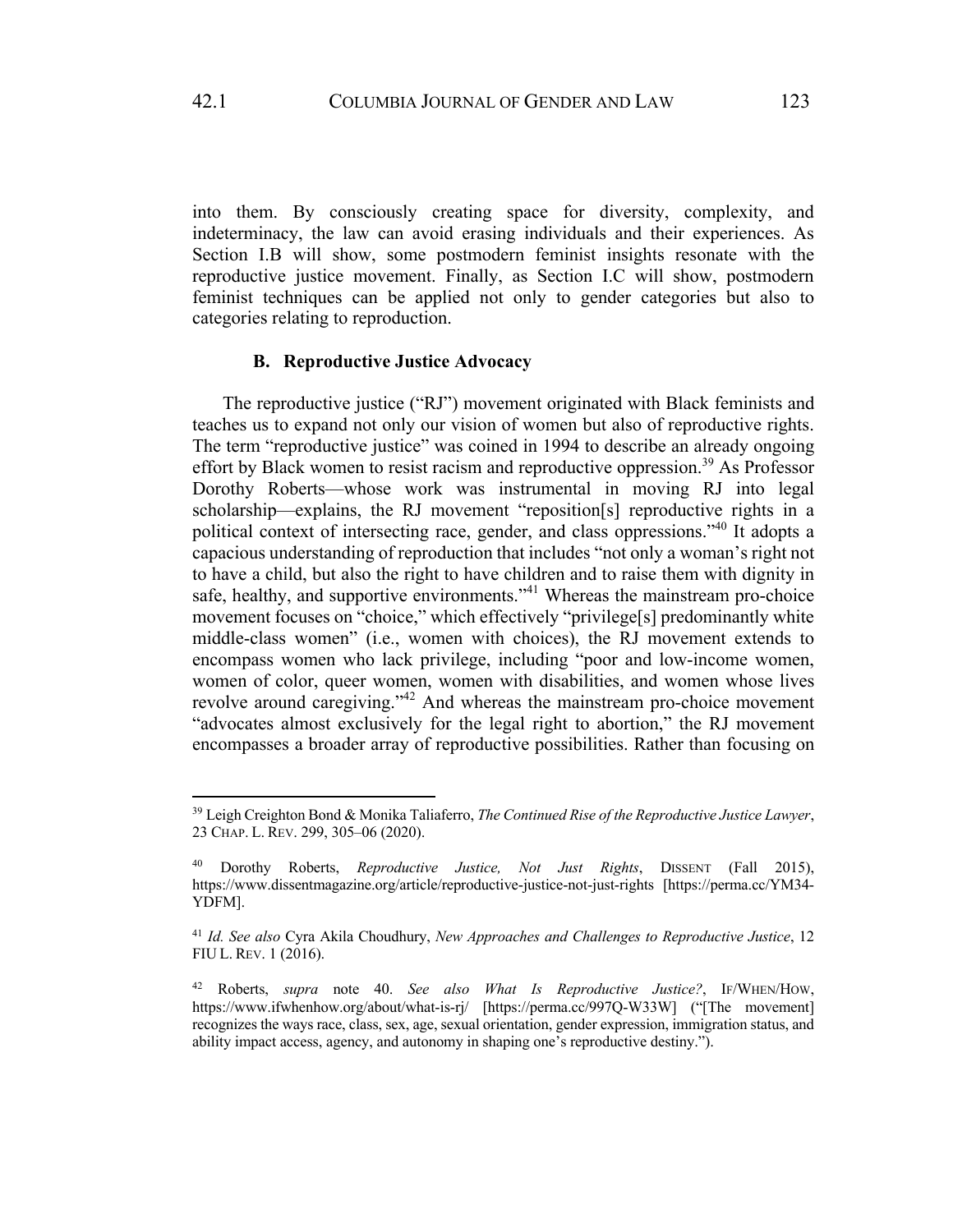one negative right, it recognizes a spectrum of positive rights.43 In sum, the RJ movement decenters the privileged and rejects narrow rights discourse.

These features of reproductive justice—decentering the privileged and rejecting narrow rights discourse—are in some ways consistent with postmodernism. Adherents of each movement seek to transcend binary oppositions and "escape[] the frame of either/or."44 Yet postmodernism is largely theoretical, whereas reproductive justice is overtly political. While a postmodern feminist would use the process of deconstruction to reveal the category of "women" as masking internal hierarchies and erasing existing diversity, an RJ advocate would actively insist on equity and inclusion. While a postmodern feminist would expose the negative "right of abortion" as an insufficient descriptor of reproductive liberation, $45$  an RJ advocate would actively expand the scope of rights claims in the courts and move into political fora.46 Professor Robin West—whose work on RJ issues is widely cited within the legal academy—describes some concrete solutions the RJ movement embraces:

Reproductive justice requires a state that provides a network of support for the processes of reproduction: protection against rape and access to affordable and effective birth control, healthcare, including but not limited to abortion services, prenatal care, support in childbirth and postpartum, support for breastfeeding mothers, early childcare for infants and toddlers, income support for parents who stay home to care for young babies, and high quality public education for school age children.<sup>47</sup>

<sup>&</sup>lt;sup>43</sup> Lauren Paulk explains that "rights without access mean very little to a majority of the population." Lauren B. Paulk, *Embryonic Personhood: Implications for Assisted Reproductive Technology in International Human Rights Law*, 22 AM. U.J. GENDER SOC. POL'Y & L. 781, 790 (2014).

<sup>44</sup> Lynne Henderson, *Flexible Feminism and Reproductive Justice: An Essay in Honor of Ann Scales*, 91 DENV. U. L. REV. 141, 143 (2013) (explaining that RJ escapes this frame).

<sup>&</sup>lt;sup>45</sup> Not only is abortion a negative rather than positive right in our Supreme Court jurisprudence, but the scope of reproductive rights is much broader than just abortion.

<sup>46</sup> Robin West, *From Choice to Reproductive Justice: De-Constitutionalizing Abortion Rights*, 118 YALE L.J. 1394, 1432 (2009) ("The reproductive justice that might be achieved through these coalitions—that is, achieved through ordinary modes of political persuasion—might prove more enduring than what we have garnered to date from the Court.").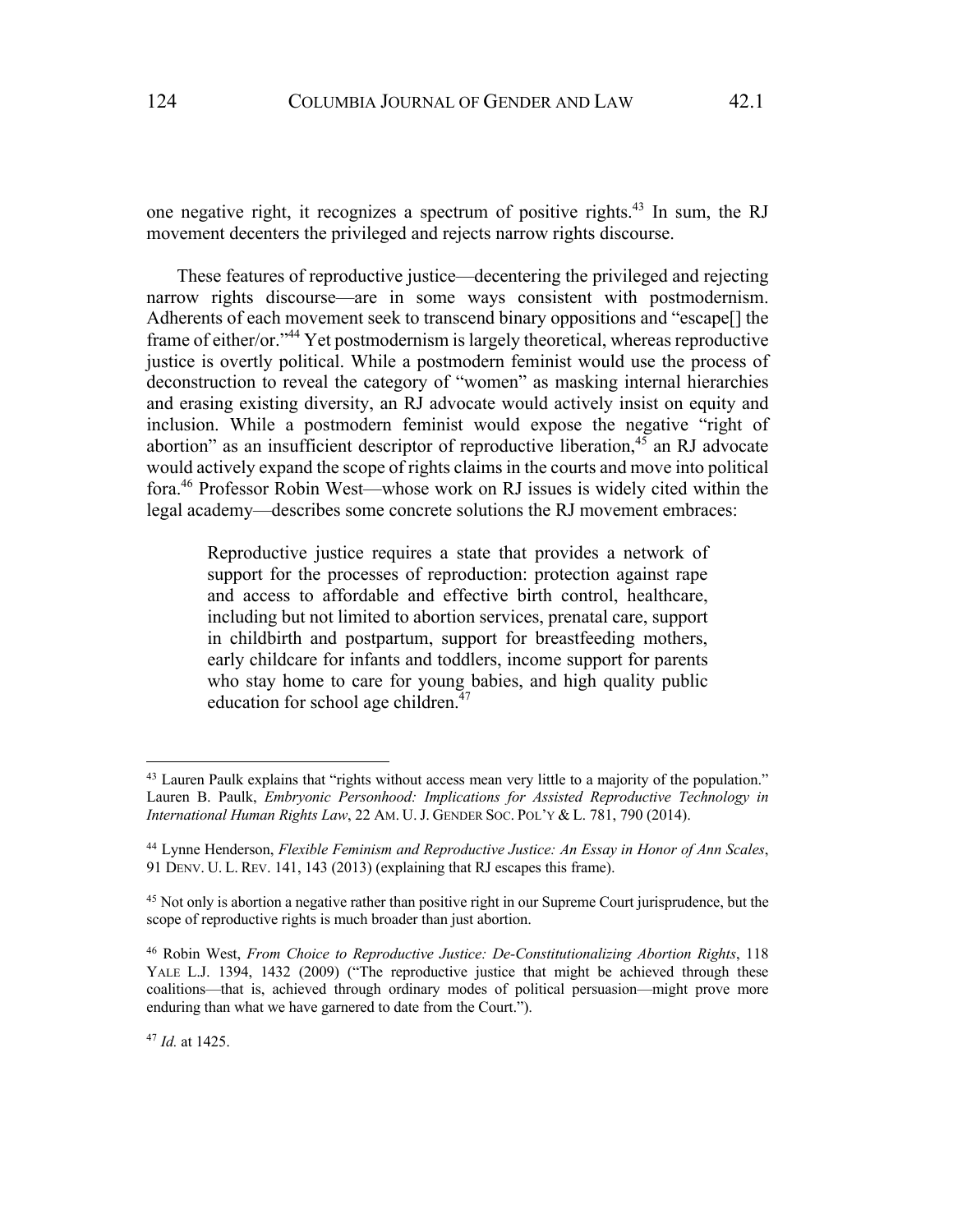As If/When/How explains, "Reproductive justice will exist when all people can exercise the rights and access the resources they need to thrive and to decide if, when, and how to create and sustain their families with dignity, free from discrimination, coercion, or violence."48

# **C. Applying Feminist Frames to IVF**

Postmodern feminism and reproductive justice offer overlapping but distinct insights, and this section considers their application to IVF and related reproductive technologies. Whereas our laws and doctrine are composed of seemingly stable binary categories, our reproductive endeavors—especially those involving IVF—are infused with complexity and indeterminacy. While reproduction always entails some uncertainty, IVF increases that uncertainty and requires patients to make complicated decisions based on incomplete information. This section applies the feminist frames discussed in the previous two sections to the context of IVF and related reproductive technologies. It sits in line with the work of scholars like Professor Kimberly Mutcherson, who teaches us that thinking about justice is crucial in thinking about reproductive technologies, and that promoting justice requires attending to "lived complexity."49

Postmodern feminist techniques, as previously mentioned, can be used to dismantle not only categories relating to gender and sexuality but also categories relating directly to reproduction. While modernism might lead us to describe reproductive potential as limited to either fertility or sterility, postmodernism reminds us of the in-between state of infertility and the artificial nature of all three categories. First, because fertility is the default until there is a different diagnosis, some people are labeled fertile who may actually be either infertile or sterile. Second, some people diagnosed with "unexplained infertility" conceive without treatment,<sup>50</sup> suggesting they may have been merely subfertile or just had "seriously bad luck."<sup>51</sup> Finally, sterility may be the most stable of the three categories, but it can be hard to

<sup>48</sup> IF/WHEN/HOW,*supra* note 42.

<sup>49</sup> Kimberly M. Mutcherson, *Transformative Reproduction*, 16 J. GENDER RACE & JUST. 187, 195 (2013).

<sup>50</sup> Rachel Gurevich, *Understanding the Diagnosis of Unexplained Infertility*, VERYWELL FAM. (Mar. 4, 2021), https://www.verywellfamily.com/explanations-for-unexplained-infertility-4081776 [https://perma.cc/WW8S-HD7E].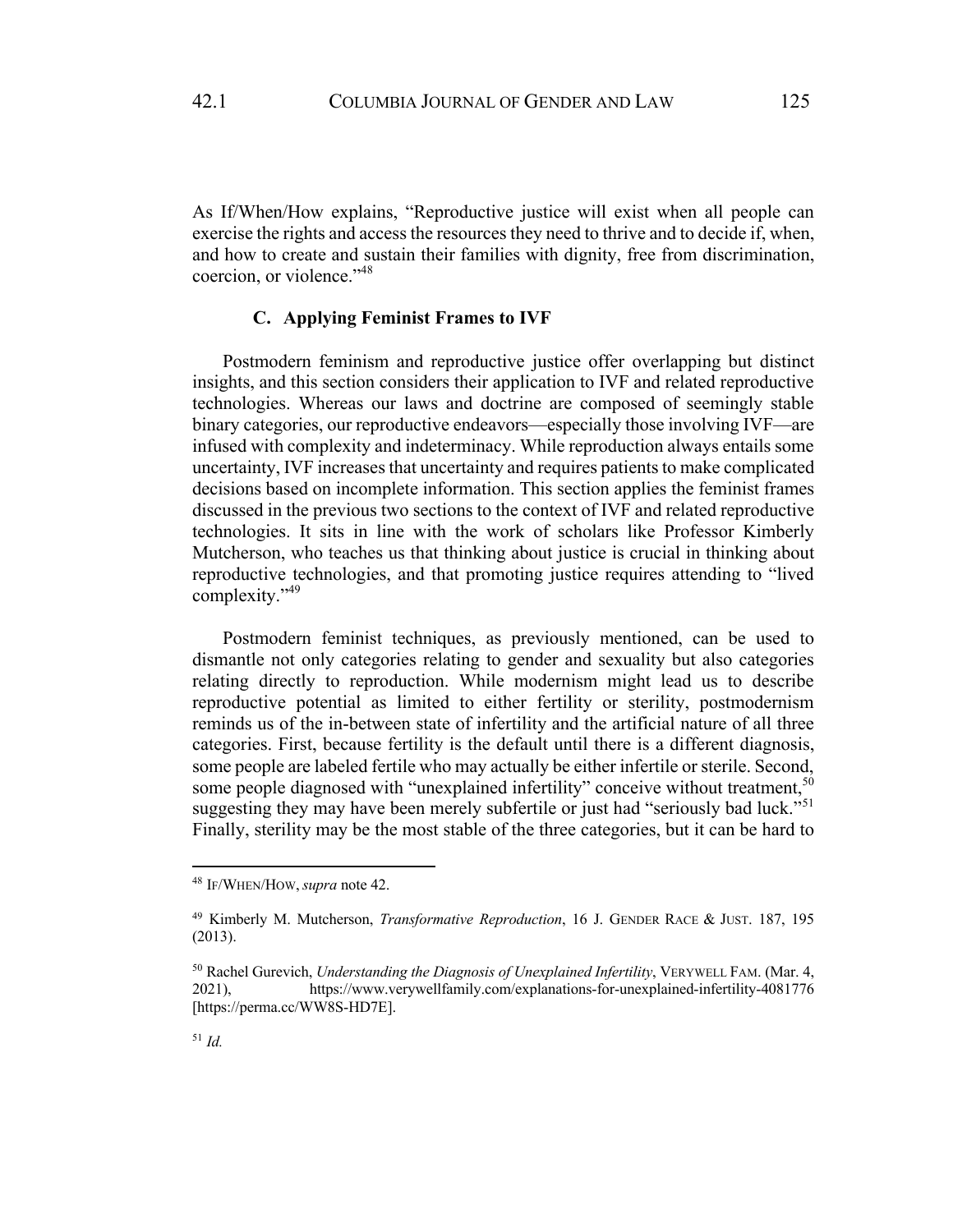say whether someone is permanently unable to establish a pregnancy. Some people—including one of the parties from a case discussed in Part II—may be sterile or may be technically infertile but have a less than one percent chance of establishing a pregnancy.<sup>52</sup> These examples reveal that reproductive potential is really a spectrum rather than a set of distinct categories. It is fluid over time, such that people move around on the spectrum. And because even a fertile couple has only a 20–30% chance per cycle of conceiving, there is a lot of luck involved.<sup>53</sup>

Postmodern feminist techniques can be used to dismantle categories relating not only to reproductive potential but also to pregnancy intentions. While modernist impulses might cause us to describe pregnancy intentions as either procreative or non-procreative, postmodern insights remind us that our desires are in fact much more complex. As research shows, "pregnancy intentions are complex and change over time."54 People engaged in IVF may be categorized as planning a pregnancy, but in fact it is much more complicated. Anyone involved in IVF has made many decisions over the course of many months about how, when, and whether to proceed with treatment. And if they do proceed and establish a pregnancy, they will make many more decisions. As previously mentioned, a woman who used IVF to achieve a much-desired pregnancy might, if faced with a devastating diagnosis, choose abortion. To describe her simply as having chosen "to procreate" would be as inaccurate as to describe her as having chosen "to avoid procreation." Both reproductive potential and pregnancy intentions are, then, fluid, complex, and indeterminate. Part III will show that these same principles can be extended to critique the binary view of reproductive rights that is so often embraced by courts deciding frozen embryo disputes.

Reproductive justice, like postmodern feminism, can be applied to IVF and related reproductive technologies. The animating principles of the RJ movement are capacious enough to encompass an affirmative right to access IVF. The movement thinks beyond binary rights options, framed in the negative as rights against

<sup>52</sup> Terrell v. Torres, 438 P.3d 681, 692 (Ariz. Ct. App. 2019), *vacated in part*, 456 P.3d 13 (2020).

<sup>53</sup> *A Patient's Guide to ART, General Information, Questions and Answers*, SOC'Y FOR ASSISTED REPRODUCTIVE TECH., https://www.sart.org/patients/a-patients-guide-to-assisted-reproductivetechnology/general-information/questions-and-answers/ [https://perma.cc/448H-WKVG] [hereinafter SOC'Y FOR ASSISTED REPRODUCTIVE TECH., *ART Q&A*]; Gurevich, *supra* note 50.

<sup>54</sup> *Patient Pregnancy Intentions: Are Providers Asking?*, PLANNED PARENTHOOD (2018), https://www.plannedparenthood.org/uploads/filer\_public/bb/5c/bb5ce0ac-b456-41b3-b0bf-7cb5eaa82d71/patient\_pregnancy\_intentions\_november\_2018.pdf [https://perma.cc/KF99-D7MK].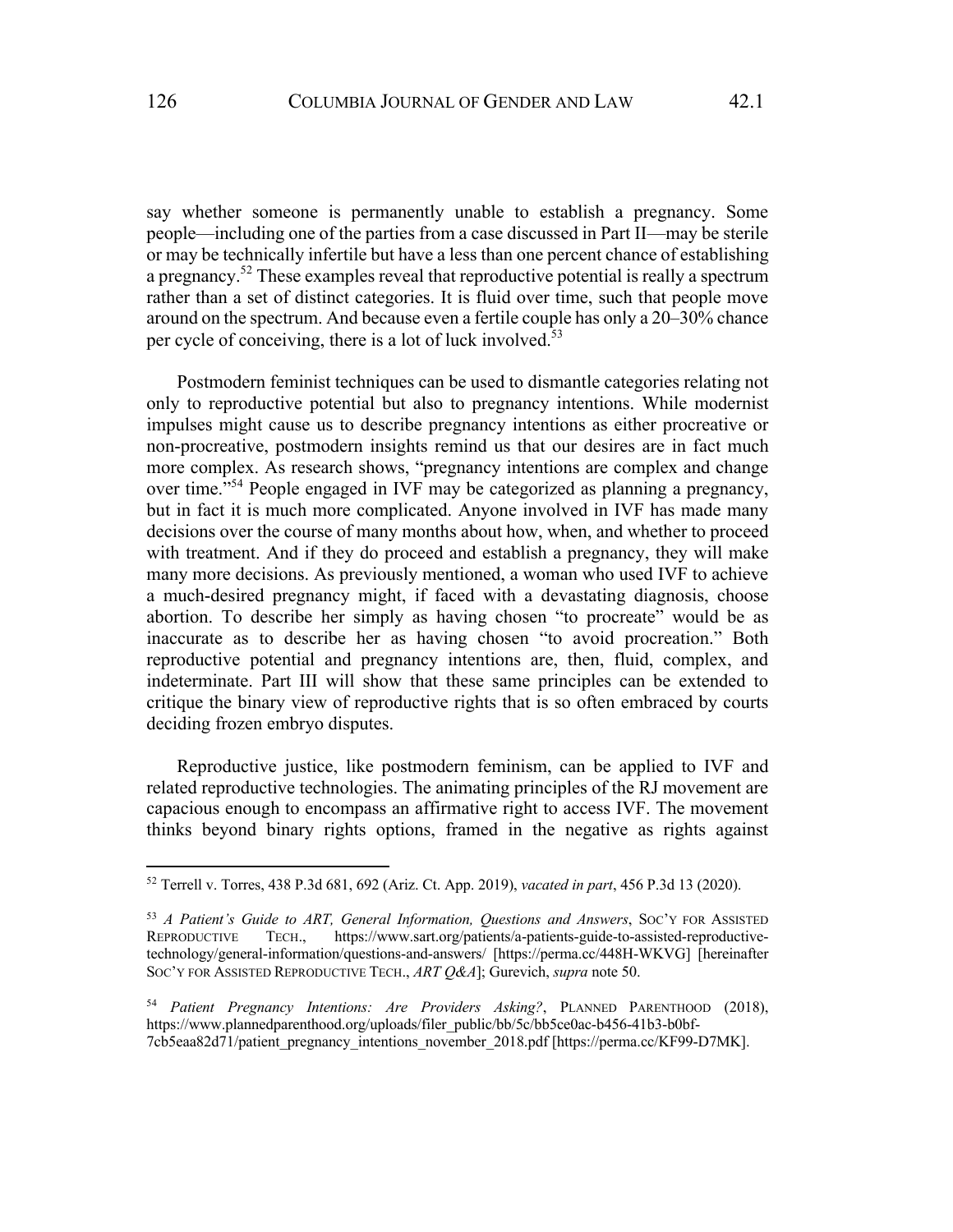government intrusion, and imagines a system that recognizes positive rights to government assistance. Lauren Paulk, a member of the Research Council at If/When/How: Lawyering for Reproductive Justice, writes, "[U]nder RJ principles, all people who want to use IVF as a method of procreation . . . should be allowed access, including funding as necessary, to IVF treatments."55 As Paulk explains, "RJ requires that the resources necessary for individuals to experience full reproductive autonomy and dignity are available, and this includes access to IVF and other ART [("assisted reproductive technology")]."<sup>56</sup> The revolutionary nature of this statement should be appreciated: Because IVF and many related procedures are extremely costly (IVF is around \$20,000 per cycle) and often not covered by health insurance, they are not widely accessible.<sup>57</sup> Most often, they are used by married white women with high incomes.<sup>58</sup> Removing the financial barrier such that this treatment is accessible to all who wish to use it would, like many of RJ's aims, create a seachange in existing doctrine.

Professor Kimberly Mutcherson, explaining that "justice is the most appropriate lens through which to consider the relationship between ART and the law,"<sup>59</sup> explores how differences based on race, class, gender, sexual orientation, age, disability, and other traits are relevant in the context of reproductive technology and have implications for "the social meaning of an act of procreation."<sup>60</sup> In her article titled *Transformative Reproduction*, Professor Mutcherson emphasizes the importance of context in reproduction: She reminds us to attend to "women's lived experiences and the realities of reproductive hierarchies."61 And she explains, "The

<sup>58</sup> Elpida Velmahos, *Fertile Ground for Change: Infertility, Employee-Based Health Insurance, and an Unprotected Fundamental Right*, 17 J. HEALTH & BIOMEDICAL L. 267, 291 (2021). *See also* Strauss, *supra* note 57.

<sup>59</sup> Mutcherson, *supra* note 49, at 190. Professor Mutcherson's work explains why it is so important to move beyond a rights framing to a justice framing. This does not, however, mean rejecting rights rather, it simply entails recognizing that they are not "a singular end goal." *Id.* at 194.

<sup>60</sup> Mutcherson, *supra* note 49, at 198, 200.

<sup>61</sup> *Id.* at 196.

<sup>55</sup> Paulk, *supra* note 43, at 791.

<sup>56</sup> *Id.*

<sup>57</sup> Elissa Strauss, *40 Years Later, Why Is IVF Still Not Covered by Insurance? Economics, Ignorance, and Sexism*, CNN HEALTH (July 25, 2018), https://www.cnn.com/2018/07/25/health/ivf-insuranceparenting-strauss/index.html [https://perma.cc/3Y5W-BMBZ].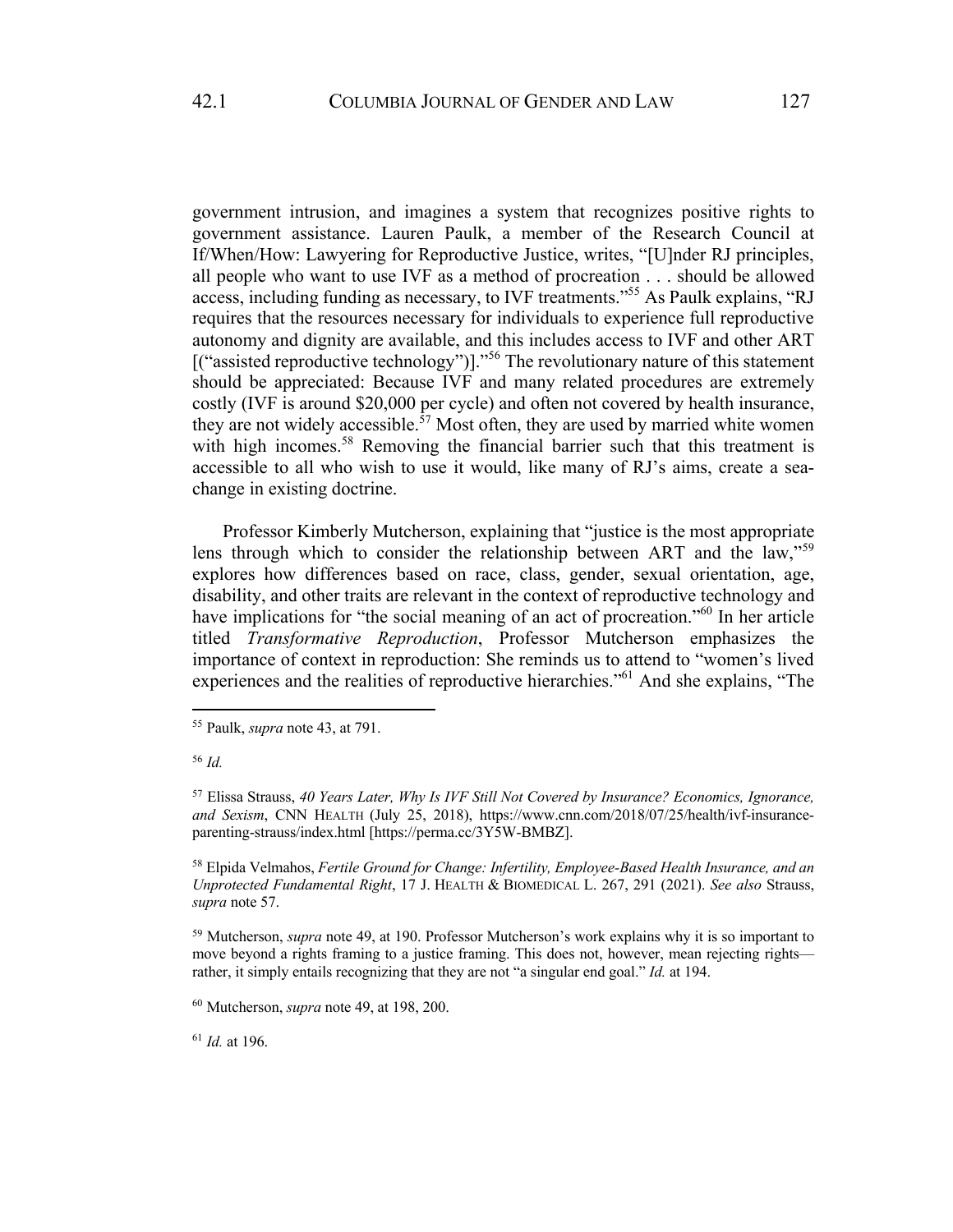time period, place, and circumstances under which individuals initiate and pursue a procreative act matters for those doing the procreating and for the child or children produced from that act."62 One of the core insights of *Transformative Reproduction* is that "the landscape of ART is highly complicated[, and a]ny attempts to strip it of this inherent complication, however useful, are simply unrealistic."<sup>63</sup> While Part II will review the ways legal thinking about frozen embryos is overly simplistic, Part III will explore the ways RJ's reimagining of rights would change the landscape of frozen embryo disputes.

### **II. Binary Thinking in Frozen Embryo Disputes**

When divorcing or otherwise separating couples disagree about the disposition of jointly created frozen embryos, most courts seek to enforce any contracts the parties may have entered; but, if there are none or if they do not resolve the disagreement, the parties' interests are balanced to determine the proper outcome. The balancing process is most often guided by a standard articulated by the Supreme Court of Tennessee in its 1992 decision of *Davis v. Davis*. There, the court stated, "Ordinarily, the party wishing to avoid procreation should prevail, assuming that the other party has a reasonable possibility of achieving parenthood by means other than use of the preembryos in question."<sup>64</sup> In application, this has often meant that the party who wants to procreate loses, unless she is definitively sterile and thus unable to become a genetic parent without the embryos. Some courts have imposed the additional requirement that, to access the embryos, the party who wants to procreate must be unable or unlikely to become an adoptive parent. The balancing approach, in other words, places great weight on the court's ability to assess a party's chances at achieving parenthood. Yet even if the court believes a party cannot achieve parenthood without the embryos, that party may not prevail—however, her argument will at least be considered.

Section II.A focuses on the subset of frozen embryo disputes in which courts, for whatever reason, are unable to resolve the parties' disagreement based on contract principles and therefore turn to interest balancing. Taken together, these cases illustrate two points: First, courts often rest their decisions on flawed and incomplete assessments about whether a party is fertile or sterile, with unequivocally sterile

<sup>62</sup> *Id.* at 198–99.

<sup>63</sup> *Id.* at 232.

<sup>64</sup> Davis v. Davis, 842 S.W.2d 588, 604 (Tenn. 1992).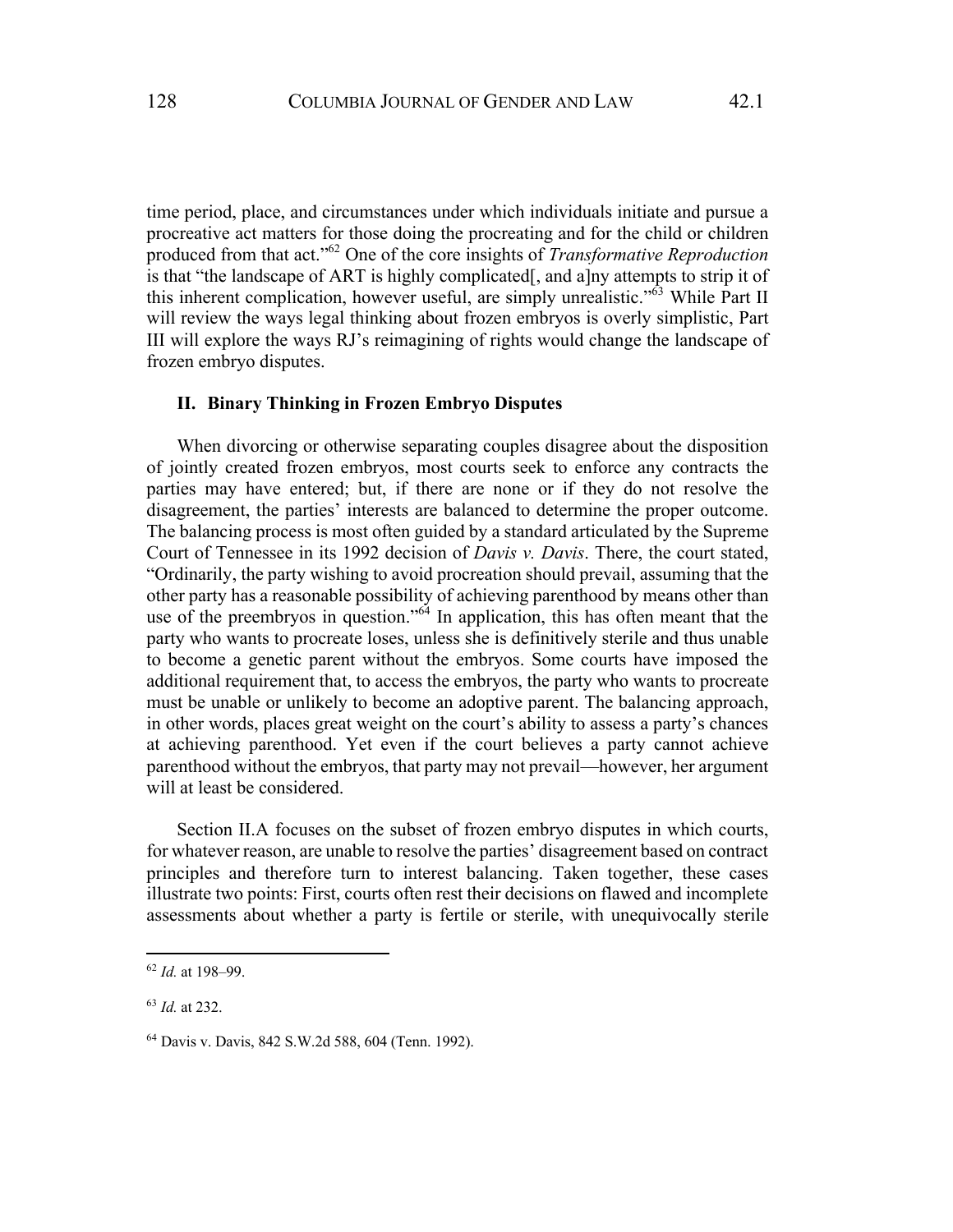parties having the best chance at accessing the contested embryos. This ignores the reality that infertile and even fertile parties may also be unable to achieve parenthood. Second, courts view their task as mediating between two parties asserting rights that are locked in a binary opposition. The party wishing to use the embryos is described as asserting the right to procreate, and the party wishing to prevent their use is described as asserting the right to avoid procreation. This framing ignores the nuance and complexity of the parties' intentions, which cannot reasonably be reduced to a desire to procreate or not procreate.

Section II.B surveys the Federal Supreme Court doctrine that provides the backdrop for virtually every state court case discussed in Section II.A. The impulse to view procreative autonomy as comprised of the right to procreate and the opposing right to avoid procreation derives from the fact that the Federal Supreme Court cases on reproductive rights inhabit two separate doctrinal spheres. First, there is the right to procreate, which derives primarily from *Skinner v. Oklahoma*, a case decided over seventy-five years ago that protected a "habitual criminal" against forced sterilization. Second, there is the right to avoid procreation, which derives from the long line of cases protecting access to contraception and (with some notable restrictions) abortion. While a few of the cases on the right to avoid procreation speak more broadly about protecting the "decision whether to bear or beget a child,"<sup>65</sup> this aspect has been largely ignored, to the detriment of reproductive rights.

### **A. Binary Thinking in State Courts**

This section surveys some of the state court decisions that engage in interest balancing to resolve frozen embryo disputes. It is divided into three subsections: The first describes the seminal case of *Davis v. Davis*, decided by the Tennessee Supreme Court in 1992.<sup>66</sup> The second describes post-*Davis* cases where courts have balanced the parties' interests and ruled against using contested embryos. The third describes post-*Davis* cases where courts have balanced the parties' interests and ruled in favor of using the embryos. These cases collectively reveal a doctrine unable to grapple with the complexity and indeterminacy of reproductive potential, and unwilling to imagine nondual rights claims.

<sup>65</sup> Eisenstadt v. Baird, 405 U.S. 438, 453 (1972).

<sup>66</sup> *Davis*, 842 S.W.2d at 588.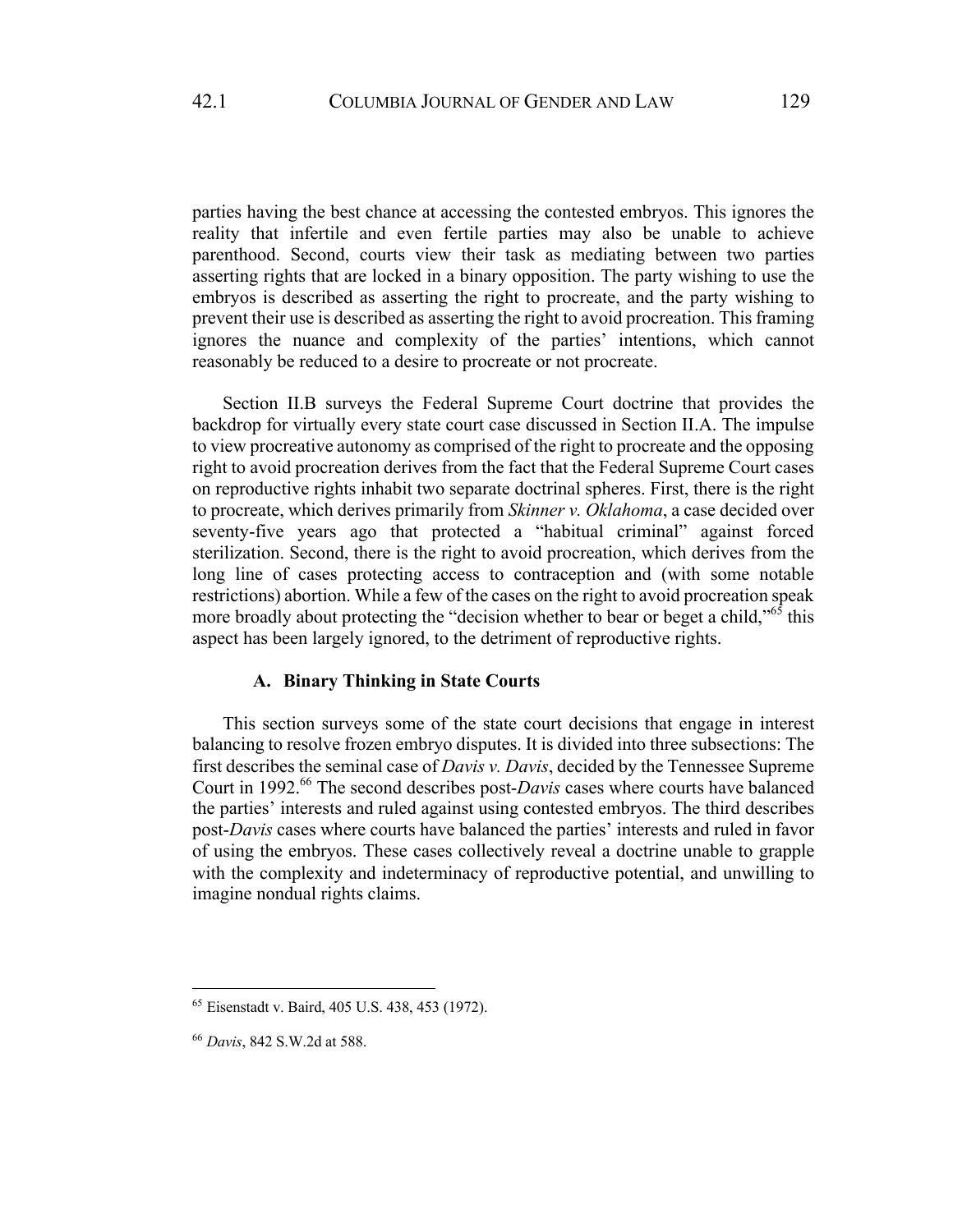#### **1.** *Davis v. Davis*

*Davis v. Davis*, decided by the Tennessee Supreme Court in 1992, is the seminal case on frozen embryo disputes.<sup>67</sup> There, a husband and wife—who had endured five tubal pregnancies, a failed adoption, and six rounds of IVF—battled over seven frozen embryos in the context of their divorce.<sup>68</sup> Initially, the wife wanted to use the embryos herself, but by the time the case reached the state's high court she wished to donate them to another couple.<sup>69</sup> The husband wanted the embryos discarded based on his view, which developed as the result of traumatic experiences in his own childhood, that children should be raised within intact families.<sup>70</sup> Had the parties entered a contract dictating the embryos' disposition in the event of divorce, the court would have enforced it, unless both parties had agreed to its modification.<sup>71</sup> Because they had not entered any such contract, $72$  however, the court cataloged a variety of possible approaches, including continued cryopreservation unless and until the parties agreed otherwise.<sup>73</sup> It rejected this approach because, given the current technology, the embryos might not remain viable longer than a couple of years, which would effectively give the party preferring non-procreation veto power.<sup>74</sup> The court ultimately decided to balance the parties' interests.<sup>75</sup>

As a preface to the balancing process, the court discussed "the right of procreation," which it described as "a vital part of [the] right to privacy."<sup>76</sup> After reviewing *Meyer*, *Buck*, *Skinner*, *Eisenstadt*, *Roe*, and other cases (discussed in

<sup>67</sup> *Id.*

<sup>69</sup> *Id.* at 590.

<sup>70</sup> *Id.*

<sup>76</sup> *Id.* at 600.

<sup>68</sup> *Id.* at 589, 591–92.

<sup>71</sup> *Id.* at 597.

<sup>72</sup> *Id.* at 590.

<sup>73</sup> *Id.* at 590–91, 598.

<sup>74</sup> *Id.* at 598. The court placed the viability of the embryos at somewhere between two and ten years. *Id.*

<sup>75</sup> *Id.* at 590–91, 603–04.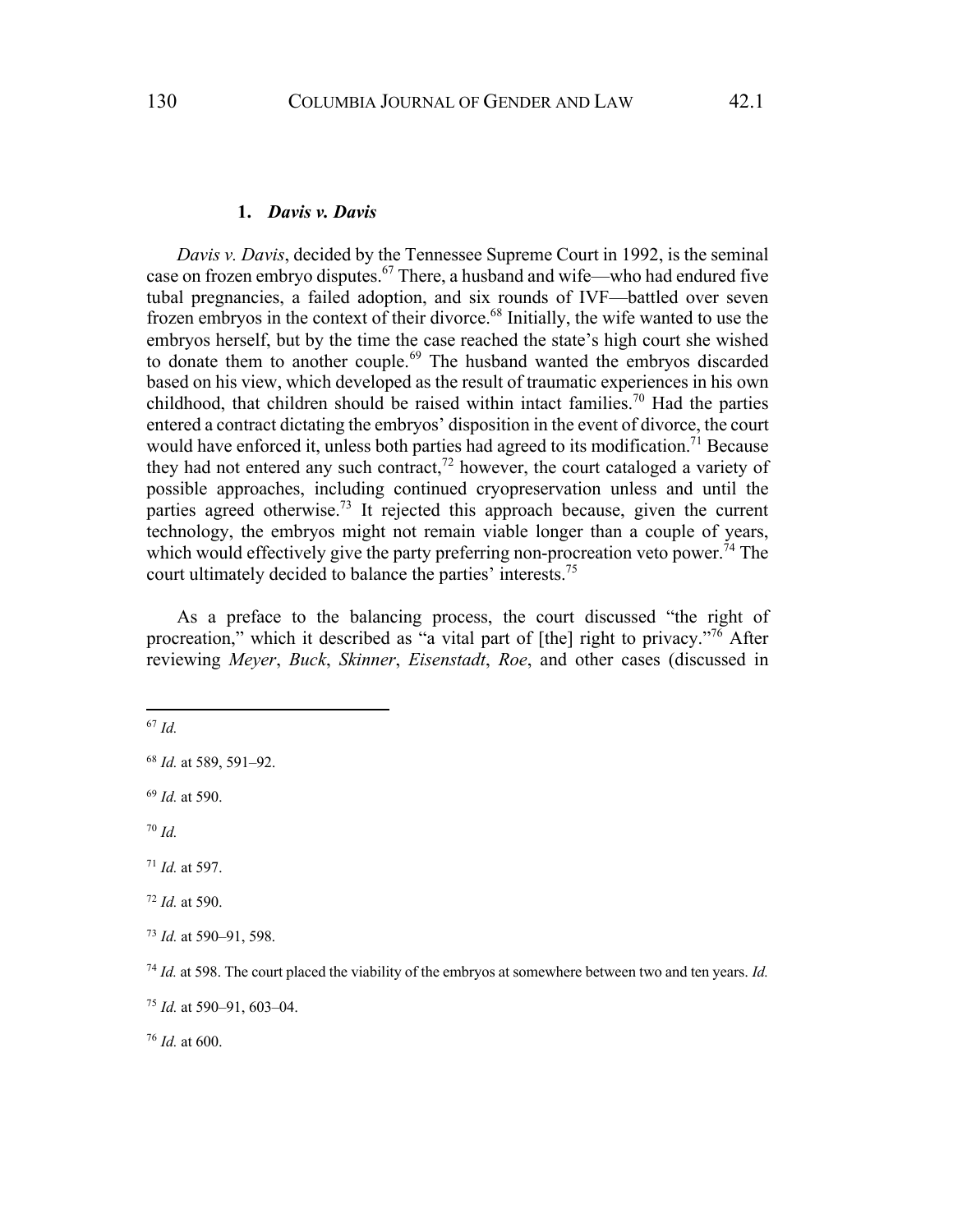Section II.B,  $\text{infra}$ ,<sup>77</sup> the court declared, "[W]hatever its ultimate constitutional boundaries, the right of procreational autonomy is composed of two rights of equal significance—the right to procreate and the right to avoid procreation.<sup>778</sup> Observing that "[n]one of the concerns about a woman's bodily integrity that have previously precluded men from controlling abortion decisions is applicable here," the court concluded that the wife and husband were, in the unique context of frozen embryo disputes, "entirely equivalent gamete-providers."<sup>79</sup> The court further observed that the right to make decisions about the embryos "rests in the gamete-providers alone," rather than (for example) with the state.<sup>80</sup> Finally, the court observed that while previous cases "have dealt with the child-bearing and child-rearing aspects of parenthood," this case differs in that it deals with "the question of genetic parenthood."81

In balancing the parties' interests, the court considered the burdens that an undesired decision would impose on each party.<sup>82</sup> For the husband, who wanted the embryos discarded, an undesired decision would force him into "unwanted parenthood," which could have "financial and psychological consequences."83 For the wife, who wanted the embryos donated to another couple, an undesired decision would impose the "emotional burden" of "knowing that the lengthy IVF procedures she underwent were futile, and that the preembryos to which she contributed genetic material would never become children."<sup>84</sup> The court concluded that the husband's interest in avoiding parenthood outweighed the wife's interest in donating the embryos.<sup>85</sup> It added, however, that "[t]he case would be closer if [the wife] were

<sup>79</sup> *Id.*

- <sup>80</sup> *Id.* at 602.
- <sup>81</sup> *Id.* at 602–03.
- <sup>82</sup> *Id.* at 603.
- <sup>83</sup> *Id.*

<sup>85</sup> *Id.*

<sup>77</sup> *Id.* at 599–601. *See also infra* Section II.B for a description of these cases.

<sup>78</sup> *Id.* at 601.

<sup>84</sup> *Id.* at 604.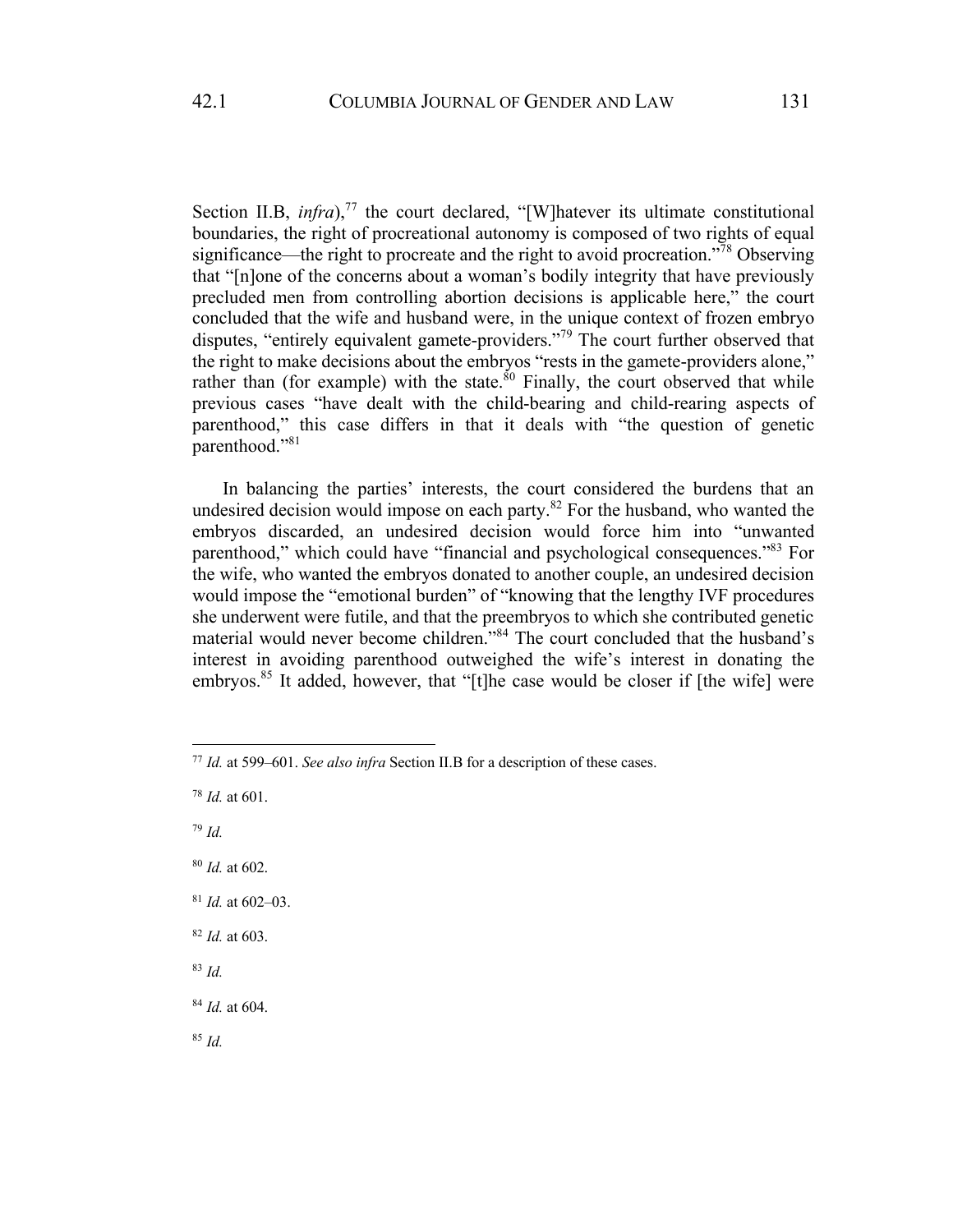seeking to use the preembryos herself, but only if she could not achieve parenthood by any other reasonable means"—including adoption.<sup>86</sup>

The opinion ends by articulating a process for resolving future cases: agreements between the parties are binding, but where there is no agreement, the court should balance the parties' interests. $87$  In balancing the interests:

Ordinarily, the party wishing to avoid procreation should prevail, assuming that the other party has a reasonable possibility of achieving parenthood by means other than use of the preembryos in question. If no other reasonable alternatives exist, then the argument in favor of using the preembryos to achieve pregnancy should be considered.88

This passage clearly favors non-procreation. It begins from the premise that the party wishing to avoid procreation wins. Even when the other party has no "reasonable" alternatives" to achieve parenthood, she acquires no more than the opportunity for her argument to be "considered." This passage from *Davis* is almost invariably quoted when subsequent courts encounter similar disputes. While it does offer a thoughtful treatment of the issues, it is remarkable that courts have relied so heavily on these words rather than furthering the conversation with their own independent analyses.

*Davis* reflects binary thinking about fertility status, pregnancy intentions, and reproductive rights, and misses at least three important nuances: First, it overlooks the difficulty of assessing fertility status (i.e., reproductive potential). Determining whether a person has a "reasonable possibility of achieving parenthood" is rarely a simple task. Unless a party is definitively sterile, describing her chances of achieving either genetic or adoptive parenthood is difficult if not impossible. This query about "reasonable possibility"—at least as operationalized in *Davis*—invites a categorization in which if a party is not definitively sterile, she will be viewed as having a reasonable possibility of achieving parenthood (i.e., as fertile). Second, *Davis* oversimplifies pregnancy intentions by assuming parties either want to

<sup>86</sup> *Id.*

<sup>87</sup> *Id.*

<sup>88</sup> *Id.* The quote continues, "However, if the party seeking control of the preembryos intends merely to donate them to another couple, the objecting party obviously has the greater interest and should prevail." *Id.*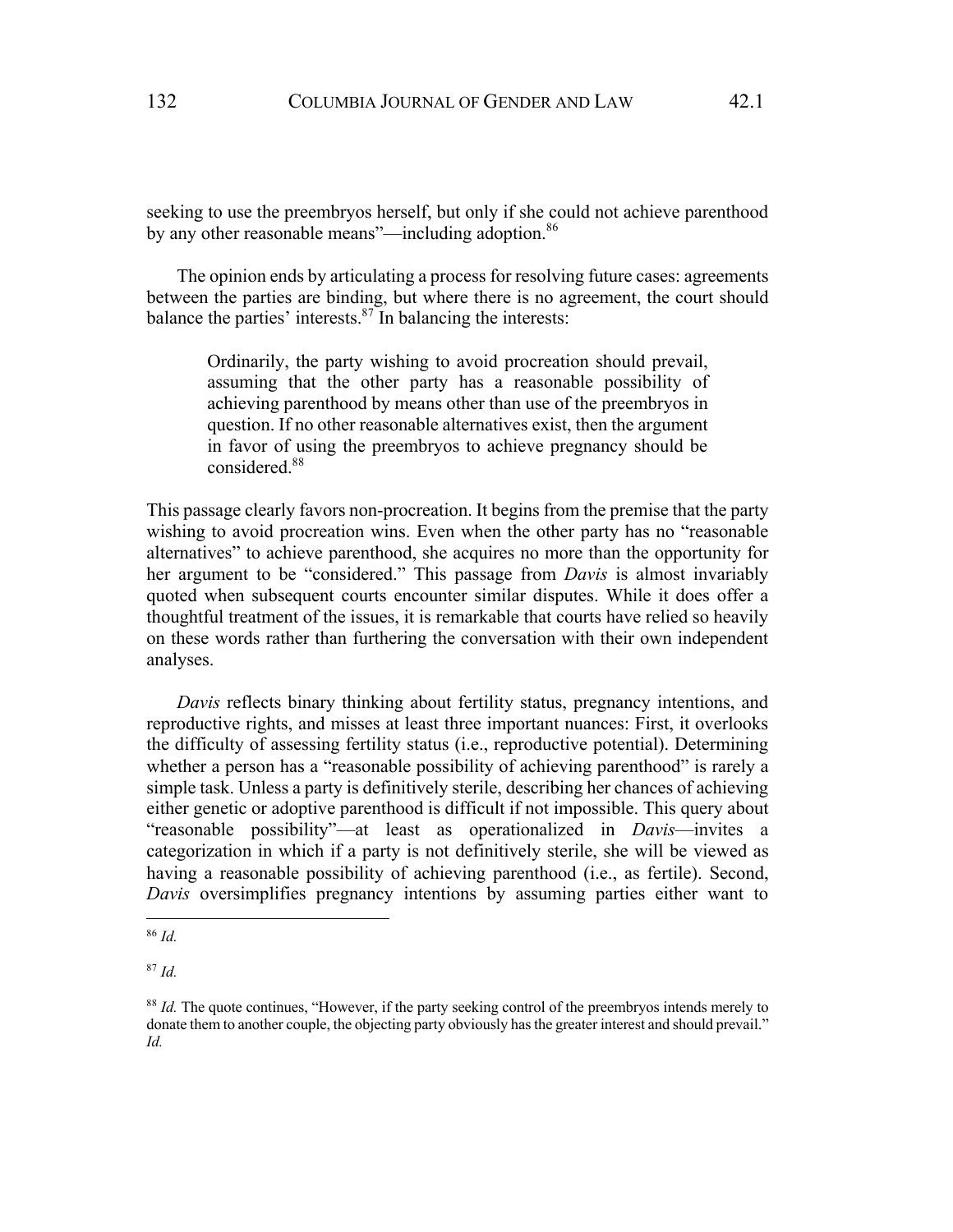become parents or not become parents. For many parties, however, the question is not just whether to become a parent, but when, with whom, of how many children, via genetic versus adoptive connections, and so on. Third and finally, *Davis* (in keeping with Federal Supreme Court doctrine) limits rights claims to procreation or avoidance of procreation, when in reality parties' desires are, as previously discussed, much more complicated.

### **2. Post-***Davis* **Cases Barring Embryo Use**

*Davis* has been tremendously influential. Courts deciding cases in its wake are generally described as having adopted one of three approaches commonly referred to as the contract approach, the balancing approach, and the contemporaneous mutual consent approach.<sup>89</sup> All three, to varying degrees, have roots in *Davis*. First, the contract approach honors agreements regarding the disposition of frozen embryos, so long as they do not result in public policy violations.<sup>90</sup> *Davis*, as previously discussed, would have enforced a contract had one existed.<sup>91</sup> Second, the balancing approach similarly honors contracts regarding the disposition of frozen embryos, but where there is no contract or the contract does not speak to the existing circumstances, the parties' interests are balanced.92 *Davis*, of course, employed the balancing approach.<sup>93</sup> Third, the contemporaneous mutual consent approach disregards contracts and directs that embryos only be used, donated, or destroyed with the present consent of both parties.<sup>94</sup> Although *Davis* differed in that it would have honored a contract had one existed, it would have allowed a modification to that contract had both parties agreed.<sup>95</sup>

<sup>92</sup> *Szafranski*, 993 N.E.2d at 512 ("Under this approach, courts enforce contracts between the parties, at least to a point, then balance their interests in the absence of an agreement.").

<sup>93</sup> *Davis*, 842 S.W.2d at 590–91, 603–04.

<sup>94</sup> In re Marriage of Witten, 672 N.W.2d 768, 778 (2003) (citing Carl H. Coleman, *Procreative Liberty and Contemporaneous Choice: An Inalienable Rights Approach to Frozen Embryo Disputes*, 84 MINN. L. REV. 55, 110–12 (1999)).

<sup>95</sup> *Davis*, 842 S.W.2d at 597 ("Providing that the initial agreements may later be modified *by agreement* will, we think, protect the parties against some of the risks they face in this regard. But, in the absence of such agreed modification, we conclude that their prior agreements should be considered binding.").

<sup>89</sup> Szafranski v. Dunston, 993 N.E.2d 502, 506 (2013).

<sup>90</sup> *Id.*

<sup>91</sup> *Davis*, 842 S.W.2d at 597.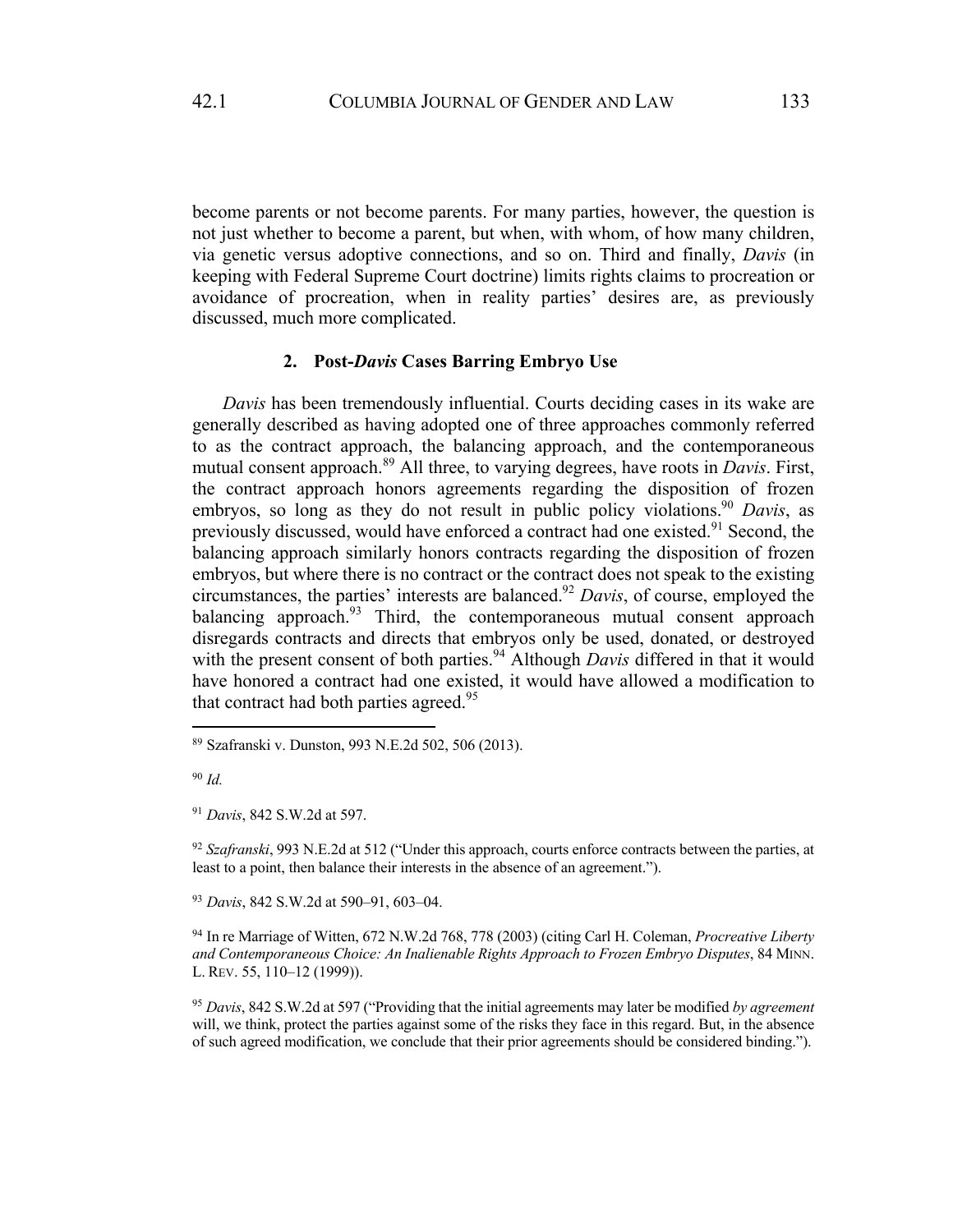Inasmuch as these three approaches are somewhat overlapping, it may be useful to reduce them to a single analytical process that explains how a judge faced with an embryo dispute would ordinarily proceed. First, she would assess whether there is a contract that speaks to the existing circumstances. If there is, she would ask whether it is against public policy. In a contemporaneous mutual consent state, she would always answer in the affirmative, disregard the contract, and (absent mutual consent to take other action) continue cryopreservation. If, however, the contract was not against public policy, the judge would order its enforcement—which could result in use, discard, or donation of the embryos. Second, if no contract spoke to the existing circumstances, the judge would, depending on her jurisdiction, either balance the parties' interests according to the *Davis* standard or ask whether there was contemporaneous mutual consent to a given action. Notably, except in situations where a court is enforcing an existing contract, the result will often be nonprocreation. If a balancing of interests follows *Davis*, it begins from the premise that "[o]rdinarily, the party wishing to avoid procreation should prevail[.]"<sup>96</sup> And if contemporaneous mutual consent is required, procreation can only occur by agreement—but, as many have pointed out, if the parties agreed, they would not be litigating.<sup>97</sup>

This analytical process illustrates, among other things, that the cases do not really represent three distinct approaches. There are, at most, two—the contract/balancing approach and the contemporaneous mutual consent approach. In terms of popularity, the former far outstrips the latter, which has been expressly adopted only by the state of Iowa.98 The remainder of this section focuses on decisions that employ interest balancing or search for mutual consent, and that represent victories for the party wishing to avoid procreation. In chronological order, it surveys six cases, which collectively illustrate several points: First, *Davis* has been deeply influential in creating a broad presumption against embryo use, qualified by a narrow exception for parties lacking a reasonable path to parenthood without the embryos. The exception is "narrow" in that it seems to cover only parties who are clearly sterile, and thus discounts the challenges of infertility. This evinces binary thinking about fertility and sterility and the effective erasure of infertility. However, some cases

<sup>96</sup> *Id.* at 604.

 $97$  The Superior Court of Pennsylvania, for example, characterized the contemporaneous mutual consent approach as "totally unrealistic," saying, "If the parties could reach an agreement, they would not be in court." Reber v. Reiss, 42 A.3d 1131, 1135 n.5 (2012).

<sup>98</sup> *Szafranski*, 993 N.E.2d at 511 (reviewing all three approaches and noting which states have adopted them).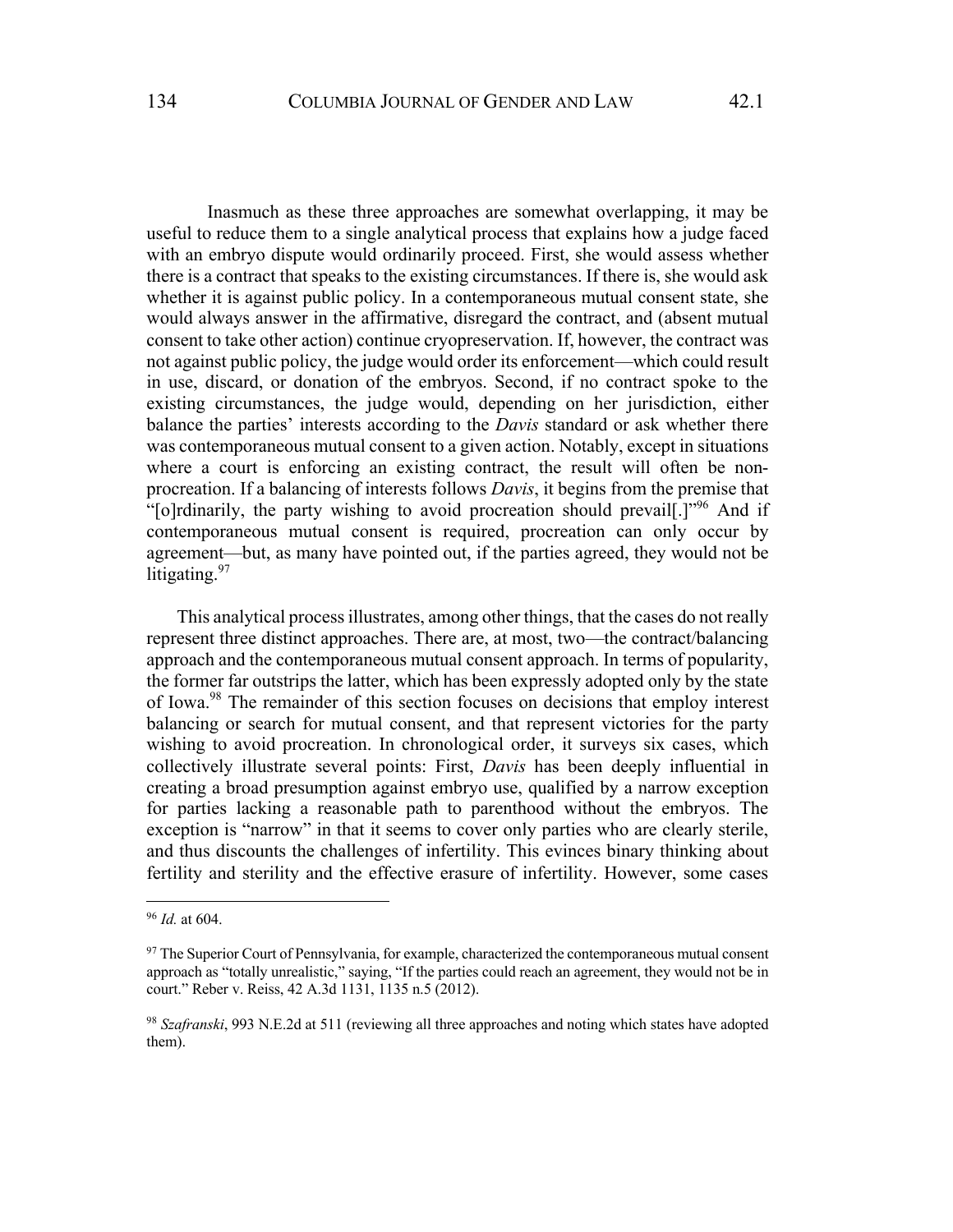hold that not even clearly sterile parties fall within the exception if they are able to pursue adoption.<sup>99</sup> Second, these cases illustrate the embrace of binary thinking about the right to procreate and the right to avoid procreation. The parties, and often the courts as well, frame the rights at issue as binary and opposite. Third, these cases suggest that the right to procreate is more accessible to parties who are not already parents. Courts often (but not always<sup>100</sup>) consider in interest balancing whether a party already has children. Fourth and finally, these cases show that courts are deeply concerned about not "forcing" parties to procreate, even when those parties have willingly engaged in IVF for the purpose of procreation. This commitment to allowing certain parties to control the context of procreation—whether, when, and how they will have children—might be contrasted with other areas of doctrine.

# **a.** *A.Z. v. B.Z.*

In the 2000 decision of *A.Z. v. B.Z.*, the Supreme Judicial Court of Massachusetts invoked a public policy against "forced procreation" in ruling against a wife who wanted to use frozen embryos she and her husband had jointly created during their marriage.<sup>101</sup> From early on, they had experienced fertility issues.<sup>102</sup> The wife had suffered two ectopic pregnancies, each of which required the removal of one of her

<sup>99</sup> *See*, *e.g.*, Terrell v. Torres, 438 P.3d 681, 692 (2019) (vacated in part by 456 P.3d 13 (2020)). See *infra*, text accompanying note 258 (describing the family court opinion). The intermediate appellate court (whose opinion was vacated on appeal) in *Terrell* stated:

The trial court erred by improperly concluding Torres' 'less than one percent' chance of becoming pregnant through normal means and the remote possibility of adoption or insemination with a donor embryo negated her claims to these embryos. The trial court overstated Torres' ability to become a parent through means other than the use of the disputed embryos. Moreover, the court gave insufficient weight to Torres' desire to have a biologically-related child—which was the entire purpose of engaging in IVF in the first place.

*Id.* at 692. *See also* J.B. v. M.B., 783 A.2d 707, 720 (2001) ("We express no opinion in respect of a case in which a party who has become infertile seeks use of stored preembryos against the wishes of his or her partner, noting only that the possibility of adoption also may be a consideration, among others, in the court's assessment.").

<sup>100</sup> *In re* Marriage of Rooks, 429 P.3d 579, 581 (Colo. 2018) ("[T]he sheer number of a party's existing children, standing alone, [shall not] be a reason to preclude implantation of the pre-embryos.").

<sup>101</sup> A.Z. v. B.Z., 431 Mass. 150, 160 (2000).

<sup>102</sup> *Id.* at 151–52.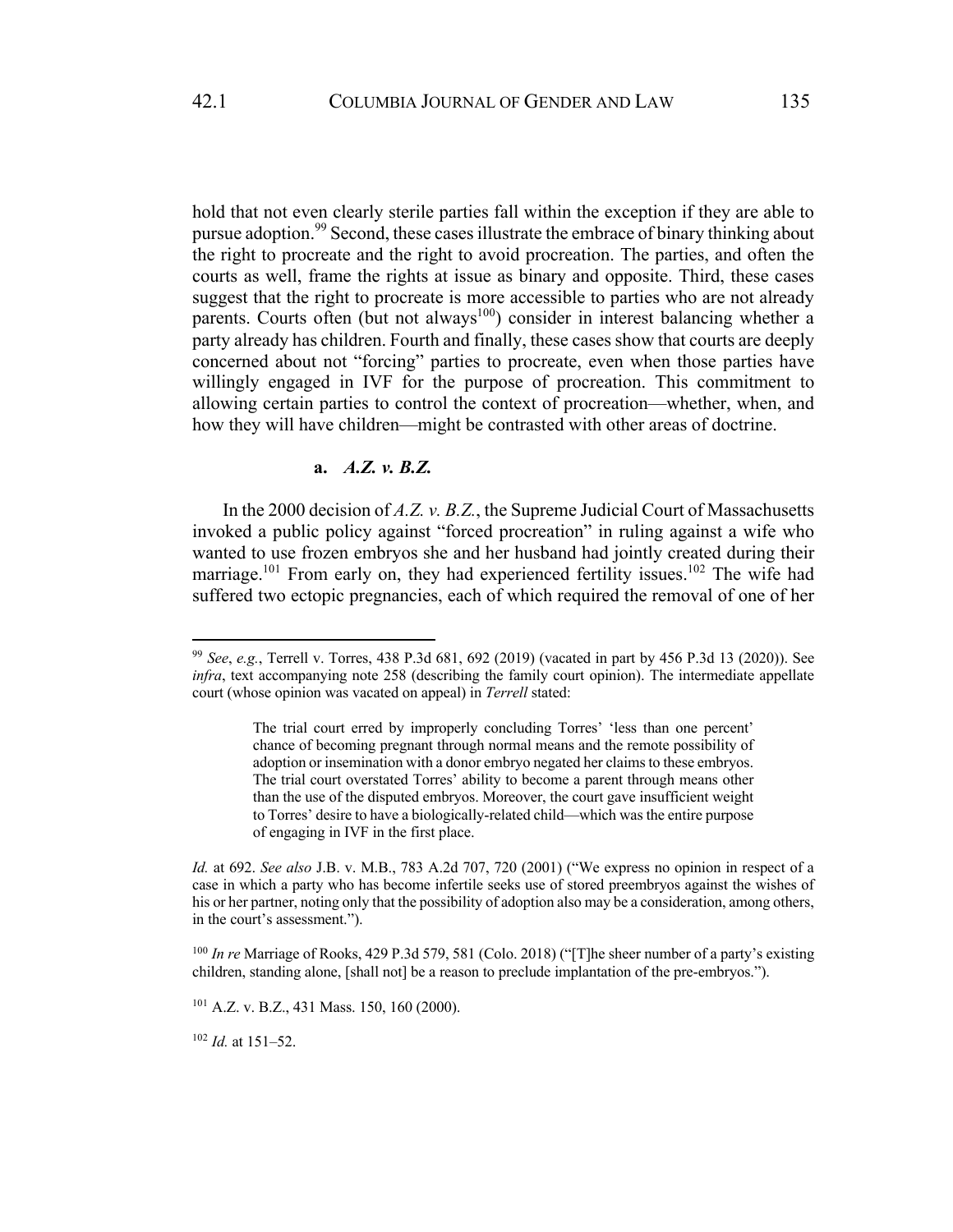fallopian tubes.<sup>103</sup> Subsequently, three years of IVF treatments resulted in the birth of twin daughters as well as two vials of frozen embryos.<sup>104</sup> When the twins were approximately three years old, without notifying her husband, the wife had one of the vials thawed and one of the embryos transferred.<sup>105</sup> No pregnancy resulted, and the parties' relationship "deteriorated" to the point that the wife sought and received a protective order against the husband and the husband filed for divorce.<sup>106</sup> At divorce, the wife wanted to use the remaining vial and the husband wanted to enjoin her.<sup>107</sup> While their consent forms indicated that upon separation, the embryos would be returned to the wife "for implant," the probate court ruled for the husband.<sup>108</sup> It held that significant changes in circumstances (including both the birth of the twins and the deterioration of the parties' relationship) rendered the form unenforceable, such that the parties' interests should be balanced.<sup>109</sup> Upon balancing, it ruled that "the husband's interest in avoiding procreation outweighed the wife's interest in having additional children."<sup>110</sup>

On appeal, the high court expressed skepticism that the form actually represented the true intent of the parties, but added the following: "[E]ven had the husband and the wife entered into an unambiguous agreement between themselves regarding the disposition of the frozen preembryos, [as a matter of public policy,] we would not enforce an agreement that would compel one donor to become a parent against his or her will."111 The *AZ* court noted it did not "necessarily subscribe" to the *Davis* court's views,  $12$  but its strong statement against the use of frozen embryos whenever parties disagree—even if they have entered a contract otherwise—goes at least as far

 *Id.* at 152. *Id.* at 152–53. *Id.* at 153. <sup>106</sup> *Id.* <sup>107</sup> *Id. Id.* at 154–55. *Id.* at 155. <sup>110</sup> *Id. Id.* at 159–60. *Id.* at 157, n.19.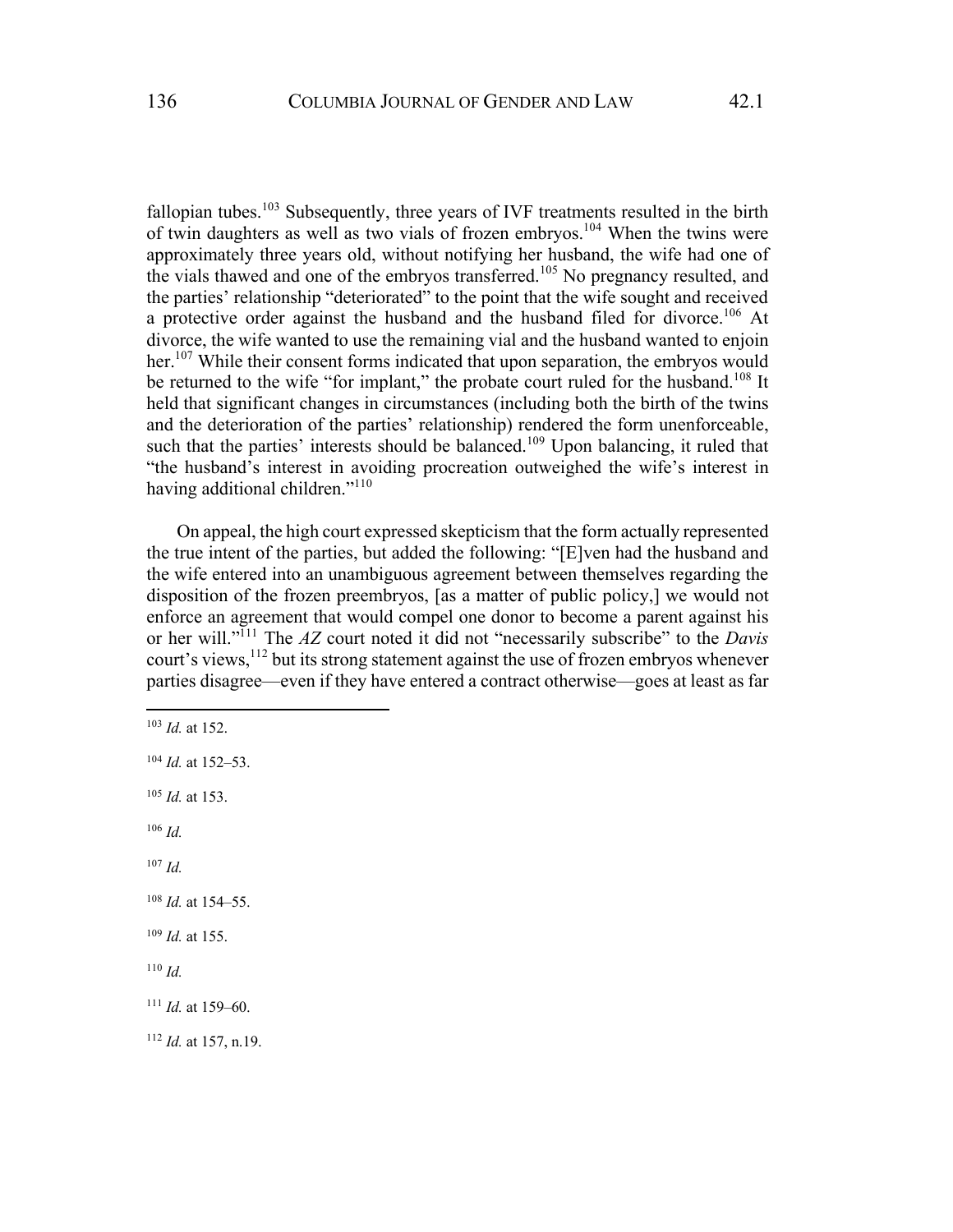as *Davis's* presumption against embryo use when interest balancing. It is also notable that the parties in *AZ* were already parents with twin daughters. Thus, the wife had already exercised her right to procreate, and at least at the probate court level her right to have "additional children" was weaker than the husband's right to "avoid[] procreation."113 This case, like some others, gives the impression that the right to procreate diminishes with use.

### **b.** *J.B. v. M.B.*

In the 2001 decision of *J.B. v. M.B.*,<sup>114</sup> *Davis's* influence is even more apparent. There, the Supreme Court of New Jersey balanced the parties' interests and ruled in favor of a wife who wanted jointly created embryos discarded and against her husband who wanted them donated to another couple.<sup>115</sup> Following a miscarriage, the wife discovered she had fertility issues and the couple underwent  $IVF<sup>116</sup>$ . The procedure resulted in the birth of a daughter as well as the creation of seven frozen embryos.<sup>117</sup> Before their daughter was a year old, however, the couple separated.<sup>118</sup> While the wife wanted the embryos discarded, the husband wanted them either "implanted or donated to other infertile couples" on the basis of his religious convictions.<sup>119</sup> Their consent forms offered little guidance, indicating that upon divorce their embryos would be "relinquished to the IVF Program," unless a court ruled otherwise.<sup>120</sup> The trial court—noting that the husband was already a parent,

<sup>116</sup> *Id.* at 709.

<sup>118</sup> *Id.*

<sup>120</sup> *Id.* at 713.

<sup>113</sup> *Id.* at 155.

<sup>114</sup> J.B. v. M.B., 783 A.2d 707 (N.J. 2001).

<sup>&</sup>lt;sup>115</sup> The opinion is somewhat unclear as to the husband's specific desires. It quotes from his counterclaim, in which he asked for the embryos to be "implanted or donated to other infertile couples." *Id.* at 710. The "implanted" language presumably refers to them being transferred to the wife, which was not a possibility given her opposition. While the high court mentioned the possibility of transferring the embryos to a surrogate, it did not indicate that this was something the husband proposed or desired. *Id.* at 717. I have therefore accepted the trial court's characterization that the husband wanted the embryos "merely to donate them to another couple." *Id.* at 711.

<sup>117</sup> *Id.* at 710.

<sup>119</sup> *Id.* at 710, 712.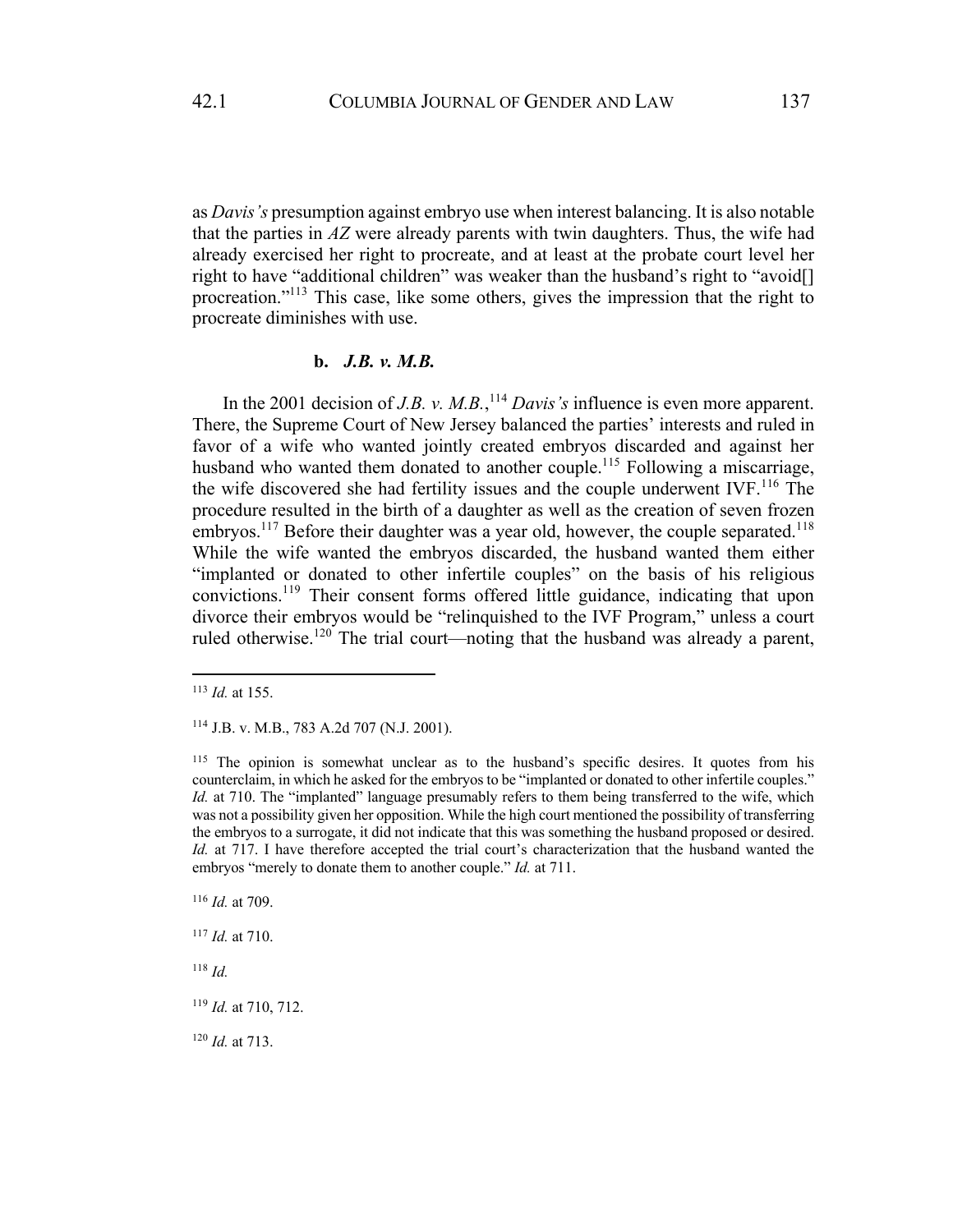was fertile and so could have additional children, and wanted the embryos to be used by another couple rather than himself—ruled for the wife and ordered the embryos discarded.<sup>121</sup> The intermediate court affirmed, observing that donating the embryos would violate the wife's right not to procreate, whereas discarding them would not violate the husband's right to procreate.<sup>122</sup> The intermediate court, however, formally decided the case not on these constitutional grounds but rather on the public policy ground that contracts to procreate are unenforceable.<sup>123</sup>

On appeal, the high court began its analysis with the consent form, which it held did not "manifest a clear intent" regarding what should happen to the embryos upon divorce.<sup>124</sup> Even if the form had manifested a clear intent, however, the court stated it would remain "subject to the right of either party to change his or her mind.]"<sup>125</sup> The court then balanced the parties' interests. Reciting *Davis's* statement that "[o]rdinarily, the party wishing to avoid procreation should prevail," it emphasized that the wife could not be "force[d]  $\dots$  to become a biological parent[.]"<sup>126</sup> In ruling for the wife, the court reiterated that the husband "is a father and is capable of fathering additional children."<sup>127</sup> Because the husband did not seem to wish to use the embryos himself (e.g., with the assistance of a surrogate), but rather wanted them donated to another infertile couple, this case does not on its facts show bias against a party wishing to procreate. Nevertheless, its dicta may suggest such a bias. The court stated that in a case where it was called upon to balance the interests of a party who was infertile and wished to use jointly created embryos against the interests of a party who wanted the embryos discarded, the court could consider whether the former party could become a parent through adoption.<sup>128</sup> While it did not elaborate, the chance of a New Jersey court ruling in favor of a party wishing to use embryos appears small.

- <sup>122</sup> *Id.* at 711.
- <sup>123</sup> *Id.* at 711–12.
- <sup>124</sup> *Id.* at 713.
- <sup>125</sup> *Id.* at 719.
- <sup>126</sup> *Id.* at 716–17.
- <sup>127</sup> *Id.* at 719–20.
- <sup>128</sup> *Id.* at 720.

<sup>121</sup> *Id.* at 710, 712, 720.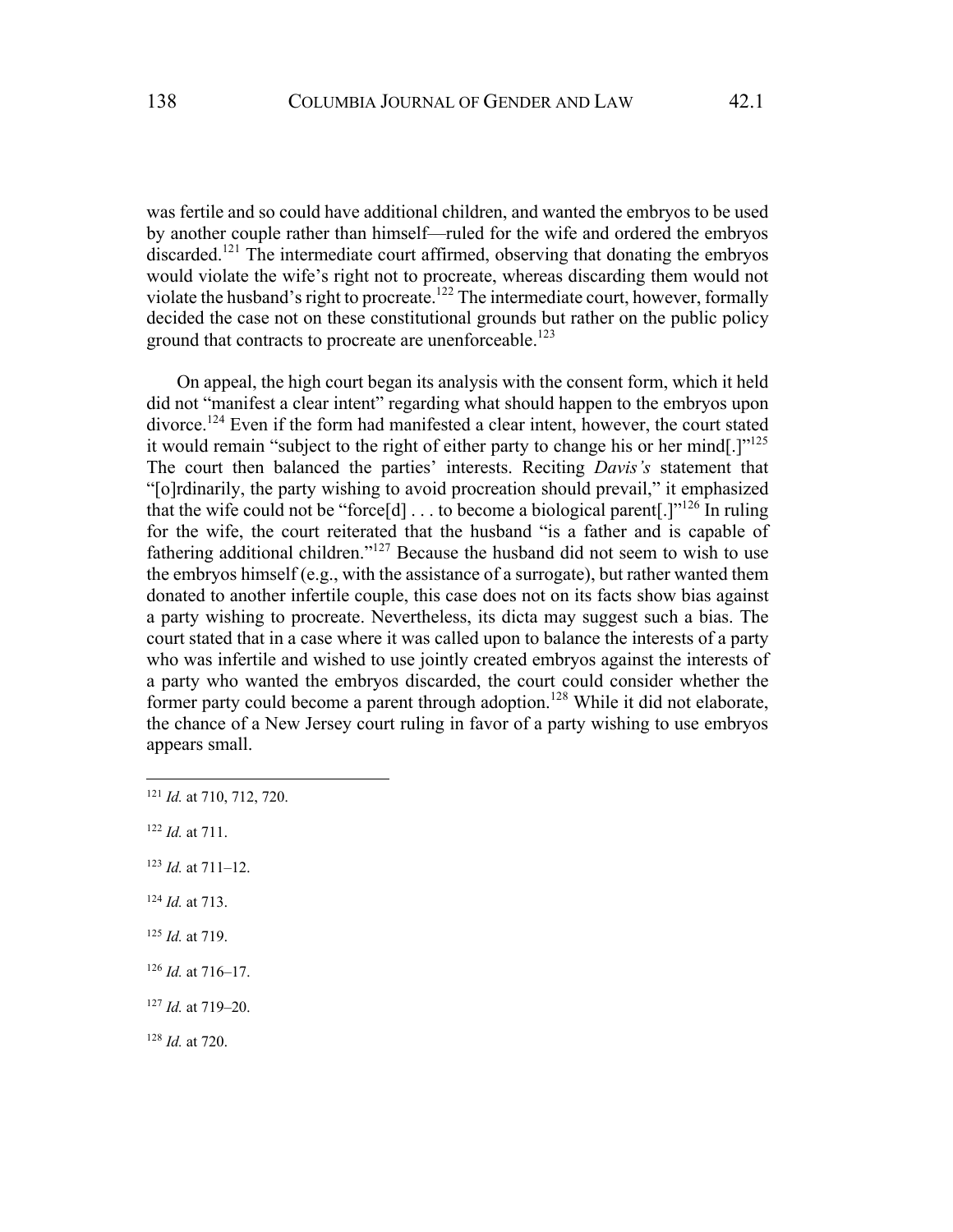### **c.** *Marriage of Witten*

In the 2003 decision of *Marriage of Witten*, the Supreme Court of Iowa applied the contemporaneous mutual consent approach and ruled against a wife who wanted to use frozen embryos she and her husband had jointly created during their marriage.<sup>129</sup> Because of the wife's fertility issues, the couple underwent IVF.<sup>130</sup> At the time of their divorce, after several failed embryo transfers, they had no children but seventeen embryos remained.<sup>131</sup> The wife wished to use the embryos to become a parent; the husband did not want her to use them, but would allow their donation to another couple.<sup>132</sup> The high court held that public policy precluded the enforcement of a contract regarding reproduction when one of the parties had changed their mind.<sup>133</sup> It further held that, rather than substituting itself as the decision-maker (which would occur if it adopted the balancing approach), the parties ought to retain control.<sup>134</sup> The court therefore adopted the contemporaneous mutual consent approach and ordered that the embryos be stored indefinitely such that neither party could "use or dispose of [them] without the consent of the other[.]"<sup>135</sup> As previously discussed, this approach effectively prevents procreation whenever there is a dispute between the parties.

# **d.** *Findley v. Lee*

In the 2016 case of *Findley v. Lee*, the Superior Court of California ruled against a wife (Lee) who wished to use embryos to procreate and in favor of her husband (Findley) who wanted them discarded.136 While the court's decision rested on contract law, it engaged in an extensive discussion of balancing and concluded that

- <sup>131</sup> *Id.*
- <sup>132</sup> *Id.* at 772–73.
- <sup>133</sup> *Id.* at 781–82.
- <sup>134</sup> *Id.* at 783.

<sup>129</sup> Marriage of Witten, 672 N.W.2d 768 (Iowa 2003).

<sup>130</sup> *Id.* at 772.

<sup>135</sup> *Id.* at 772, 783.

<sup>136</sup> Findley v. Lee, No. FDI-13-780539, 2016 WL 270083, at \*1–2 (Cal. Super. Jan. 11, 2016).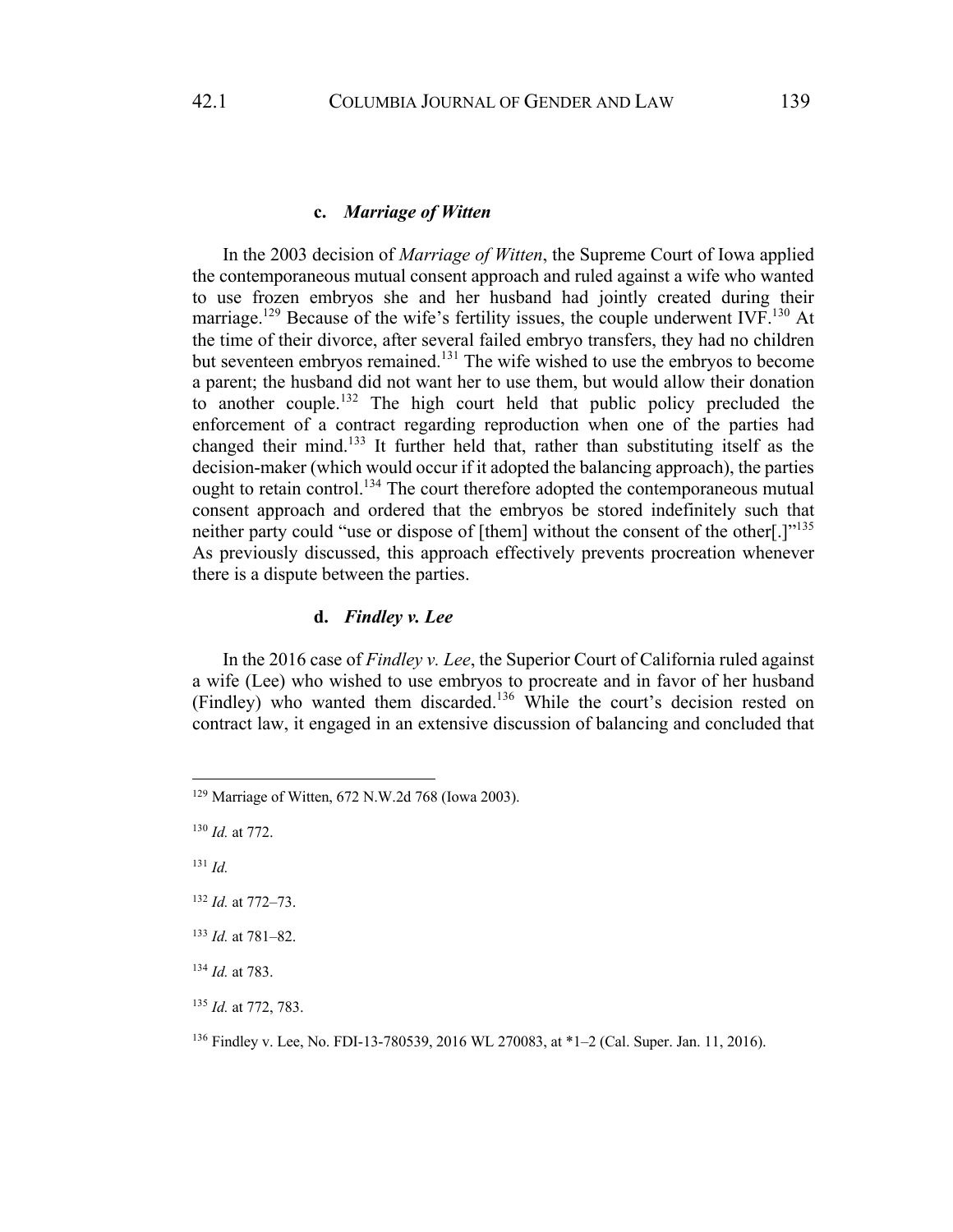it would reach the same result under either approach.<sup>137</sup> Findley and Lee, who had known each other for years, became romantically involved in early 2010 when Lee was forty-one years old, and they made plans to marry in September.<sup>138</sup> During the summer of 2010 (before their marriage), some evidence showed they were trying to conceive.<sup>139</sup> Also that summer, Lee was diagnosed with cancer.<sup>140</sup> They married in September as planned.<sup>141</sup> They then underwent IVF—signing a consent form in which they agreed that in the event of divorce the embryos would be thawed and discarded—and were able to create five embryos.<sup>142</sup> Due to Lee's cancer treatment, they froze all five embryos.<sup>143</sup> Three years into their marriage, when Lee was fortyfour, Findley filed for divorce and the embryo dispute arose.<sup>144</sup>

While the court ruled based on the consent form that the embryos should be thawed and discarded, it discussed the interest balancing approach and concluded that it would lead to the same result. Weighing against Lee using the embryos were the following four factors: First, Lee had "failed to preserve her fertility between ages forty-three and forty-five,"<sup>145</sup> though she was "a Harvard educated physician who worked infertility clinics [sic]."<sup>146</sup> The court emphasized Lee's medical knowledge, noting in an earlier part of the opinion that she had at one point considered freezing her eggs.<sup>147</sup> It also found it worth mentioning early in the opinion that she had previously terminated four pregnancies, including one at age thirty-

<sup>139</sup> *Id.* at 4.

<sup>141</sup> *Id.*

<sup>142</sup> *Id.* at 1.

- <sup>143</sup> *Id.* at 6, 10.
- <sup>144</sup> *Id.* at 10, 33.
- <sup>145</sup> *Id.* at 33.

<sup>146</sup> *Id.* at 3, 34.

<sup>147</sup> *Id.* at 4.

<sup>137</sup> *Id.* at 2, 39–40.

<sup>&</sup>lt;sup>138</sup> *Id.* at 4. The dates are slightly unclear, but Lee was around forty-one years old.

<sup>&</sup>lt;sup>140</sup> *Id.* at 5. She pursued treatments other than chemotherapy or radiation. *Id.* This is relevant because chemotherapy and radiation could impact fertility.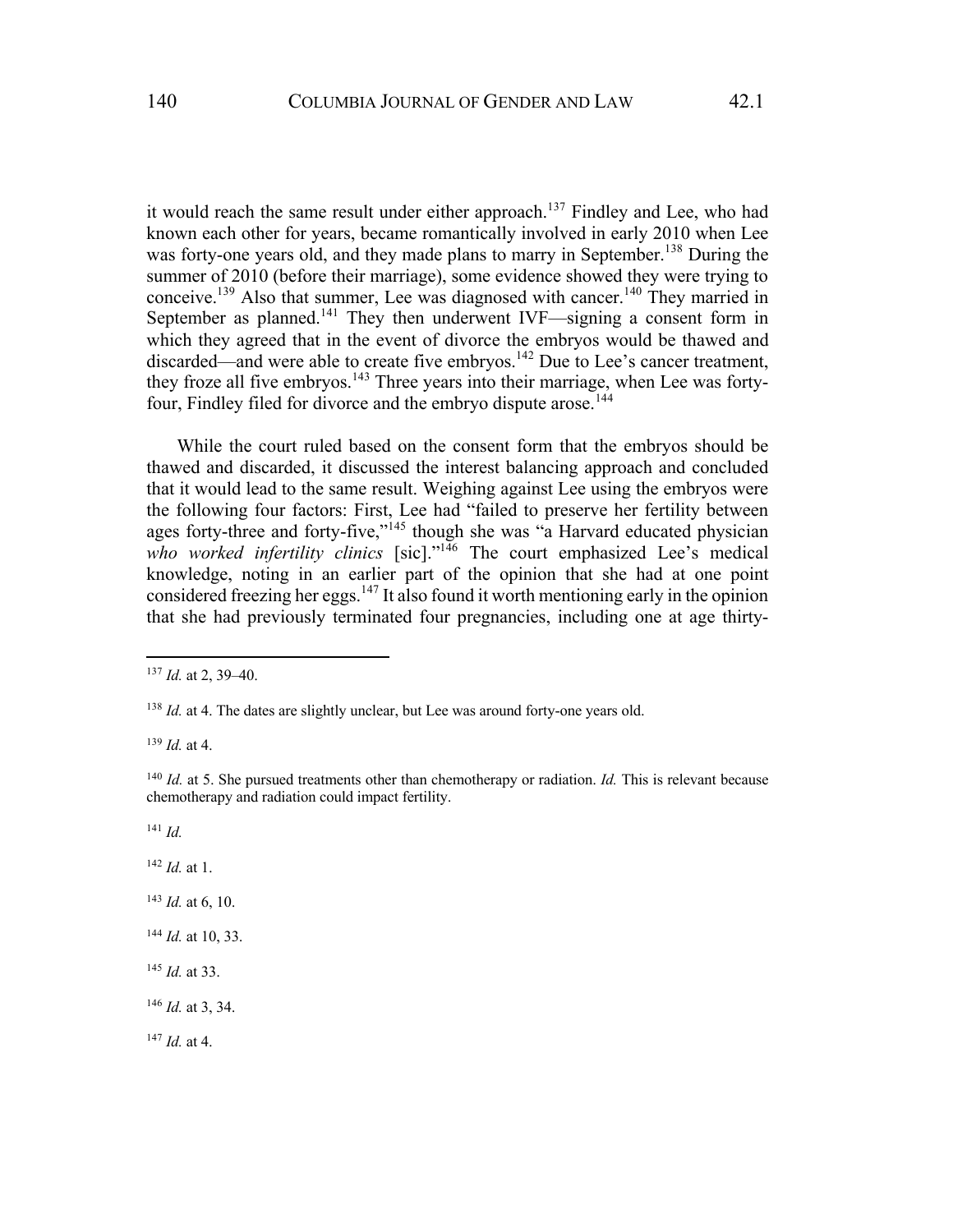seven.<sup>148</sup> Second, Lee "ha<sup>[d]</sup> not established that she [was] absolutely infertile at age forty-six."<sup>149</sup> At trial, both parties had their own fertility experts, with Lee's testifying that she had a 0.03% chance of fertility (based on her age of forty-six) and Findley's testifying that Lee had a 0 to 5% chance of fertility.<sup>150</sup> Third, Findley had concerns about co-parenting with Lee, although she had offered not to seek child support.<sup>151</sup> The court noted that while his concerns were valid, they did not "dramatically weigh in his favor."<sup>152</sup> Finally, the court found Findley's testimony more credible than Lee's.<sup>153</sup> The court ultimately concluded that the balance weighed against using the embryos.<sup>154</sup>

*Davis's* influence on *Findley* is apparent. Both the breadth of the presumption against using embryos and the narrowness of the exception for parties without a reasonable path to parenthood without them are evident. The *Findley* court seemed to assume that a party who was not definitively sterile was effectively fertile.<sup>155</sup> Even though Lee was childless and highly unlikely to achieve genetic parenthood without the embryos, she did not prevail. Indeed, the fact that she was "unable to establish that she [was] now absolutely infertile<sup>"156</sup> seemed to weigh heavily against her. While the court did not discuss the possibility of Lee adopting a child, she likely would not have been a strong candidate for adoption due to her advanced age and

<sup>151</sup> *Id.* at 36.

<sup>152</sup> *Id.* at 37.

<sup>153</sup> *Id.* at 37–39.

<sup>154</sup> *Id.* at 40.

<sup>156</sup> *Findley*, 2016 WL 270083, at \*35.

<sup>&</sup>lt;sup>148</sup> *Id.* at 4. Her reason for terminating the earlier pregnancies was that "she had not yet found the right person with whom she wanted to have a child." *Id.*

<sup>149</sup> *Id.* at 34–35.

<sup>&</sup>lt;sup>150</sup> *Id.* The court specifically noted that Lee's fertility expert made the assessment based on her age and not on her cancer treatment. *Id.* at 34.

<sup>&</sup>lt;sup>155</sup> To reiterate, *Davis* stated that the party wishing to avoid procreation should ordinarily prevail, but that if the other party lacked a reasonable chance at achieving parenthood without the embryos, her argument to use them should be considered.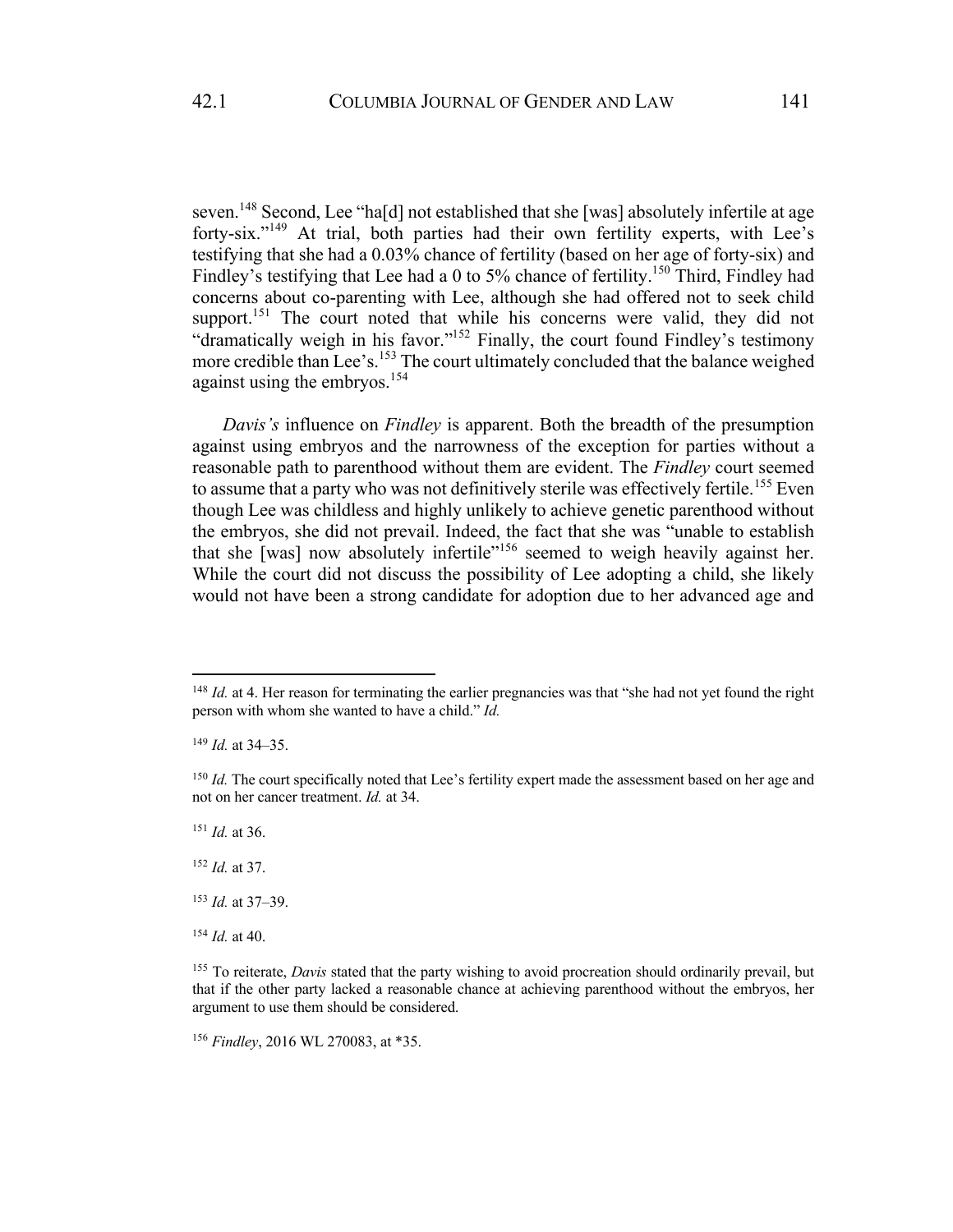cancer diagnosis.<sup>157</sup> In terms of the rights at issue, the parties viewed them in the usual binary terms: Lee invoked her right to procreate, and Findley invoked his right not to procreate. The court, however, held that both Lee and Findley had waived any constitutional rights related to procreation when they signed the consent form.<sup>158</sup> Perhaps anticipating that the parties might argue that the consent form, when judicially enforced, became state action, the court summarily declared that there was "no state action at issue."<sup>159</sup>

### **e.** *Marriage of Guardado*

In the 2018 decision of *Marriage of Guardado*, the Court of Appeals of Washington awarded a husband and wife joint possession of an embryo created during their marriage, thereby effectively preventing its use by the husband.<sup>160</sup> The parties had pursued IVF at least in part because the husband had a vasectomy before their marriage.161 Through IVF, they had one child and one frozen embryo remaining.<sup>162</sup> While they had signed a consent form, it stated only that, if they divorced, the court would determine the embryo's disposition.<sup>163</sup> At the time of divorce, the wife wanted the embryo destroyed, whereas the husband (at least according to the wife's testimony) wanted to use it himself with the assistance of a surrogate.<sup>164</sup> Because the consent form provided no specific guidance, the trial court balanced the parties' interests.<sup>165</sup> It awarded the embryo to both parties jointly, but required the husband (who sought to prevent its destruction) to pay the cost of

<sup>161</sup> *Id.* at 6.

<sup>162</sup> *Id.* at 1.

<sup>163</sup> *Id.*

<sup>164</sup> *Id.* at 2.

<sup>165</sup> *Id.* at 6.

<sup>157</sup> *See, e.g.*, Reber v. Reiss, 42 A.3d 1131, 1139 (Pa. Super. Ct. 2012), *appeal denied*, 62 A.3d 380 (Pa. 2012) (noting that a similarly situated party would not be a good candidate for adoption).

<sup>158</sup> *Findley*, 2016 WL 270083, at \*36.

<sup>159</sup> *Id.*

<sup>160</sup> *In re* Marriage of Guardado, 2 Wash. App. 2d 1025, 1 (Ct. App. 2018), *appeal denied*, 421 P.3d 462 (Wash. 2018) (unpublished opinion).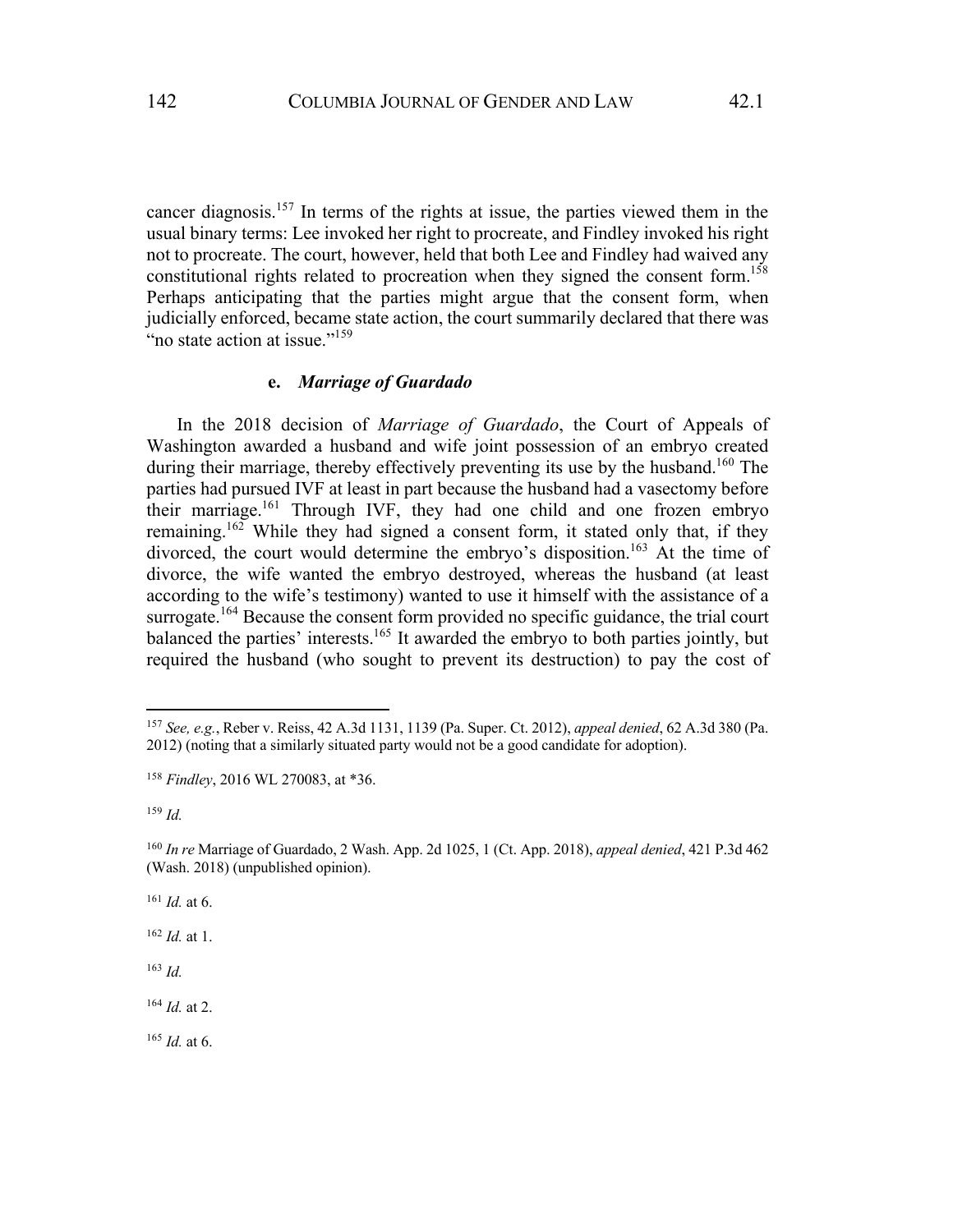continued storage.<sup>166</sup> It emphasized that the wife could not be forced to procreate.<sup>167</sup> In affirming, the intermediate court reiterated that the wife could not be forced to procreate, quoting *Davis's* statement that "[o]rdinarily, the party wishing to avoid procreation should prevail."168 It did not discuss the husband's prospects for procreation without the embryo in question. This decision, like those previously discussed, interprets *Davis's* initial presumption broadly while seemingly neglecting its potential exception. Perhaps it made a difference that the parties had already had a child, and the husband had already exercised his right to procreate.

## **f.** *McQueen v. Gadberry*

In the 2016 decision of *McQueen v. Gadberry*, the Missouri Court of Appeals awarded contested embryos to a husband and wife jointly, thereby precluding their use by the wife.<sup>169</sup> The wife did not appear to have any fertility issues and had, after separating from her husband, given birth to another (her third) child as a result of sexual intercourse with another man.<sup>170</sup> Even under a broad reading of *Davis's* exception—wherein existing children did not count against the party wishing to procreate, complete sterility of the party wishing to procreate was not required, and adoption was not assumed to be a universally suitable alternative to genetic parenthood—the wife in this case would have a difficult argument: *Davis* asks whether the party wishing to use the embryos has a reasonable path to parenthood without them, and here the wife not only had another path to parenthood available, she had already taken it.

Because the husband was being deployed for military service,  $171$  the couple had frozen a sample of his sperm.172 During their geographic separation, four embryos

<sup>168</sup> *Id.*

<sup>169</sup> McQueen v. Gadberry, 507 S.W.3d 127, 132 (Mo. Ct. App. 2016).

<sup>170</sup> *Id.* at 145–46, 146 n.19.

<sup>172</sup> *Id.* at 133.

<sup>166</sup> *Id.* It further noted that the parties were free to later agree to a different disposition. *Id.*

<sup>167</sup> *Id.*

<sup>&</sup>lt;sup>171</sup> Although the opinion does not indicate how old the wife was, it notes that concerns about her age influenced their initial discussions about children. *Id.* at 133.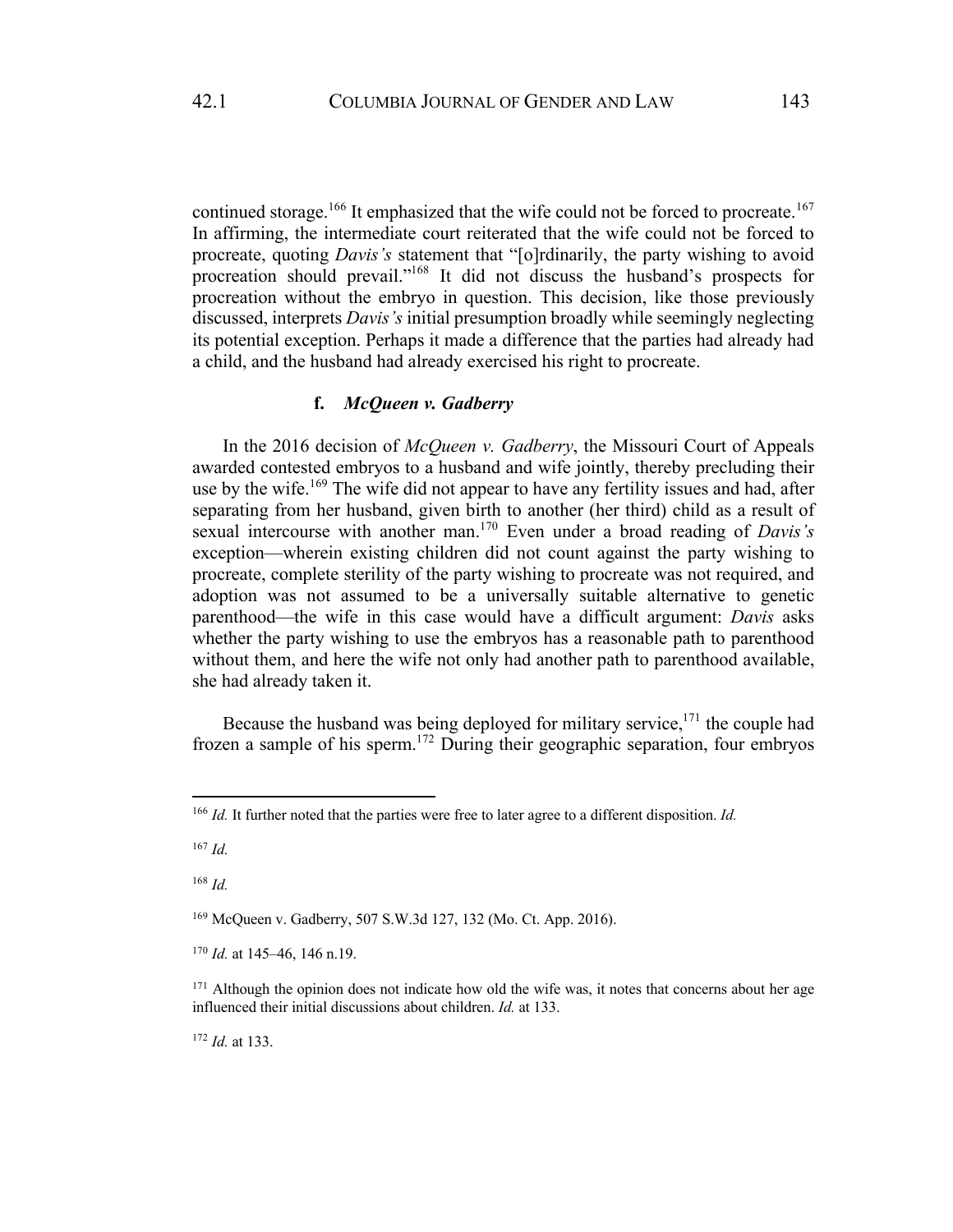were created from the husband's sperm and the wife's eggs.<sup>173</sup> At that time, they had no discussions about the disposition of any unused embryos.<sup>174</sup> While two of the embryos resulted in the birth of twin boys, the remaining two were stored at a facility near McQueen's doctor's office.<sup>175</sup> Approximately three years later, when the embryos were being transferred to a different facility (due to the closure of the former), the parties were required to execute a directive about their disposition.<sup>176</sup> Although the wife handwrote that, upon divorce, she would receive the embryos, the evidence suggested the husband may not have known about this—possibly due to the wife's deception.<sup>177</sup> The trial court thus deemed the directive invalid and awarded the embryos to the husband and wife jointly, such that they could not be used without both parties' authorization.<sup>178</sup> It observed that, if the wife were allowed to use the embryos, the court would effectively be forcing the husband to procreate.<sup>179</sup> The appellate court affirmed.<sup>180</sup> While it noted that the parties initiated discussions about children in part due to concerns about the wife's age (which is not indicated), there did not appear to be any fertility issues.<sup>181</sup> While there are significant differences from some other cases due to the wife's apparent fertility, again in *McQueen* a party who was already a parent was denied use of the embryos.

These six decisions collectively reflect binary thinking about both reproductive potential and reproductive rights. Reproductive potential, which in reality exists along a spectrum, is implicitly reduced to either fertility or sterility, with infertile parties often being treated as fertile and, as such, denied access to embryos based on a perception that they have a reasonable alternative path to parenthood without the embryos. Some courts view adoption as a reasonable alternative path to parenthood,

<sup>175</sup> *Id.*

<sup>176</sup> *Id.* at 135.

<sup>179</sup> *Id.*

<sup>173</sup> *Id.* at 133–34.

<sup>174</sup> *Id.* at 134.

<sup>177</sup> *Id.* at 153–54.

<sup>178</sup> *Id.* at 137.

<sup>180</sup> *Id.* at 157.

<sup>181</sup> *Id.* at 133.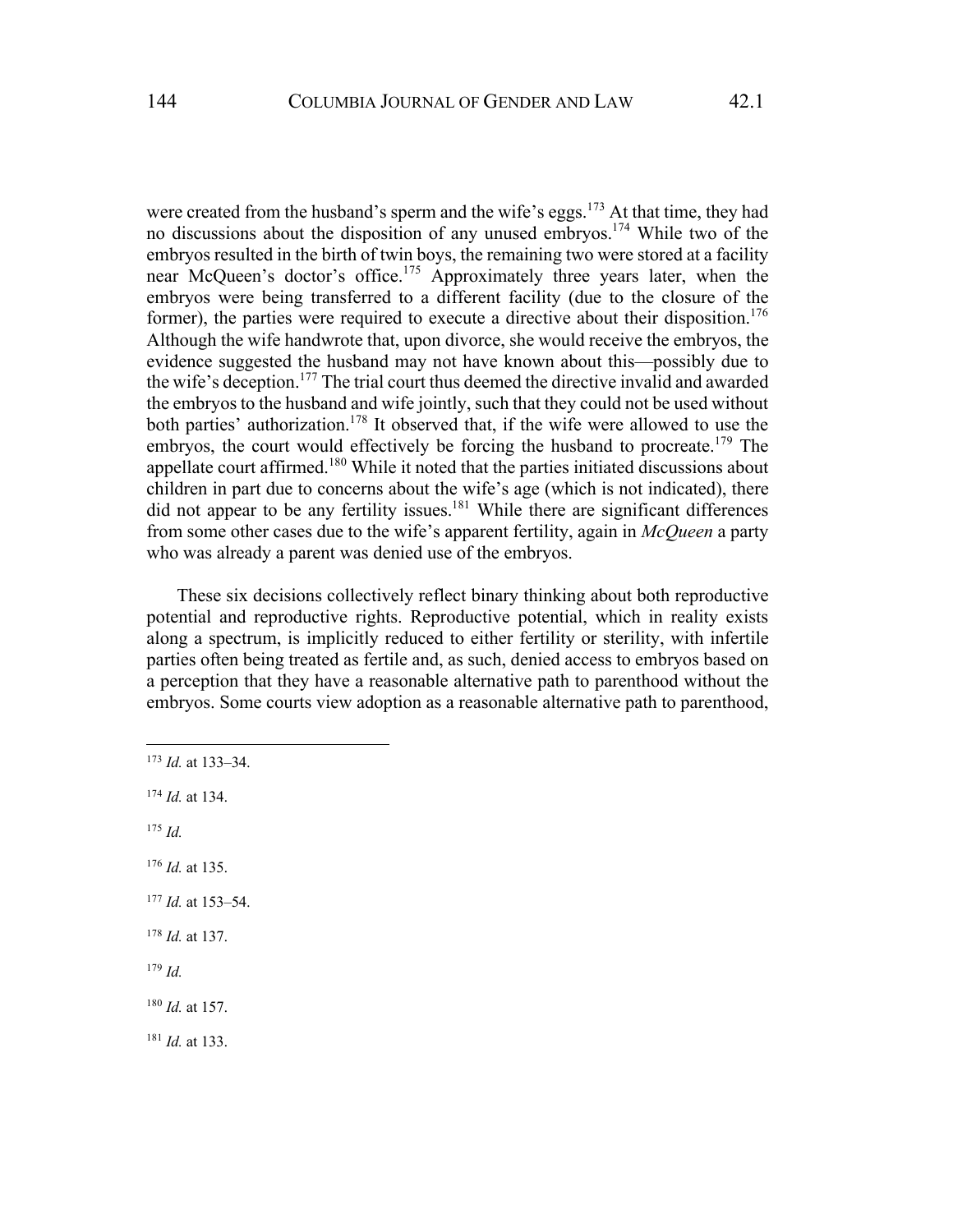even though the parties in these cases would not be litigating if they wished to adopt. And some courts seem to entirely jettison the inquiry into alternative paths where a party is already a parent, which suggests that the right to procreate may expire or at least diminish once successfully exercised. Finally, oversimplification of reproductive potential leads to oversimplification of reproductive intentions and, by extension, of reproductive rights. Just as courts describe the parties and their desires in terms of binary oppositions, they describe the possible rights claims in terms of binary oppositions, recognizing only a right to procreate and a right to avoid procreation. This feature of state court decisions on frozen embryos derives, as Section II.B will show, from Federal Supreme Court doctrine.

# **3. Post-***Davis* **Cases Allowing Embryo Use and Statutes Affecting Embryo Use**

The above decisions illustrate the strength of *Davis's* presumption in favor of the party wishing to avoid procreation and the narrowness of *Davis's* exception for parties who lack a reasonable path to parenthood without the embryos. Whereas the cases in the previous section engaged in balancing and ruled against embryo use, the cases in this section engage in balancing but allow embryo use. Rather than ushering in a new era of more balanced decision-making, however, two out of three of these cases factually fit within a very narrow reading of *Davis's* exception. These cases reaffirm that the exception is most likely to protect parties who are clearly sterile, presently childless, lacking in prospects for adoption, and who created the contested embryos in contemplation of those exact circumstances. Often, these parties have initiated IVF in response to a cancer diagnosis to preserve their ability to become a genetic parent after chemotherapy. This section surveys a set of three cases and two statutes to illustrate several points: First, *Davis* remains deeply influential. Second, the doctrine reflects binary thinking about reproductive potential. Courts implicitly categorize parties as either fertile or sterile and collapse infertility into fertility. Third, courts and parties alike accept binary thinking about reproductive rights.

# **a.** *Reber v. Reiss*

In the 2012 decision of *Reber v. Reiss*, the Superior Court of Pennsylvania awarded frozen embryos to a wife who wished to use them over the objection of her husband, who wanted them donated to research or destroyed.<sup>182</sup> About one year into the parties' marriage, the wife learned that she had breast cancer.<sup>183</sup> Because she was

<sup>182</sup> Reber v. Reiss, 42 A.3d 1131, 1134 (2012), *appeal denied*, by 619 Pa. 680 (2012).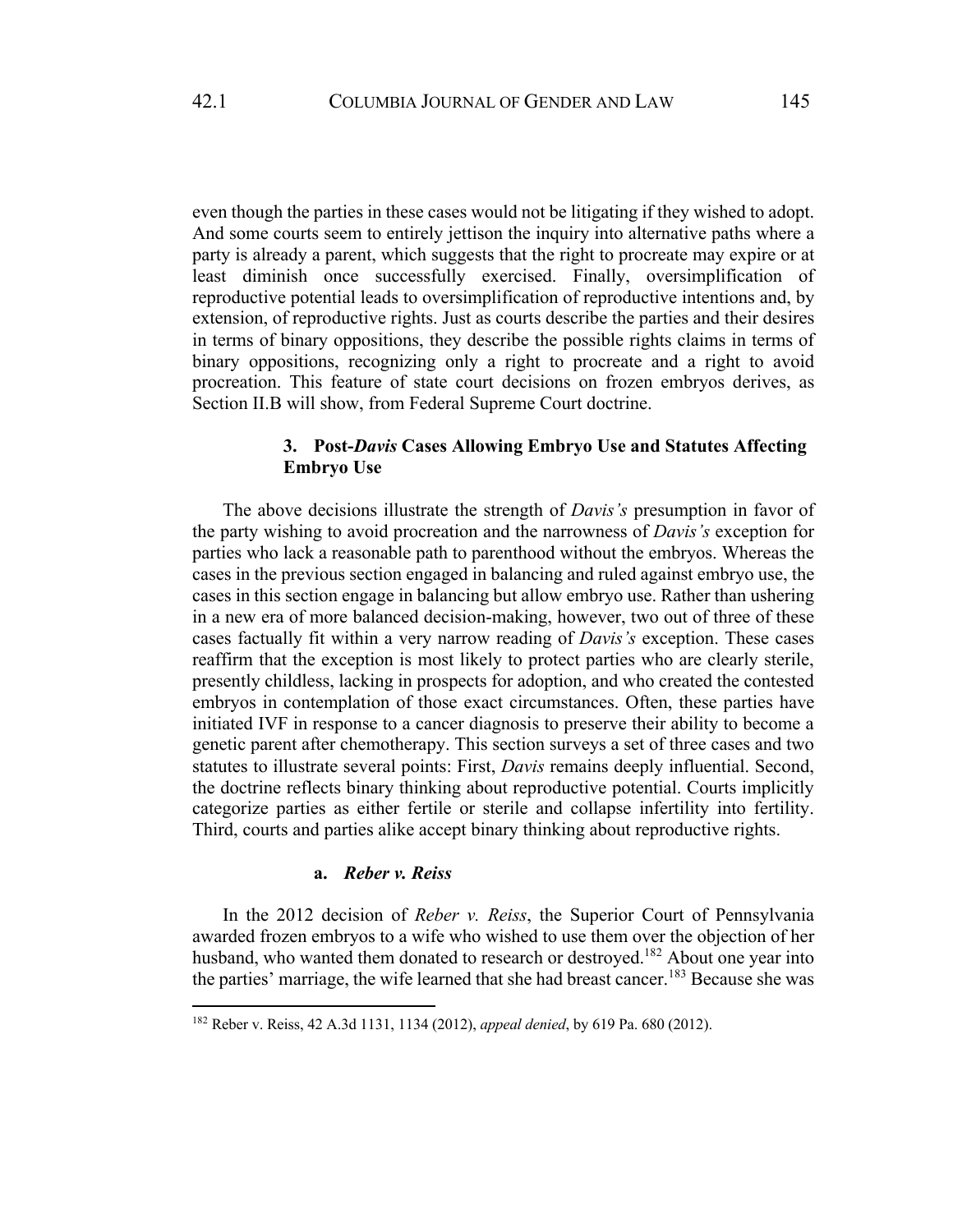thirty-six years old, she elected to delay cancer treatment while she and her husband pursued IVF to preserve her ability to have children.<sup>184</sup> After creating thirteen frozen embryos,  $^{185}$  the wife began cancer treatment.<sup>186</sup> Time passed, and approximately four years into the parties' marriage, the husband filed for divorce.187 Less than a year after filing, he intentionally conceived a child with another woman, with whom he planned to have more children.<sup>188</sup> The wife (now recovered), was forty-four years old at the time of trial, had no children, and wished to use the jointly created embryos.<sup>189</sup> Because the parties' consent form provided no guidance, both the master who initially heard the case and the trial court balanced the parties' interests.<sup>190</sup> While the master ruled for the husband,<sup>191</sup> the trial court reversed and ruled for the wife.<sup>192</sup>

While acknowledging *Davis's* admonition that "ordinarily the party wishing to avoid procreation should prevail," the trial court nevertheless held that because the wife could not "achieve biological parenthood" without the embryos, the scales tipped in her favor.<sup>193</sup>

<sup>187</sup> *Id.*

<sup>188</sup> *Id.*

<sup>189</sup> *Id.*

<sup>190</sup> *Id.* at 1134, 1136. (The appellate court reported, "[N]either party had signed the portion of the consent form related to the disposition of the pre-embryos in the event of divorce or death of one party." *Id.* at 1136. Although the husband asked the court to enforce a provision of the consent form that indicated the embryos would only be stored for three years, the appellate court held that this provision was not an agreement between husband and wife, but rather between the couple and the storage facility, which was (according to the same form) supposed to provide the parties with notice when it was time to destroy the embryos. *Id.* The facility had not sent any notice. *Id.*)

<sup>191</sup> *Id.* at 1133.

<sup>192</sup> *Id.* at 1134.

<sup>193</sup> *Id.*

<sup>183</sup> *Id.* at 1132.

<sup>184</sup> *Id.* at 1132-33.

<sup>185</sup> *Id.* at 1133.

<sup>186</sup> *Id.* (The treatment included "two surgeries, eight rounds of chemotherapy and 37 rounds of radiation.").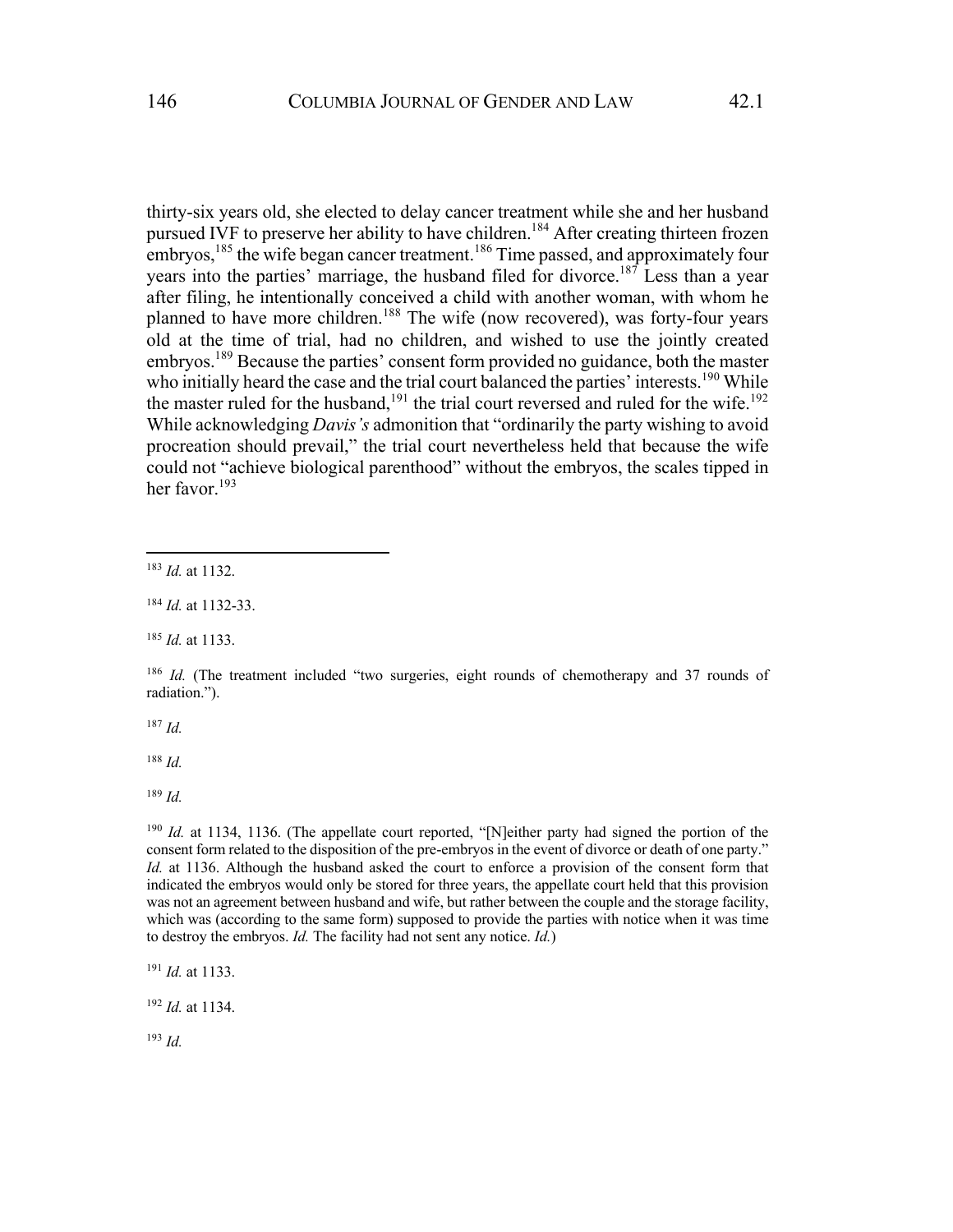On appeal, without deciding which approach (contract/balancing or contemporaneous mutual consent) should apply in future cases, the superior court approved both the trial court's decision to balance the parties' interests as well as the result of its balancing.<sup>194</sup> The appellate court first considered the wife's interests.<sup>195</sup> Although the husband argued that the wife had other paths to parenthood in that she could become a foster parent or adopt, the court held that the proper consideration was not whether the wife could achieve "any sort of parenthood," but rather whether she could "procreate."196 Noting the wife's desire to experience pregnancy and genetic parenthood,<sup>197</sup> the court recognized that "[a]doption is a laudable, wonderful, and fulfilling experience[,]" but "occupies a different place for a woman than the opportunity to be pregnant and/or have a biological child."<sup>198</sup> It further recognized that, due to the wife's status as an older, single woman with a complicated health history, adoption might not be possible.<sup>199</sup> Ultimately, the court concluded that the contested embryos "likely [represented the wife's] only chance at genetic parenthood and her most reasonable chance for parenthood at all," and described the wife's interests as "compelling."<sup>200</sup>

Turning to the husband's interests in avoiding use of the embryos, the court observed that some of his concerns should be allayed by the wife's promise to allow him to develop a relationship with any child or children (if he wished to do so), but to hold him exempt from any child support obligation.<sup>201</sup> In response to the husband's claim that he "never intended actually to have a child with [the w]ife," the court reasoned that "the only reason one undergoes IVF is to have a child."<sup>202</sup> Finally, despite the husband's argument that allowing the wife to use the embryos would be

<sup>198</sup> *Id.*

<sup>194</sup> *Id.* at 1136–37.

<sup>195</sup> *Id.* at 1137–40.

<sup>196</sup> *Id.* at 1138.

<sup>&</sup>lt;sup>197</sup> *Id.* The wife stated, "I wouldn't have gone through . . . the whole IVF thing if I hadn't wanted children . . . . And I wanted that experience of being pregnant and that closeness, that bond." *Id*.

<sup>199</sup> *Id.* at 1139.

<sup>200</sup> *Id.* at 1139–40.

<sup>201</sup> *Id.* at 1140–41.

<sup>202</sup> *Id.* at 1140.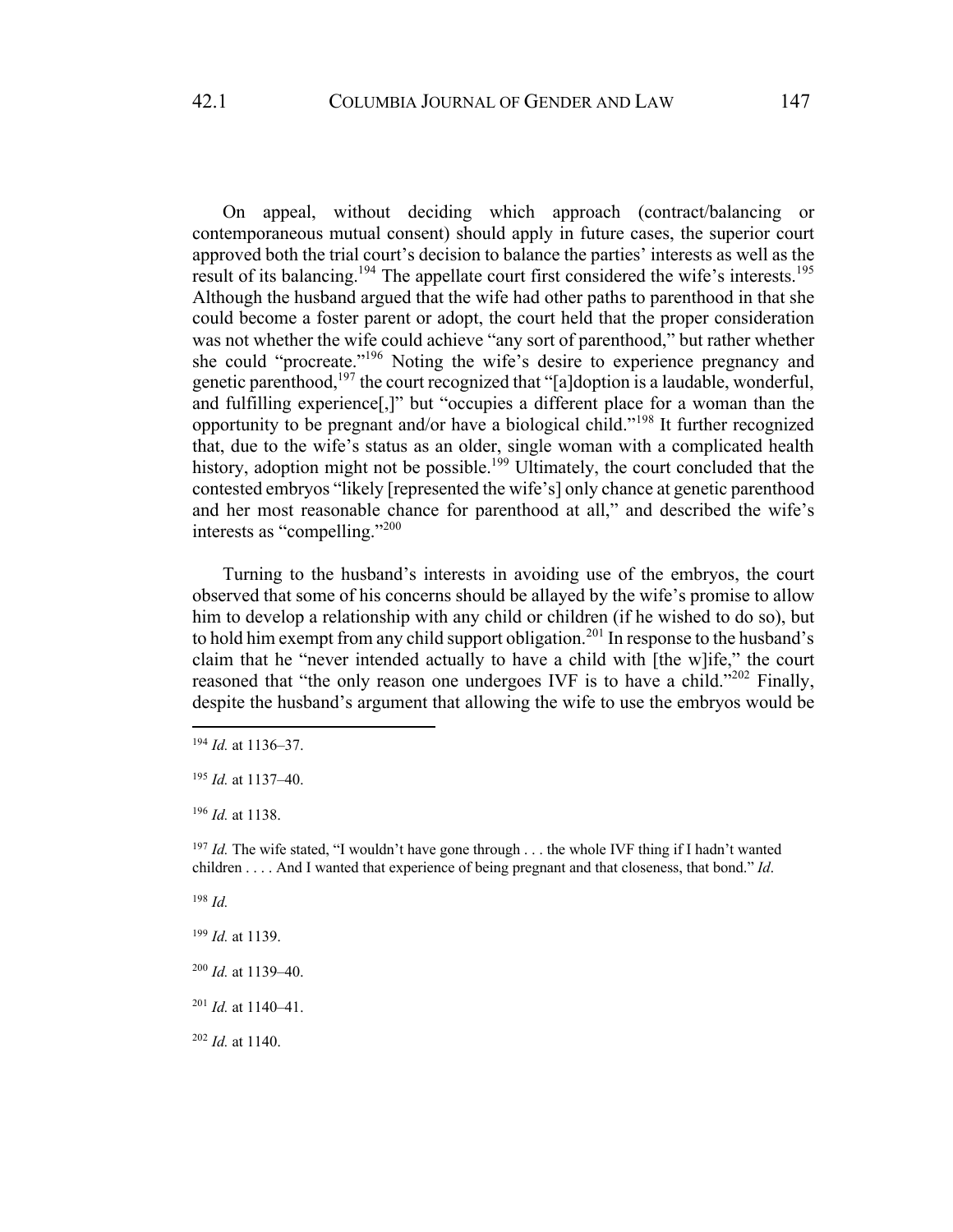tantamount to forcing him to procreate, the court held that the state had no public policy regarding "forced procreation under these circumstances."<sup>203</sup> It ultimately concluded that the husband's interests were lesser than the wife's. The husband appealed, but the Supreme Court of Pennsylvania declined to hear the case.<sup>204</sup>

Rather than altering prior doctrine, *Reber* illustrates that if a party genuinely falls within *Davis's* exception for parties who lack a reasonable path to parenthood without the embryos, she can potentially prevail. The fact that *Reber* is among the first cases allowing the use of contested embryos emphasizes the narrowness of the exception:<sup>205</sup> the wife was sterile due to advanced age and chemotherapy, presently childless, lacking in prospects for adoption, and had created the embryos in contemplation of those exact circumstances. Thus, while the result in *Reber* may have differed from prior results, the doctrine did not meaningfully evolve or move beyond the embrace of binaries.

## **b.** *Szafranski v. Dunston*

In the 2015 decision of *Szafranski v. Dunston*, the Appellate Court of Illinois awarded frozen embryos to a woman who sought to use them over the objection of her former boyfriend and co-progenitor.<sup>206</sup> When Karla Dunston learned that she had non-Hodgkins lymphoma and that chemotherapy would likely destroy her fertility, she decided to undergo  $IVF<sup>207</sup>$  Against the advice of her oncologist, she delayed cancer treatment to preserve her ability to "be a mother and have a biological child."208 Although neither she nor her boyfriend, Jacob Szafranski, believed their relationship would ultimately endure, they jointly created three frozen embryos.<sup>209</sup>

<sup>203</sup> *Id.* at 1142.

<sup>204</sup> Reber v. Reiss, 619 Pa. 680 (2012).

<sup>205</sup> While there was at least one earlier case, *Marriage of Nash*, that allowed the use of contested embryos, it differed in that the male genetic progenitor received embryos that were created with his sperm and donor eggs. *In re* Marriage of Nash, 2009 WL 1514842 (Wash. App. June 1, 2009) (unpublished opinion). I have excluded from my discussion cases in which both parties were not genetic progenitors.

<sup>206</sup> Szafranski v. Dunston, 34 N.E.3d 1132 (2015).

<sup>207</sup> *Id.* at 1136–37.

<sup>208</sup> *Id.* at 1137.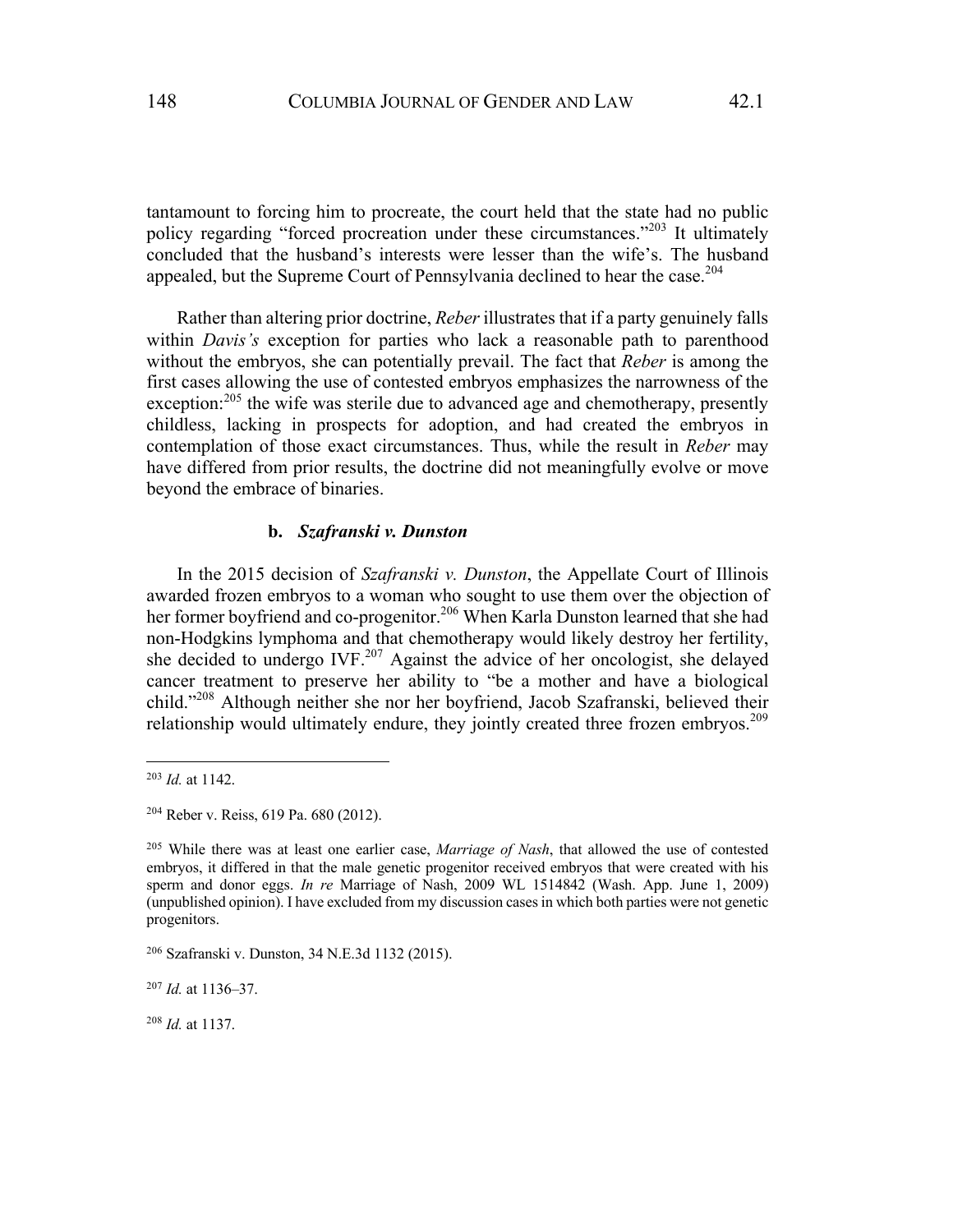When their relationship ended and Szafranski's new girlfriend objected to Dunston using the embryos, Szafranski sued Dunston to prevent her from going forward.<sup>210</sup> Dunston counterclaimed, seeking "sole custody and control" of the embryos.<sup>211</sup> The trial court balanced the parties' interests and ruled in favor of Dunston.<sup>212</sup> The appellate court, however, reversed and remanded with the following instructions: the trial court should enforce any existing contracts but, if there is no contract, it should balance the parties' interests. $^{213}$ 

On remand, the trial court again ruled in favor of Dunston. It held that the parties had agreed she would be able to use the embryos without Szafranski's consent.<sup>214</sup> To provide a complete record for appeal, however, the trial court also balanced the parties' interests.<sup>215</sup> It concluded that, inasmuch as Dunston's interests were weightier, she would prevail under either analysis.<sup>216</sup> In performing the balancing, the court emphasized that Dunston's specific desire for genetic parenthood could be achieved only by using the contested embryos.<sup>217</sup> On the other hand, Szafranski's concern that Dunston's use of the embryos would preclude him from finding love in the future was viewed as "speculative."<sup>218</sup> The fact that one subsequent girlfriend had a negative reaction to Szafranski's participation in IVF with Dunston did not foreclose all future romantic prospects.<sup>219</sup> The appellate court agreed with both of the trial court's conclusions—first, that Dunston prevailed under the parties'

<sup>211</sup> *Id.* at 1136.

<sup>209</sup> *Id.* at 1136–37.

<sup>210</sup> *Id.* at 1136–37, 1146.

<sup>213</sup> *Id.* at 1136–37.

<sup>214</sup> *Id.* at 1137.

<sup>215</sup> *Id.* at 1147.

<sup>216</sup> *Id.* at 1137.

<sup>217</sup> *Id.* at 1147.

<sup>&</sup>lt;sup>218</sup> *Id.* at 1147, 1161. (This worry stemmed from his new girlfriend's negative reaction.)

<sup>219</sup> *Id.* at 1147.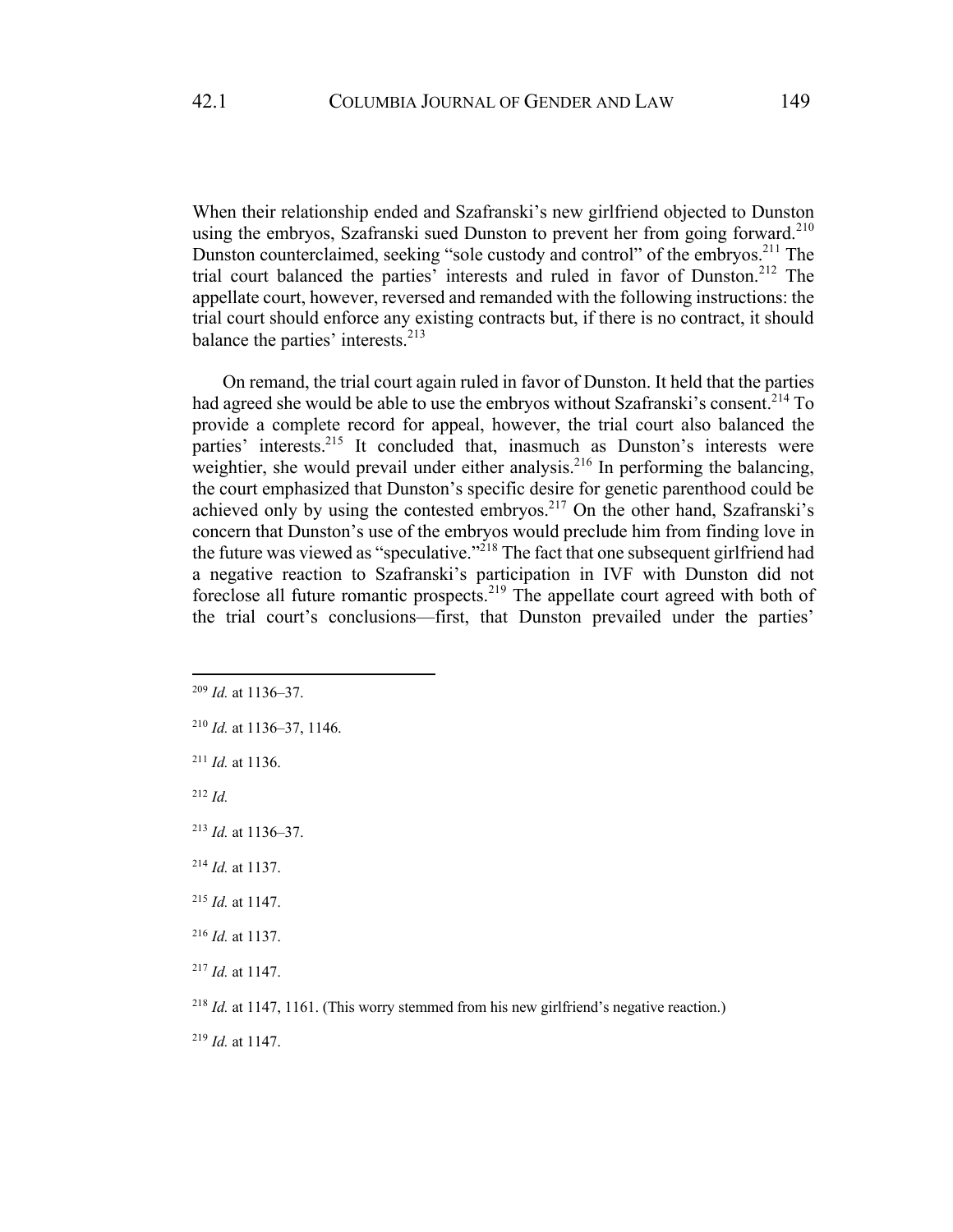agreement; second, that Dunston would also prevail under the balancing test.<sup>220</sup> In discussing the balancing of interests, the appellate court reviewed each party's interests. With respect to Szafranski, it observed that he worried not only about his future romantic prospects, but also that he was being "forced to procreate with a woman whom he does not love."<sup>221</sup> With respect to Dunston, it observed that the embryos represented her only chance of achieving her desire for a biological child ""with part of" her father, who passed away when she was five years old" and that she did not expect Szafranski to provide support for any resulting children.<sup>222</sup>

*Szafranski*, like *Reber*, ultimately serves to emphasize the narrowness of *Davis's* exception for parties who lack a reasonable path to parenthood without the contested embryos. Like the wife in *Reber*, Dunston was clearly sterile due to chemotherapy, presently childless, and had created the embryos in contemplation of those exact circumstances. Thus, while *Reber* and *Szafranski* may seem to signal a change, their doctrine did not meaningfully evolve from *Davis* or move beyond the embrace of binaries.

### **c.** *Mate v. Mate*

In the unpublished 2016 decision of *Mate v. Mate*, the Superior Court of Connecticut allowed a wife to use embryos that the parties had created during their marriage, but held that the husband would not be the legal father or incur any child support obligations.<sup>223</sup> During their marriage, the parties underwent IVF, which produced one child and several frozen embryos.<sup>224</sup> In conjunction with the procedure, the parties filled out a form indicating that upon divorce, the wife would receive the embryos.<sup>225</sup> At divorce, the wife sought control over the embryos, while the husband asked that they be destroyed or, alternatively, that he not be the legal father of, or be

<sup>222</sup> *Id.*

<sup>224</sup> *Id.* at 6, 12.

<sup>225</sup> *Id.* at 8.

<sup>220</sup> *Id.* at 1161-62.

<sup>221</sup> *Id.* at 1162.

<sup>223</sup> Mate v. Mate, No. FBTFA156048231, 2016 WL 6603254 (Conn. Super. Ct. Sept. 23, 2016) (unpublished opinion).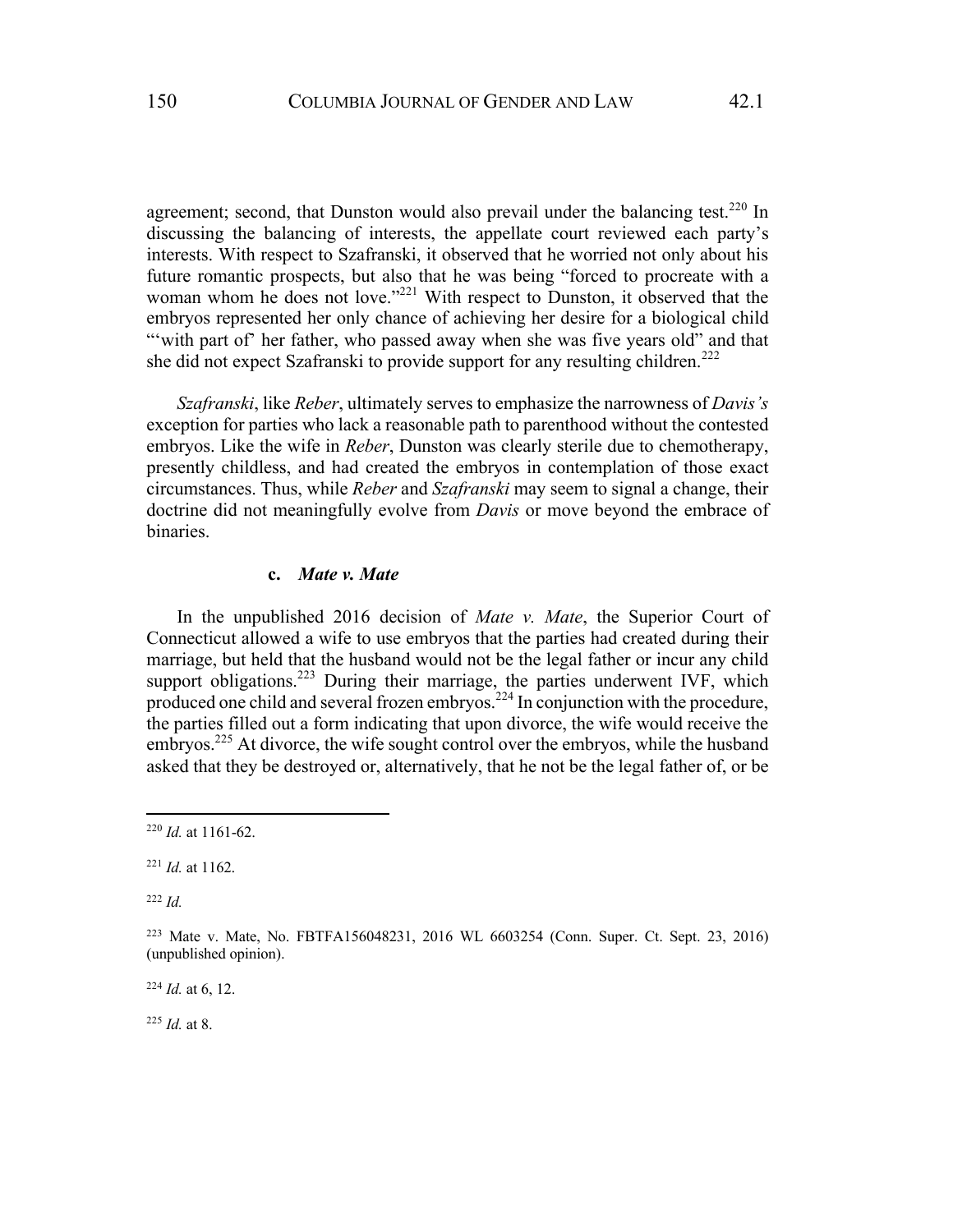required to pay child support for, any resulting children.<sup>226</sup> The court held that their disposition form was unenforceable, in part because public policy precluded "forc[ing] a person to parent a child."<sup>227</sup> Notwithstanding this pronouncement, the court allowed the wife to use the embryos,  $228$  but imposed the following requirements: should she decide to use the embryos, the wife must give the husband advance notice, allow him to terminate his parental rights, and hold him harmless from child support expenses.<sup>229</sup> While *Davis* is discussed in *Mate*, it does not seem to have the same pull as in some of the other decisions. It is notable that, although the wife was already a parent, she was able to use the embryos. However, it is worth reiterating that the *Mate* opinion is unpublished.

### **d. State Statutes Affecting Embryo Use**

In addition to judicial decisions, there are at least two states with statutes that directly affect frozen embryo disputes. Both appear to be products of the pro-life movement's efforts. In 1986, as IVF became more widely available, Louisiana adopted a statute deeming a viable in vitro embryo "a juridical person which shall not be intentionally destroyed."230 More recently, in 2018, Arizona adopted a statute directing courts adjudicating frozen embryo disputes between spouses to award contested embryos according to the following priorities: first, award the embryos "to the spouse who intends to allow the[m] to develop to birth;" second, if both spouses wish to allow them to develop to birth and both have contributed gametes, award the embryos so as to "provide<sup>[]</sup> the best chance for the<sup>[m]</sup> to develop to birth;" and third, if both spouses wish to allow them to develop to birth but only one contributed gametes, award the embryos "to the spouse that provided gametes."<sup>231</sup> These statutes reveal the extent to which embryo disputes are influenced by the gravitational pull of abortion politics, which is of course dominated by binary thinking about rights. As much as the mainstream pro-choice movement may miss certain voices and

<sup>226</sup> *Id.* at 6.

<sup>227</sup> *Id.* at 8, 12 (also based on the lack of consideration).

<sup>228</sup> *Id.* at 18.

<sup>229</sup> *Mate*, 2016 WL 6603254.

<sup>230</sup> LA STAT. ANN. § 9:129 (1986). *See also* LA STAT. ANN. § 9:121 (1986) (definition of "human embryo").

<sup>231</sup> ARIZ. REV. STAT. ANN. § 25-318.03 (2018).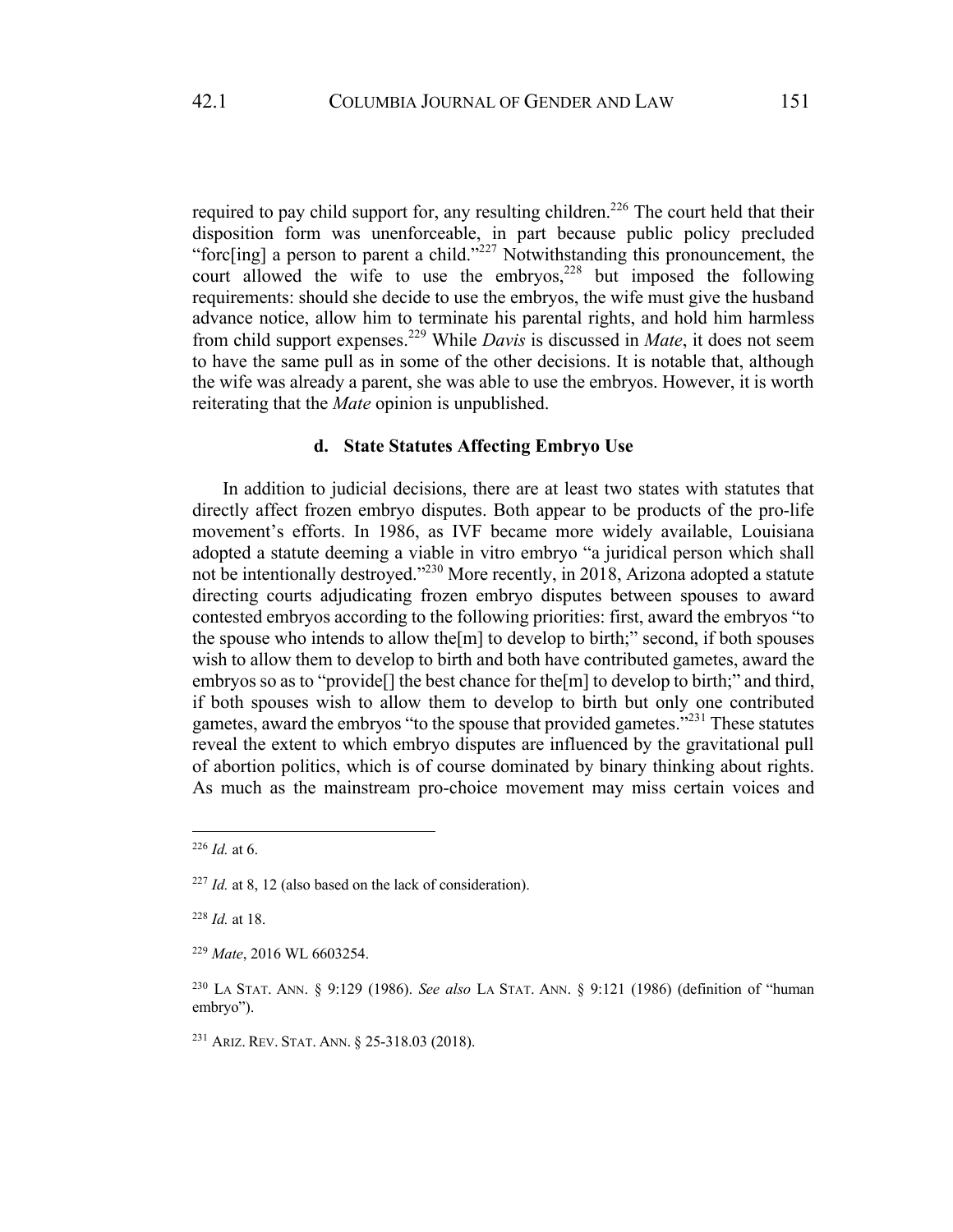experiences (see Part I, *supra*), the pro-life movement overtly deprives women of agency and dignity.

# **4. Post-***Davis* **Cases Defying Easy Categorization but Illuminating Important Lessons About Interest Balancing**

The two cases below defy easy categorization, but illuminate important lessons about interest balancing. The first elaborates new factors that courts should consider when they engage in interest balancing. The factors are significant in that they seem to start from a position closer to equipoise, rather than weighted against the use of contested embryos. Yet the court ultimately embraces a binary view of reproductive rights. The second case in this section was ultimately decided based on contract principles, but is included because the lower courts engaged in interest balancing. While the family court ruled against embryo use, the intermediate court vacated. The intermediate court's decision was reminiscent of *Reber* and *Szafranski* in that it allowed embryo use by a woman who was childless, effectively sterile due to chemotherapy, lacking in prospects for adoption, and had created the embryos in contemplation of those exact circumstances. It thus fits factually within a very narrow reading of *Davis's* exception. Ultimately, while there may be some movement, binary thought patterns remain strong in these cases.

## **a.** *Marriage of Rooks*

*Marriage of Rooks* has not reached a reported conclusion, so it is difficult to categorize. The Supreme Court of Colorado's 2018 decision articulated new factors to be used in interest balancing and remanded for further consideration in light of those factors.<sup>232</sup> Every level of the case's trajectory is illuminating. At the time of their divorce, the parties had three children together—all of whom were the result of IVF—and six frozen embryos.<sup>233</sup> The wife, who had "undisputed[ly] . . . used her last eggs to create the embryos," wanted them preserved for her own future use.<sup>234</sup> The husband wanted them discarded.<sup>235</sup> Were the wife to remain in Colorado, state law "would relieve [the] husband of financial responsibility for a future child born

<sup>232</sup> *In re* Marriage of Rooks, 429 P.3d 579 (Colo. 2018).

<sup>233</sup> *In re* Marriage of Rooks, 488 P.3d 116, 118 (Colo. App. 2016), *rev'd*, 429 P.3d 579 (Colo. 2018).

<sup>234</sup> *Id.* at 117.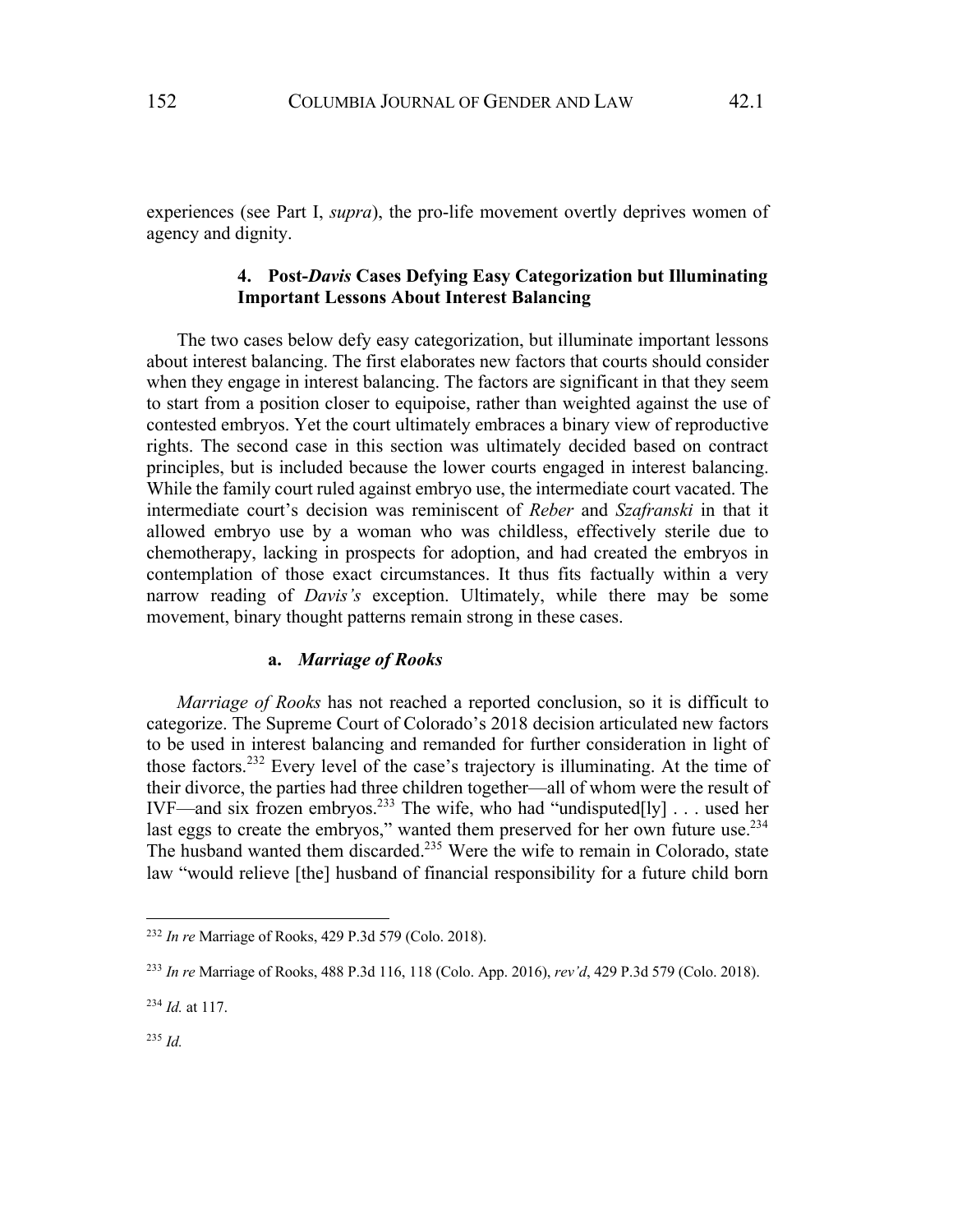using the embryos without his consent."<sup>236</sup> The wife, however, planned to move to North Carolina, which did not have a similar provision.<sup>237</sup> The parties had earlier signed an agreement stating that upon divorce or dissolution, the adjudicating court would determine the disposition of their embryos.<sup>238</sup> Because their agreement offered no guidance for determining the disposition, the trial court balanced the parties' interests and ultimately ruled in favor of the husband.<sup>239</sup>

Finding no abuse of discretion in the trial court's balancing, the intermediate court affirmed.<sup>240</sup> It held, among other things, that the trial court properly considered that the husband might feel a moral obligation to a future child, even if he had no legal obligation.<sup>241</sup> It further held that "the [trial] court could reasonably conclude that husband's interest in not producing additional offspring should prevail over wife's interest in having a fourth child."<sup>242</sup> The court, indeed, emphasized that this case differed from *Davis*, "where the woman's only opportunity to bear children would be foreclosed if the court did not award the embryos to her."<sup>243</sup> Thus, the court viewed *Davis's* exception for parties lacking "a reasonable possibility of achieving parenthood<sup>"244</sup> without the frozen embryos in question as only covering parties who are childless at the time of the litigation. Even though the wife was sterile, the intermediate court ruled against her because she already had three children. While stating that the wife and husband had "corresponding and equal rights," it upheld the trial court's weighing of those rights in favor of the husband.<sup>245</sup> The intermediate

<sup>244</sup> Davis v. Davis, 842 S.W.2d 588, 604 (Tenn. 1992).

<sup>245</sup> *In re Marriage of Rooks*, 488 P.3d at 123.

<sup>236</sup> *Id.* at 118, 123.

<sup>237</sup> *Id.* at 123.

<sup>238</sup> *Id.* at 120.

 $^{239}$  *Id.* at 121. It should be noted that the court suggested it would enforce a contract to procreate, stating, "Wife could have contracted to receive the embryos on dissolution of the marriage, but did not do so[.]" *Id.* at 124.

<sup>240</sup> *Id.* at 122.

<sup>241</sup> *Id.* 

<sup>242</sup> *Id.*

<sup>243</sup> *Id.*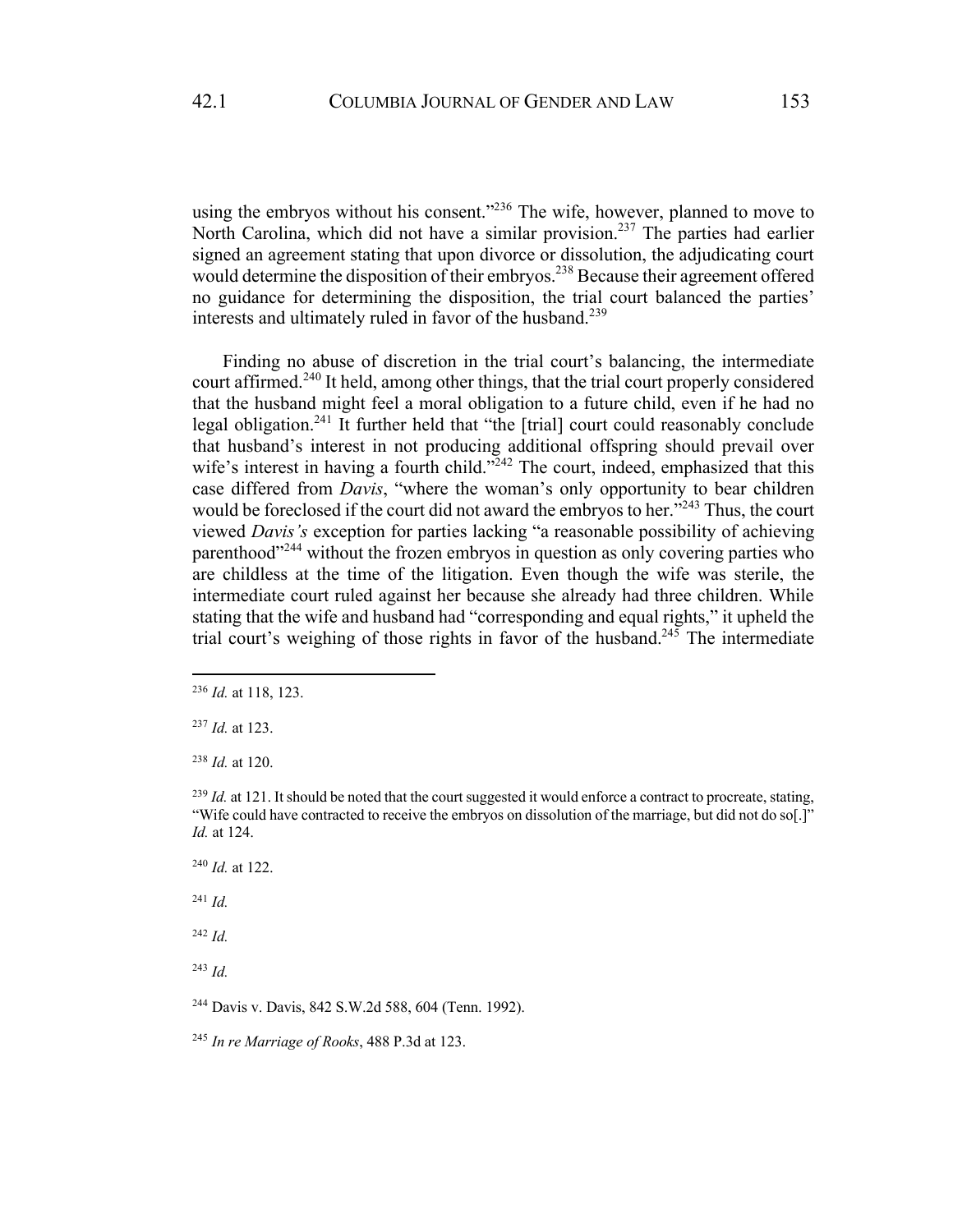court's opinion is yet another example of *Davis's* deep influence and the tendency toward anti-procreation outcomes.

On appeal, however, the Supreme Court of Colorado (as previously mentioned) reversed and remanded for further consideration in light of newly articulated factors for balancing. The court directed judges to consider: (1) whether the spouse seeking to preserve the embryos wishes to use them herself; (2) whether the spouse seeking to preserve the embryos can have genetic children via other means; (3) why the parties pursued IVF (e.g., due to chemotherapy); (4) the hardship for the spouse opposing embryo use; (5) a spouse's use of the embryos in bad faith or as unfair leverage; and (6) any other relevant factors. The court directed judges *not* to consider whether the spouse seeking to preserve the embryos "can afford a child" and whether she "could instead adopt a child."<sup>246</sup> Finally, the court said "the sheer number of a party's existing children, standing alone, [shall not] be a reason to preclude implantation of the pre-embryos."<sup>247</sup>

While the newly articulated factors appear to place the parties on more equal footing than previous examples of interest balancing (since most courts begin with the scales weighted against the use of contested embryos), the final outcome of this case has not been reported. And while this court appears to appreciate the complexity of reproductive potential to a greater degree than some others, it continues to embrace a binary view of reproductive rights. The case, it said, "pits one spouse's right to procreate directly against the other spouse's equivalently important right to avoid procreation."<sup>248</sup>

# **b.** *Terrell v. Torres*

The 2020 decision of *Terrell v. Torres* is also difficult to categorize.<sup>249</sup> There, both lower courts engaged in interest balancing and one allowed the use of embryos, but the Supreme Court of Arizona held that the outcome was governed by a consent form the parties had signed. Following contract principles, the high court ordered that the embryos be donated for use by another couple, despite Torres's wishes to

<sup>246</sup> *In re Marriage of Rooks*, 429 P.3d 579, 581 (Colo. 2018).

<sup>247</sup> *Id.*

<sup>249</sup> Terrell v. Torres, 456 P.3d 13 (Ariz. 2020), *as amended* (Feb. 21, 2020).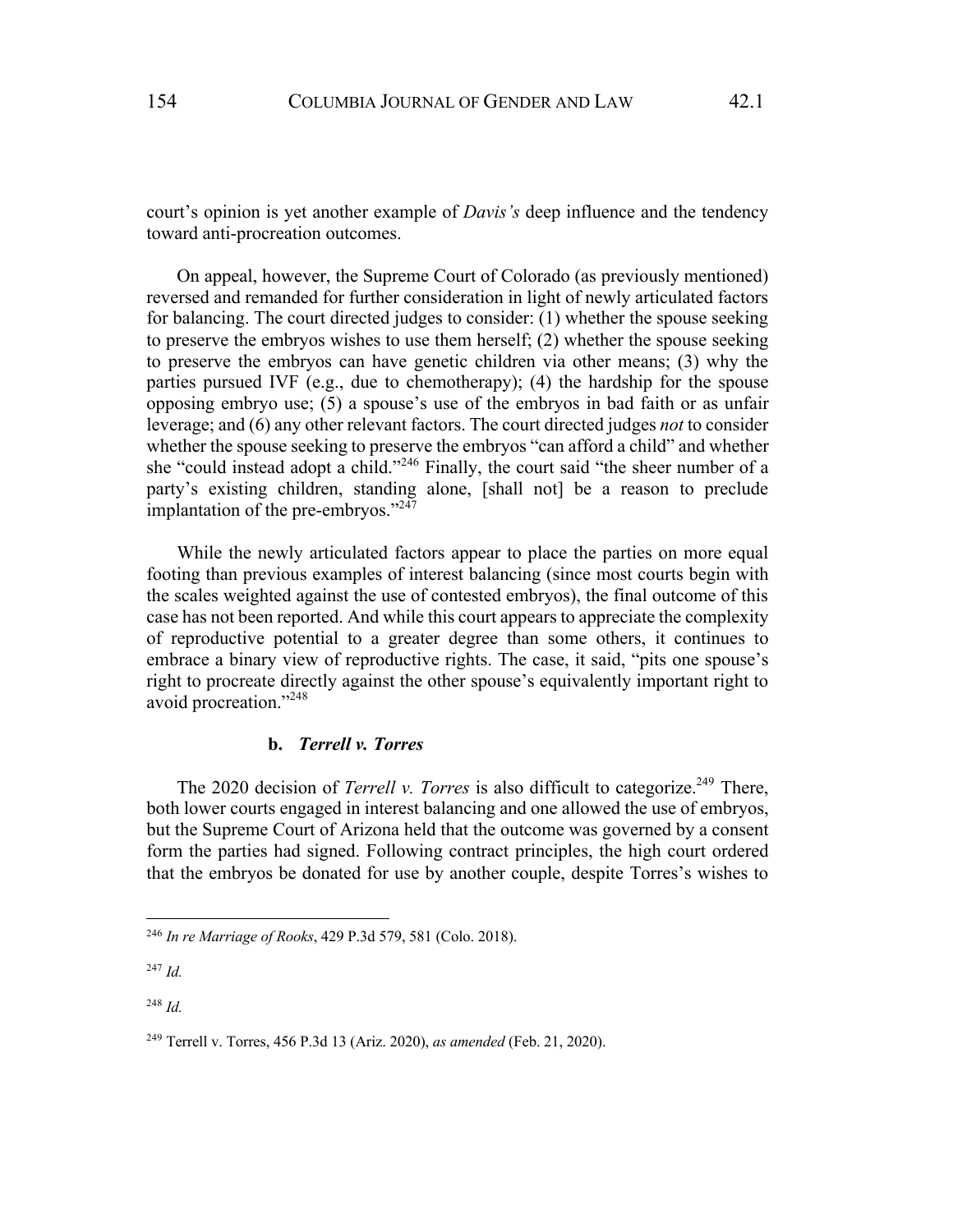use them herself.<sup>250</sup> The facts were as follows: In 2014, at the age of thirty-three, upon learning she had cancer and needed chemotherapy, Torres decided to create embryos to preserve her ability to have a genetic child.<sup>251</sup> Terrell, her then-boyfriend, initially declined to provide sperm, but later agreed.<sup>252</sup> The consent form they signed noted that embryos "could not be used to produce a pregnancy over the other partner's objection."253 The parties checked the box stating that in the event of divorce or dissolution of their relationship, "[a] court decree and/or settlement agreement will be presented to the Clinic directing use to achieve a pregnancy in one of us or donation to another couple for that purpose."<sup>254</sup> The parties then married and underwent IVF, which resulted in seven frozen embryos.<sup>255</sup> Torres's chemotherapy "caused 'a significant drop in her reproductive function.'"256 In 2017, when Terrell filed for divorce, Torres wanted to use the embryos herself, whereas Terrell wanted them donated to another couple.<sup>257</sup>

The family court, finding the consent form inconclusive, engaged in interest balancing and held that "[Terrell's] right not to be compelled to be a parent outweighs [Torres's] right to procreate and desire to have a biologically related child."258 Although Torres had a "'less than one percent' chance of becoming pregnant through normal means and [only a] remote possibility of adoption or insemination with a donor embryo," it concluded that the possibility she could become a parent "negated her claims to [the] embryos."259 The court of appeals

<sup>252</sup> *Id.*

<sup>253</sup> *Id.*

<sup>255</sup> Terrell v. Torres, 456 P.3d 13, 14 (Ariz. 2020).

<sup>256</sup> *Id.*

<sup>257</sup> *Id.*

<sup>258</sup> *Id.* at 15.

<sup>259</sup> Terrell v. Torres, 438 P.3d 681, 692 (Ariz. Ct. App. 2019), *as amended* (June 6, 2019), *review granted in part* (Aug. 27, 2019), *opinion vacated in part by* 456 P.3d 13 (2020), *as amended* (Feb. 21, 2020). (The quoted language, it should be noted, comes from the court of appeals opinion.)

<sup>250</sup> *Id.* at 14.

<sup>251</sup> *Id.*

<sup>254</sup> *Id.*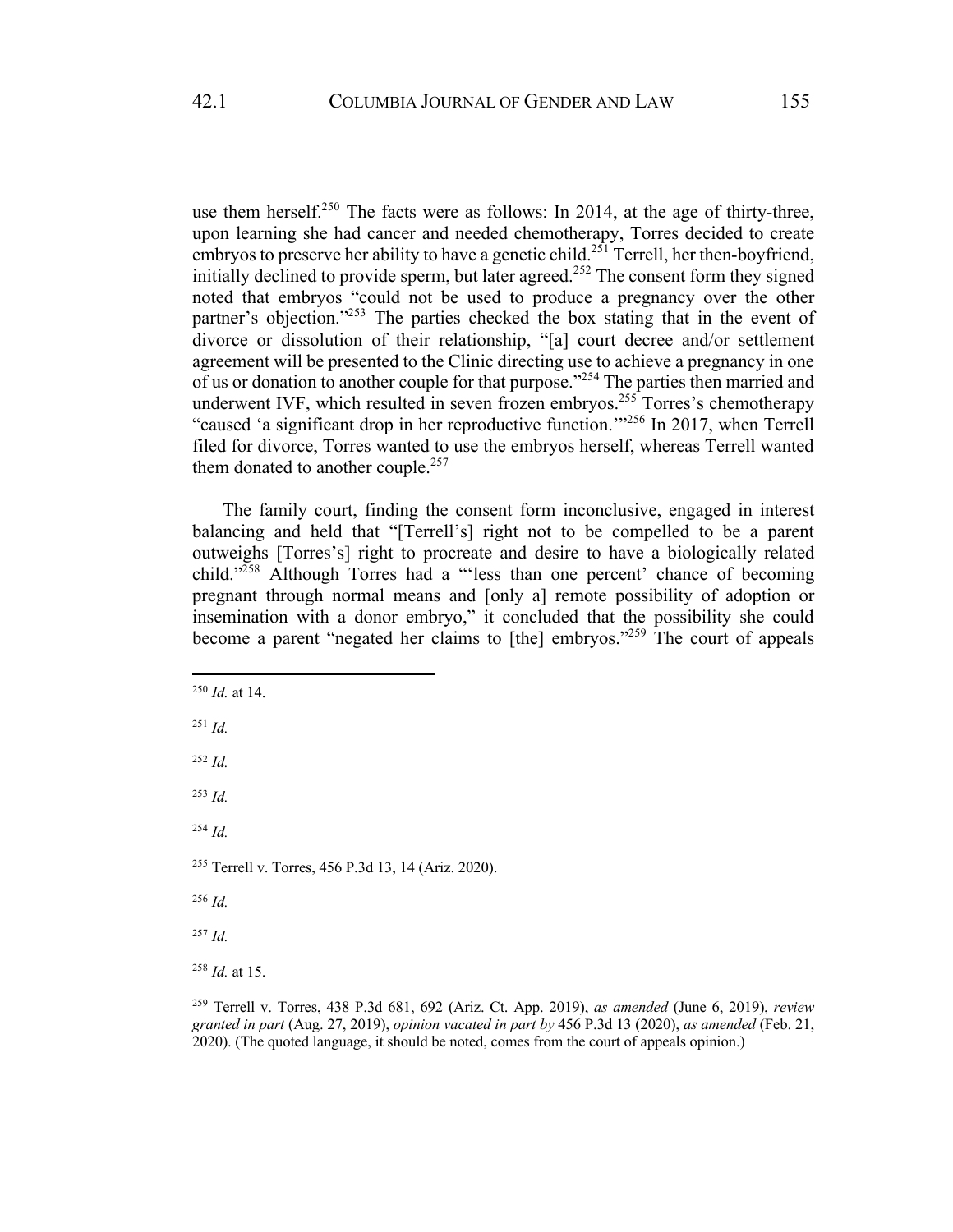vacated.<sup>260</sup> While it agreed that the parties' interests should be balanced, it found that Torres's interests were stronger.<sup>261</sup> Of Terrell, the court observed that while he had married Torres and provided his sperm for IVF, he had later testified that he married her only because she needed health insurance and while "he hoped to have children with [her] '[i]f she survived,' . . . at th[e] time [he signed the consent form] he thought her survival unlikely."<sup>262</sup> Of Torres, the court observed that a fertility specialist's testimony showed, "without the embryos, Torres would be unable to have biological children."263 The court noted it was unlikely Torres would obtain donor embryos or be approved for adoption.<sup>264</sup> The "waiting list for obtaining donated embryos was long," and Torres was not a good candidate for adoption given "her cancer diagnosis and a genetic mutation 'BRCA1' that increased her cancer risk."265 Additionally, the court mentioned Torres's statement that "she would not seek child support from Terrell."<sup>266</sup>

The Supreme Court of Arizona, as previously mentioned, vacated in part.<sup>267</sup> It found that interest balancing was inappropriate because the consent form was dispositive and required that the embryos be donated for use by another couple.<sup>268</sup> It therefore did not engage in interest balancing, but the analysis of both lower courts is revealing in a variety of respects. First, under a balancing analysis with even a narrow reading of *Davis's* exception, it seems Torres should prevail: she was (similar to the parties in *Reber* and *Szafranski*) childless, was effectively sterile due to

<sup>268</sup> *Id.* at 14, 18.

<sup>260</sup> *Id.* at 684.

<sup>261</sup> *Terrell*, 456 P.3d at 15.

<sup>262</sup> *Terrell*, 438 P.3d at 685.

<sup>&</sup>lt;sup>263</sup> *Id.* at 686. (Dr. Behera, the fertility specialist, further "testified that Torres' lab work indicated 'low to no' ovarian function. Behera also testified that if Torres took medication to stimulate her ovaries 'it probably would not result in any viable eggs.' Agreeing that only in a 'miraculous situation' Torres could achieve 'a postmenopausal pregnancy,' Behera testified that there was a 'less than 1 percent' chance of that occurring."). *Id.*

<sup>264</sup> *Id.* at 686.

<sup>265</sup> *Id.*

<sup>266</sup> *Id.*

<sup>267</sup> *Terrell*, 456 P.3d at 18.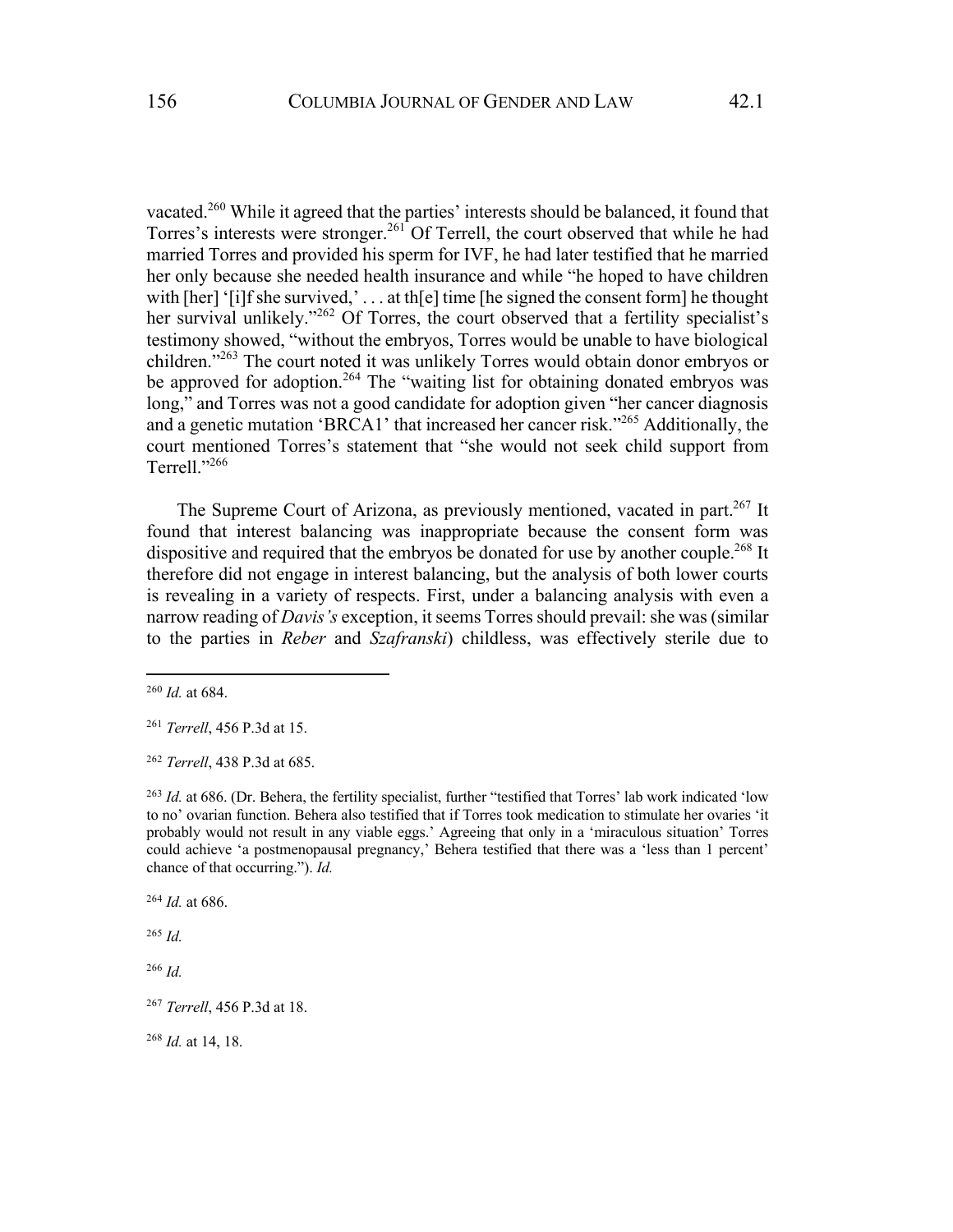chemotherapy, was lacking in prospects for adoption, and had created the embryos in contemplation of these exact circumstances. Second, the lower courts took different approaches to thinking about reproductive potential: while the family court seemed to mistake sterility, or perhaps extreme infertility, for fertility, the court of appeals took a more nuanced approach and recognized the unlikelihood of Torres actually becoming a parent. Third and finally, the court of appeals took a somewhat atypical approach to the rights at issue: While the family court had "balance[d] what it construed as Torres' 'constitutionally established right to procreate' against Terrell's 'right not to procreate,'" the court of appeals said this was incorrect.<sup>269</sup> According to the court of appeals, there were no constitutional rights at stake. Constitutional rights are "directed at protecting an individual against government intrusion," but here "the parties [had] specifically empowered the court to decide [their] dispute."<sup>270</sup> Thus, the court should consider only the parties' interests.<sup>271</sup>

### **B. Binary Thinking in the Federal Supreme Court**

The binary vision of rights embraced by the state courts discussed in Section II.A is reflective of Federal Supreme Court doctrine. When state court judges describe frozen embryo disputes as "pit[ting] one spouse's right to procreate directly against the other spouse's equivalently important right to avoid procreation[,]"<sup>272</sup> they mirror the Federal Supreme Court's partitioning of substantive due process rights into discrete categories. While the Supreme Court has had little occasion to consider the interrelationship of the right to procreate and the right to avoid procreation (since most litigation raises only one or the other), the opinions of state court judges faced with embryo disputes offer a unique window into that interrelationship when they engage in interest balancing. This section provides an overview of the Federal Supreme Court cases that inform state court decisions about frozen embryos.

Virtually all of the Federal Supreme Court cases reviewed in this section were discussed in the state court decisions described in Section II.A. It is important to note at the outset that the existing doctrine is imbalanced: while the Supreme Court has seldom addressed the right to procreate, it has often opined upon the converse right to avoid procreation. This section is divided into two subsections. The first reviews

<sup>269</sup> *Terrell*, 438 P.3d at 693.

<sup>270</sup> *Id.* This is similar to the discussion of the court in *Findley*, discussed above.

<sup>271</sup> *Terrell*, 438 P.3d at 693.

<sup>272</sup> *In re* Marriage of Rooks, 429 P.3d 579, 581 (2018).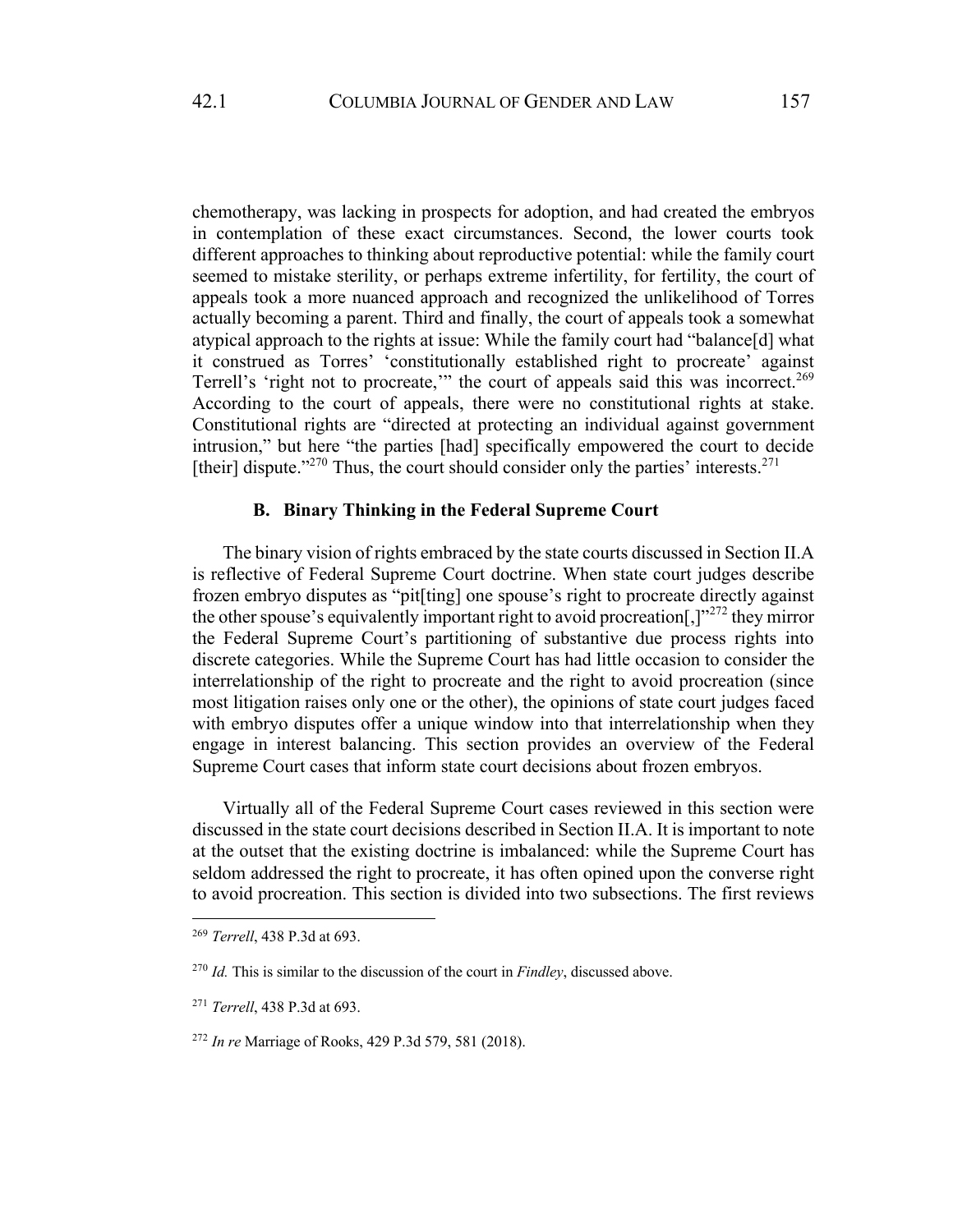the right to procreate, and the second reviews the right to avoid procreation. Both attempt to understand the theoretical underpinnings of reproductive rights and the reasons these rights have been viewed as in opposition to each other rather than more holistically.

### **1. The Right to Procreate**

This section explores the right to procreate, broadly conceived, through a survey of Supreme Court cases relating to reproduction. The intent is not to compile an exhaustive list of every reproduction-related decision, but rather to develop an accurate picture of existing doctrine and commonly cited rationales for respecting reproductive rights. Existing rationales are revealed to vary widely across cases: some opinions protect bodies, some protect spaces, some protect choices, and others seem to lack any coherent theorization. Ultimately, the lack of a robustly theorized right to procreate creates a vortex that warps other areas of doctrine.

This section is divided into four subsections: The first examines cases from the 1890s through the 1920s. While some of these early cases showed promise in that they protected bodily integrity and parental decision-making, the 1927 decision of *Buck v. Bell* infamously allowed a forced sterilization and energized the eugenics movement. The second subsection focuses entirely on the seminal 1942 decision of *Skinner v. Oklahoma*, which continues to be the United States Supreme Court's most significant treatment of the right to procreate. The third subsection explores cases on contraception and abortion spanning the 1960s through the present. While several of these cases describe a right to make decisions about procreation, which would presumably protect outcomes favoring procreation, on their facts they are all about the right to avoid procreation. These cases are, therefore, discussed more thoroughly in Section II.B.2. The fourth subsection suggests that there may be hope for a more robust right to reproductive choice in the future. The 2015 decision of *Obergefell v. Hodges*, some scholars have argued,<sup>273</sup> gestures toward this possibility. Were the doctrine thus developed, rights surrounding reproduction would be both expanded and strengthened.

### **a. The Early Cases (1890s–1920s)**

The Supreme Court of the United States has long professed a respect for bodily integrity. In 1891, in *Union Pacific Railway Company v. Botsford*, it ruled that a

<sup>273</sup> Courtney Megan Cahill, Obergefell *and the "New" Reproduction*, 100 MINN. L. REV. HEADNOTES 1, 6 (2016).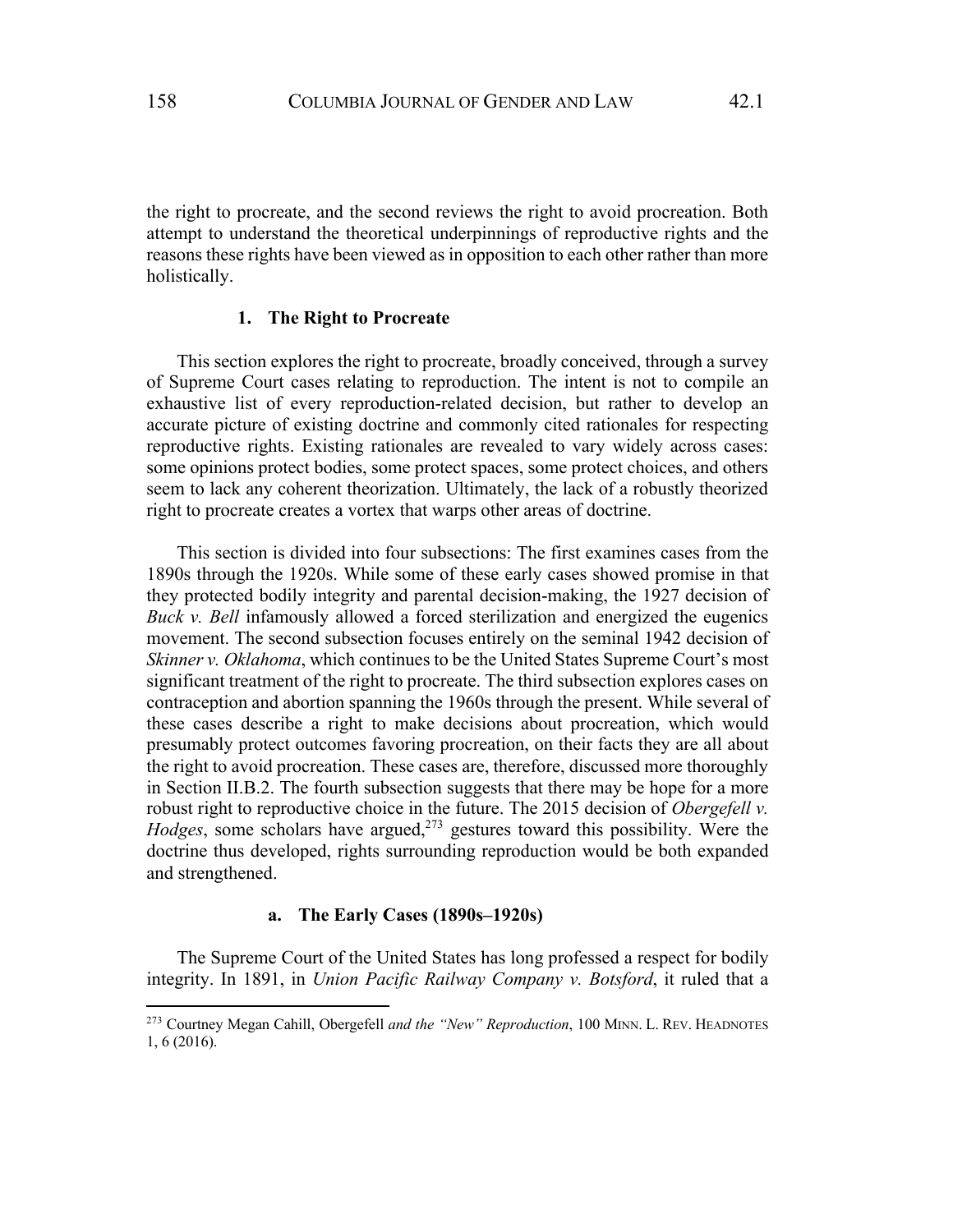woman could not be compelled to undergo a physical examination in a personal injury action.<sup>274</sup> Clara Botsford, who sued Union Pacific for injuries sustained while riding one of its trains, received a favorable verdict without her injury having been assessed in the context of the litigation.<sup>275</sup> In rendering its decision, the Court wrote, "No right is held more sacred . . . than the right of every individual to the possession and control of his own person."276 It continued, "To compel any one, and especially a woman, to lay bare the body, or to submit it to the touch of a stranger, without lawful authority, is an indignity, an assault, and a trespass  $\ldots$  .  $\cdot$ <sup>277</sup> Although the opinion is laden with gendered stereotypes about women and modesty, and although the rules for personal injury plaintiffs have since changed, the broader sentiments about privacy remain.<sup>278</sup> While bodily integrity is often cited as one rationale for respecting reproductive choice, it is strongest in the context of abortion where potential life resides within a woman's body. It does not as easily extend to the context of reproductive technology where gametes are handled outside of the body.

The Court has also long professed a respect for parental decision-making. The 1920s cases of *Meyer v. Nebraska* and *Pierce v. Society of Sisters* both recognize the right of parents "to direct the upbringing and education of children under their control."<sup>279</sup> In *Meyer*, the Court held that the State of Nebraska could not create a "homogenous people" by banning foreign language instruction.280 In *Pierce*, the Court similarly held that the State of Oregon could not "standardize its children" by mandating public school attendance.<sup>281</sup> Based on this resistance to normalization, one could argue that we respect parental decision-making in part because it promotes diversity. And if we truly respect parental decision-making, perhaps we ought to

<sup>275</sup> *Id.*

<sup>276</sup> *Id.* at 251.

<sup>277</sup> *Id.* at 252.

<sup>278</sup> Anita L. Allen, *Undressing Difference: The Hijab in the West*, 23 BERKELEY J. GENDER L. & JUST. 208, 217 (2008) (book review).

<sup>279</sup> Pierce v. Society of Sisters, 268 U.S. 510, 534–35 (1925) (discussing *Meyer*); Meyer v. Nebraska, 262 U.S. 390, 399 (1923).

<sup>280</sup> *Meyer*, 262 U.S. at 402. The ban applied to children who had not yet completed the eighth grade. *Id*. at 397.

<sup>281</sup> *Pierce*, 268 U.S. at 535.

<sup>274</sup> Union Pac. Ry. v. Botsford, 141 U.S. 250 (1891).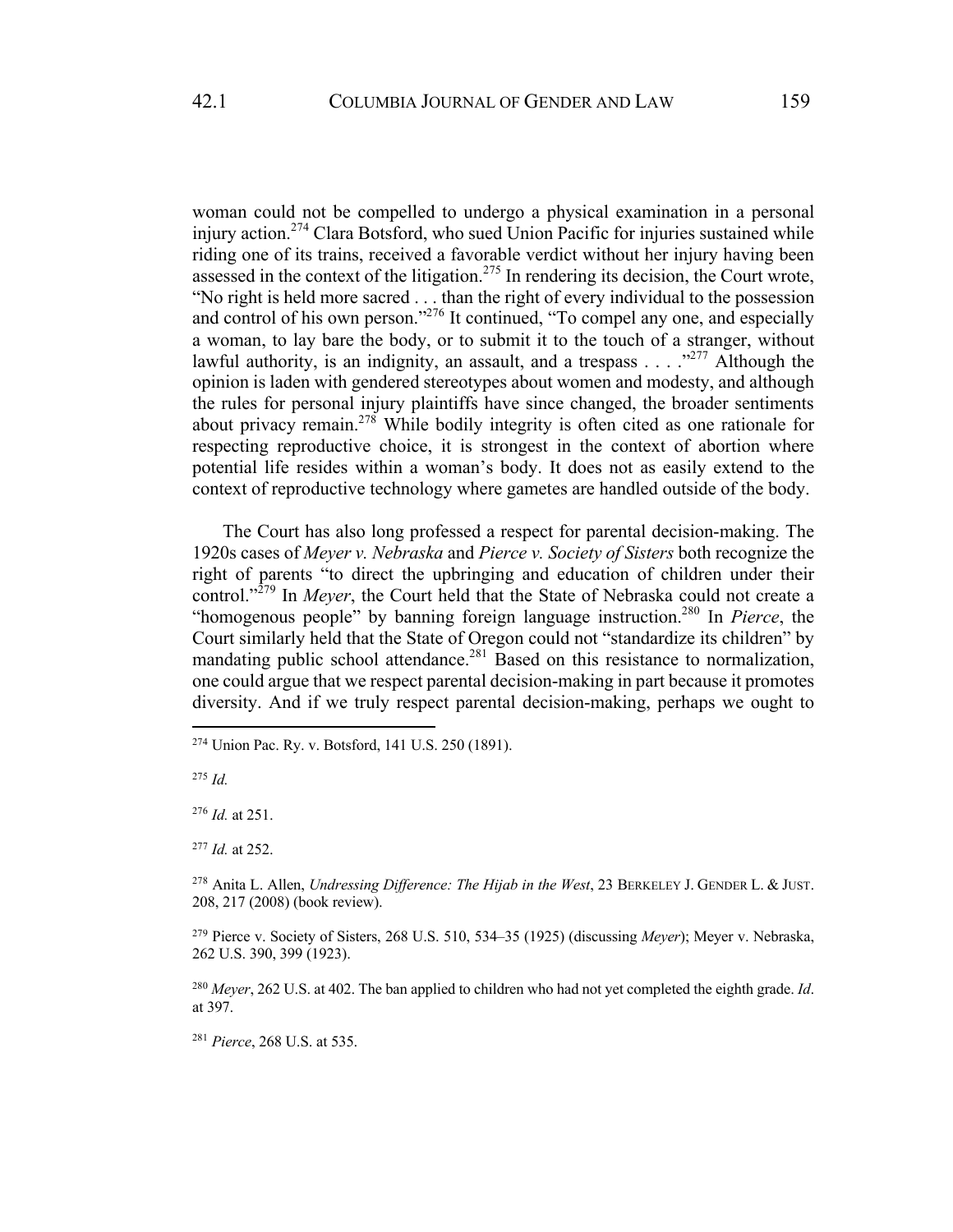respect the earliest parental decisions—i.e., decisions about whether, when, and how one becomes a parent. It is worth noting that both *Meyer* and *Pierce*, in dicta, also reference the right to "establish a home and bring up children[,]" which could arguably encompass decisions about becoming a parent.<sup>282</sup> Courts continue to cite both cases, and parental decision-making continues to garner respect.<sup>283</sup>

In the later 1920s, the Court revealed that, despite its pronouncements in *Botsford*, it does not always protect bodily integrity. It is decidedly less respectful of certain bodies—for example, those of individuals with perceived disabilities. In 1927, it infamously upheld the sterilization of Carrie Buck, a woman who was wrongly labeled "feeble-minded" and confined to a state institution after being raped and bearing an "illegitimate" child.<sup>284</sup> *Buck v. Bell* is one of only two Supreme Court cases addressing the right to procreate, and it resoundingly rejects that right.<sup>285</sup> After wrongly portraying Carrie Buck as the "daughter of a feeble-minded mother" and the "mother of an illegitimate feeble-minded child,"286 the Court proclaimed, "Three generations of imbeciles are enough."287 Characterizing its ruling as beneficial not only to society but also to Carrie herself (because infertility would enable her to be released from confinement), the Court dismissed compulsory sterilization as no more

<sup>284</sup> Buck v. Bell, 274 U.S. 200, 205 (1927); Khiara M. Bridges, *White Privilege and White Disadvantage*, 105 VA. L. REV. 449, 454–55 (2019).

<sup>285</sup> The other case addressing the right to procreate is *Skinner v. Oklahoma*. It is worth noting that, as Professor Khiara Bridges explains, Carrie Buck's attorney "was actually allied with the persons who hoped to sterilize Carrie and others like her." Bridges, *supra* note 284, at 455. *See also* Paul Lombardo, *Facing Carrie Buck*, 33 HASTINGS CTR. REP. 14 (2003).

<sup>286</sup> *Buck*, 274 U.S. at 205. It is evident from Professor Khiara Bridges's account of the case that the tests used to determine intellectual capacity were questionable. Bridges, *supra* note 284, at 454 (citing ADAM COHEN, IMBECILES: THE SUPREME COURT, AMERICAN EUGENICS, AND THE STERILIZATION OF CARRIE BUCK 192 (2016)). Furthermore, Carrie's daughter, Vivian, was only six months old when tested. *Id.*

<sup>287</sup> *Buck*, 274 U.S. at 207.

<sup>282</sup> *Meyer*, 262 U.S. at 399; *see also Pierce*, 268 U.S. at 534–35 (referring to "the liberty of parents and guardians to direct the upbringing and education of children under their control").

<sup>283</sup> Troxel v. Granville, 530 U.S. 57, 65 (2000). The *Troxel* Court wrote, "More than 75 years ago, in *Meyer v. Nebraska*, we held that the 'liberty' protected by the Due Process Clause includes the right of parents to 'establish a home and bring up children' and 'to control the education of their own.' Two years later, in *Pierce v. Society of Sisters*, we again held that the 'liberty of parents and guardians' includes the right 'to direct the upbringing and education of children under their control.'" *Id.* (internal citations omitted).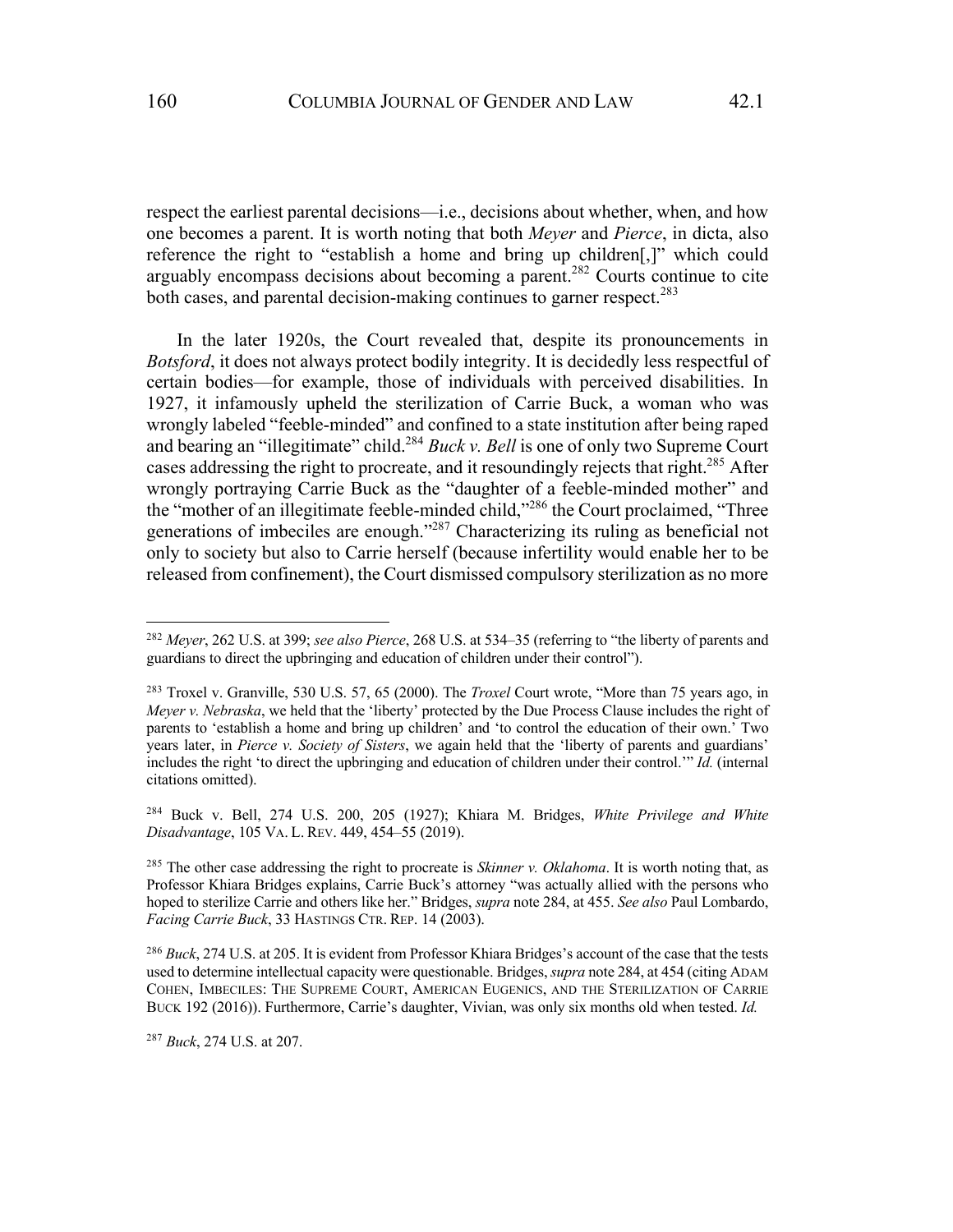burdensome than compulsory vaccination.288 In sum, *Buck* provides no protection at all for individual choices relating to reproduction.

Yet, astonishingly, *Buck* has not been explicitly overruled.<sup>289</sup> It is cited in *Roe v*. *Wade* for the proposition that the "right to do with one's body as one pleases" is not "unlimited."<sup>290</sup> Thus, even as the Court handed down *Roe*—its most pro-choice decision to date—it approvingly invoked the memory of state-sponsored eugenics programs and the idea that procreation is only for certain populations. *Buck* was most recently cited in a majority opinion in 2001: the Court's decision in *Board of Trustees of University of Alabama v. Garrett* prevented individuals with disabilities from suing their state employers for violations of the Americans with Disabilities Act of 1990 (ADA).291 The majority observed that, although *Buck* did not provide any constitutional protection against forced sterilization, states nevertheless appeared to have discontinued the practice by the time the ADA was passed in 1990.<sup>292</sup> Both *Roe* and *Garrett* signal that *Buck* remains valid, even though neither directly raised questions about the right to avoid sterilization or the broader right to procreate. Such questions were, however, raised by the 1942 case of *Skinner v. Oklahoma*, <sup>293</sup> which was the Court's most obvious opportunity to overrule and discredit *Buck*.

## **b. The Seminal Case—***Skinner* **(1942)**

Jack Skinner, convicted once of stealing chickens and twice of armed robbery, was labeled a habitual criminal and ordered to undergo sterilization by vasectomy although a person who had been convicted three times for embezzlement (a whitecollar crime) would not have been thus punished.<sup>294</sup> The Habitual Criminal Sterilization Act, in other words, discriminated between blue-collar criminals like Skinner, who were subject to sterilization, and white-collar criminals, who were not.

<sup>292</sup> *Id.* at 369 n.6.

<sup>293</sup> Skinner v. Oklahoma *ex rel* Williamson, 316 U.S. 535 (1942).

<sup>294</sup> *Id.* at 537–39.

<sup>288</sup> *Id.*

<sup>289</sup> Derek Warden, *Ex Tenebris Lux:* Buck v. Bell *and the Americans with Disabilities Act*, 51 U. TOL. L. REV. 57, 62 (2019).

<sup>290</sup> Roe v. Wade, 410 U.S. 113, 154 (1973).

 $291$  Bd. of Tr. of Univ. of Alabama v. Garrett, 531 U.S. 356 (2001).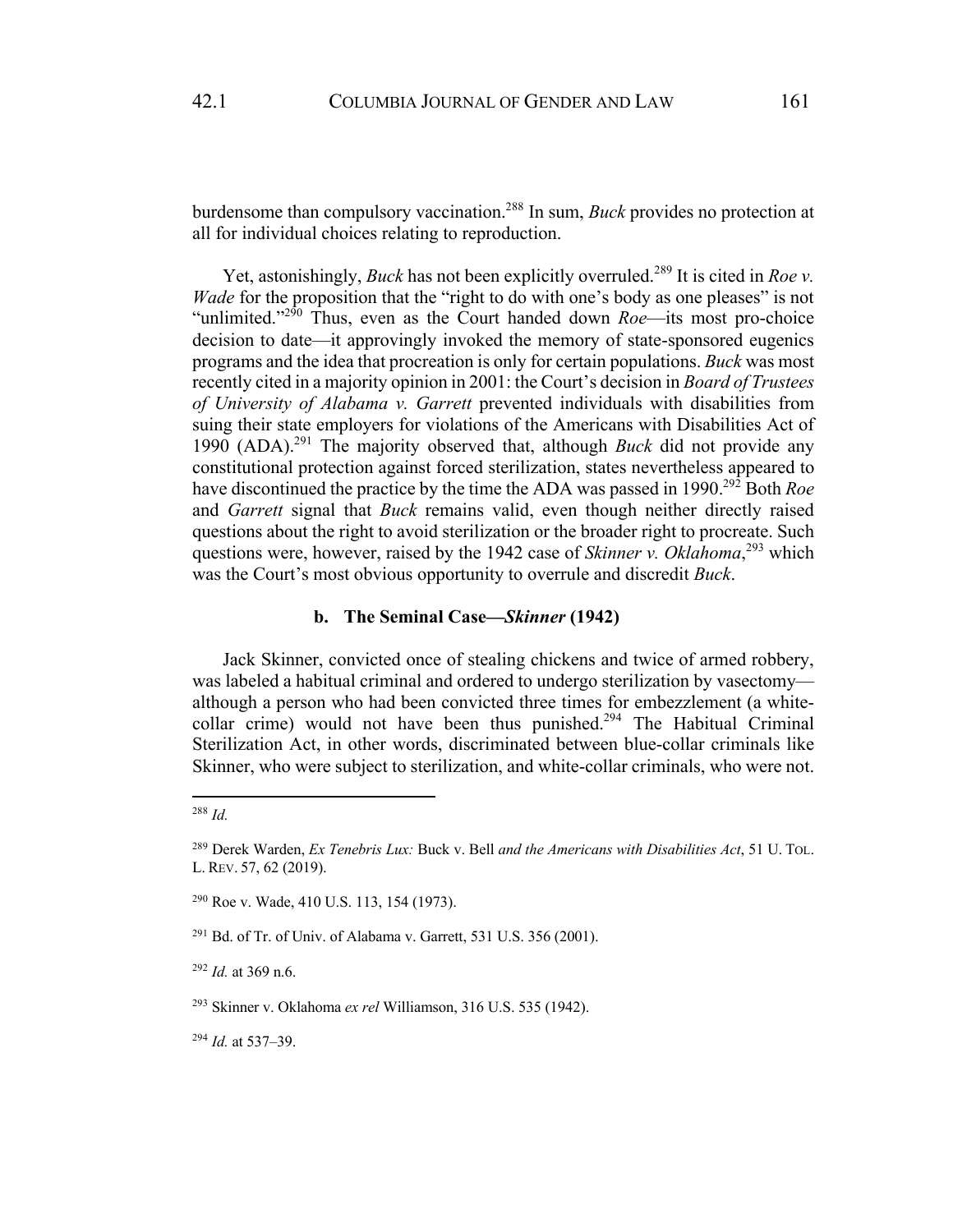Justice Douglas, writing for the Court, struck the Act as a violation of the fundamental rights prong of the Equal Protection Clause.<sup>295</sup> He observed that, in addition to discriminating, the Act also infringed "one of the basic civil rights of man"—i.e., "procreation," or "the right to have offspring."<sup>296</sup> He described the right as "fundamental to the very existence and survival of the race."<sup>297</sup> Thus, one reason to respect the right to procreate is that it helps to prevent underpopulation, which may be relevant given that birthrates in the United States have been falling for at least the past decade.<sup>298</sup> Yet, it is very different to refrain from sterilizing someone than to affirmatively assist them in procreating via reproductive technology.

While *Skinner* represents the Court's only direct recognition of the right to procreate, it does not expressly overrule *Buck*. <sup>299</sup> In his concurrence, Justice Stone pointed out that *Skinner* could be distinguished from *Buck* by the procedural protections.300 While the *Buck* Court professed "no doubt" that Carrie Buck's due process rights had been respected (though in fact historians tell us her lawyer betrayed her),<sup>301</sup> Justice Stone observed that Skinner had not been afforded a similar process.302 Skinner had not had an "opportunity to be heard on the issue as to whether

<sup>296</sup> *Id.* at 536, 541.

<sup>297</sup> *Id.* at 541.

<sup>298</sup> Melissa S. Kearney & Phillip Levine, *Will Births in the U.S. Rebound? Probably Not*, BROOKINGS INST. (May 24, 2021), https://www.brookings.edu/blog/up-front/2021/05/24/will-births-in-the-usrebound-probably-not/ [https://perma.cc/595S-GZ2N] (suggesting that "low birth rates and below replacement level fertility rates in the U.S. are probably here to stay for the foreseeable future"). *See also* Karen Kaplan, *Americans Keep Having Fewer Babies as U.S. Birthrates Hit Some Record Lows*, L.A. TIMES (June 30, 2017), http://www.latimes.com/science/sciencenow/la-sci-sn-us-birth-rate-20170630-htmlstory.html [https://perma.cc/MBF8-TCXH] (explaining that while the U.S. birthrate has, since 1971, been lower than necessary to replace the previous generation, immigration has increased the population).

<sup>299</sup> Warden, *supra* note 289, at 62.

<sup>300</sup> *Skinner*, 316 U.S. at 543-45 (Stone, J., concurring); PAUL A. LOMBARDO, THREE GENERATIONS, NO IMBECILES 232 (2008).

<sup>301</sup> Buck v. Bell, 274 U.S. 200, 207 (1927). As Professor Lombardo tells us, Carrie Buck's lawyer "actually betrayed her, by neglecting to challenge the claims of eugenicists who testified at her trial and colluding with the state's lawyer to guarantee that the sterilization law would remain in force." Lombardo, *supra* note 285.

<sup>295</sup> *Id.* at 541.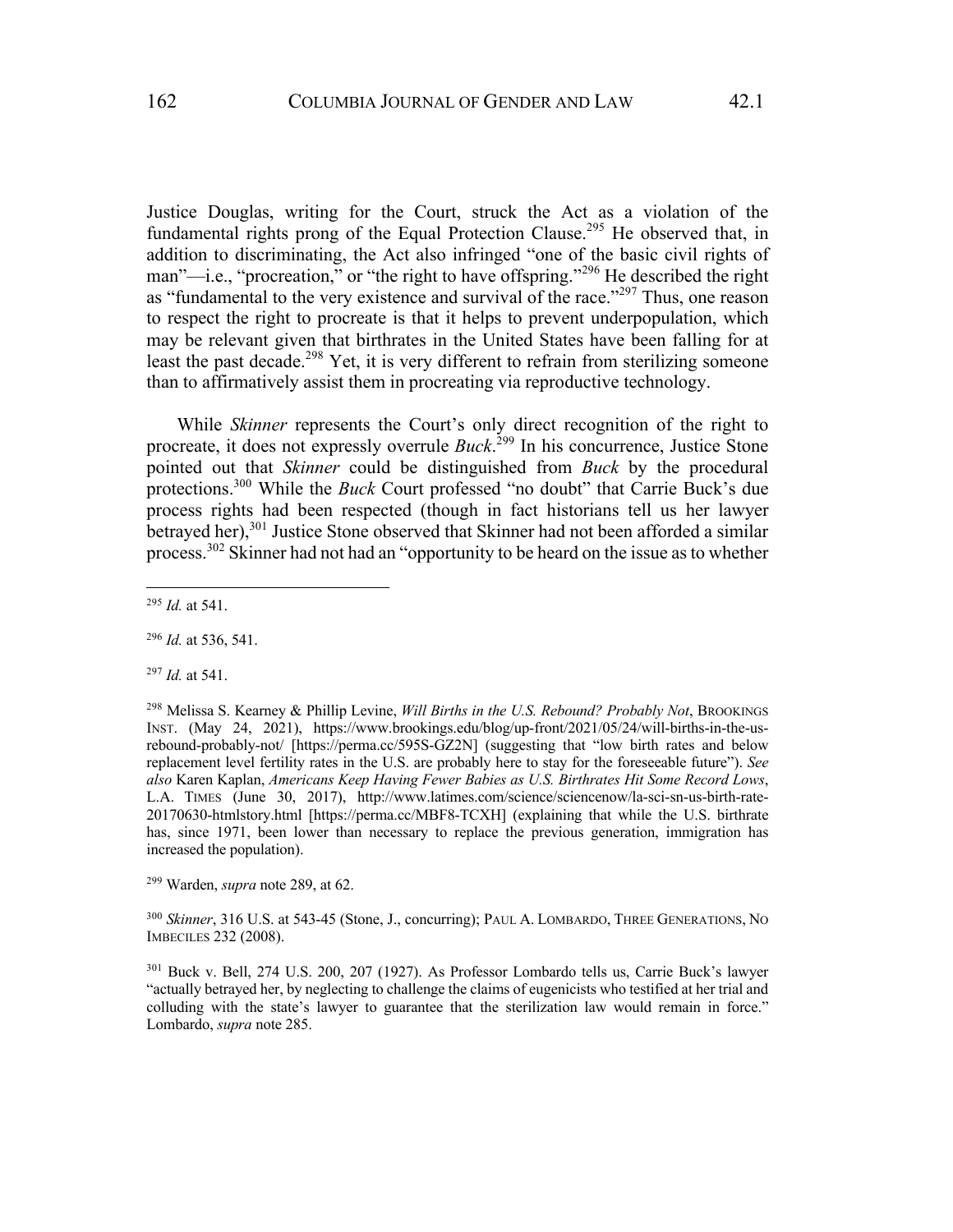he is the probable potential parent of socially undesirable offspring."303 The majority opinion in *Skinner* discusses *Buck* at several points, each of which is carefully worded to avoid coming into conflict with the earlier decision. As Professor Paul Lombardo explains, "There is a common misconception that . . . *Skinner* all but overruled *Buck*[,]" but "[y]ears after the case, Justice Douglas himself reiterated that there was no desire by the *Skinner* [C]ourt to overrule *Buck*."<sup>304</sup> Thus, the two cases coexist despite the tension between them.

One of the more sustained discussions of these two cases appears in Justice Marshall's dissent, joined by Justice Douglas, in *San Antonio Independent School District v. Rodriguez*. <sup>305</sup> Decided in 1973 (the same year as *Roe*), *Rodriguez* upheld Texas's property tax reliant school financing system against an equal protection challenge. $306$  Justice Marshall, in his dissent, used the right to procreate as an example in opining on "whether [a given] interest is fundamental for purposes of equal protection analysis."<sup>307</sup> He observed that, while the *Buck* Court had refused to recognize the right to procreate, the *Skinner* Court, "without impugning the continuing validity of *Buck*[,]" had pronounced procreation "fundamental to the very existence and survival of the race."<sup>308</sup> He continued by noting that, although the *Roe* Court had recognized the "importance of procreation," the "limited stature" of "any 'right' to procreate is evident from the fact that [the *Roe* Court] reaffirmed its initial decision in *Buck v. Bell*."<sup>309</sup> Justice Marshall, in other words, recognized the embattled status of the right to procreate.

<sup>302</sup> *Skinner*, 316 U.S. at 544 (Stone, J., concurring).

<sup>303</sup> *Id.* at 538 (majority), 544 (Stone, J., concurring).

<sup>304</sup> LOMBARDO, *supra* note 300.

<sup>305</sup> San Antonio Indep. Sch. Dist. v. Rodriguez, 411 U.S. 1, 70–134 (1973).

<sup>306</sup> *Id.* at 100–01 (Marshall, J., Dissenting).

<sup>307</sup> *Id.* at 100.

<sup>308</sup> *Id.*

<sup>309</sup> *Id.* at 100–01.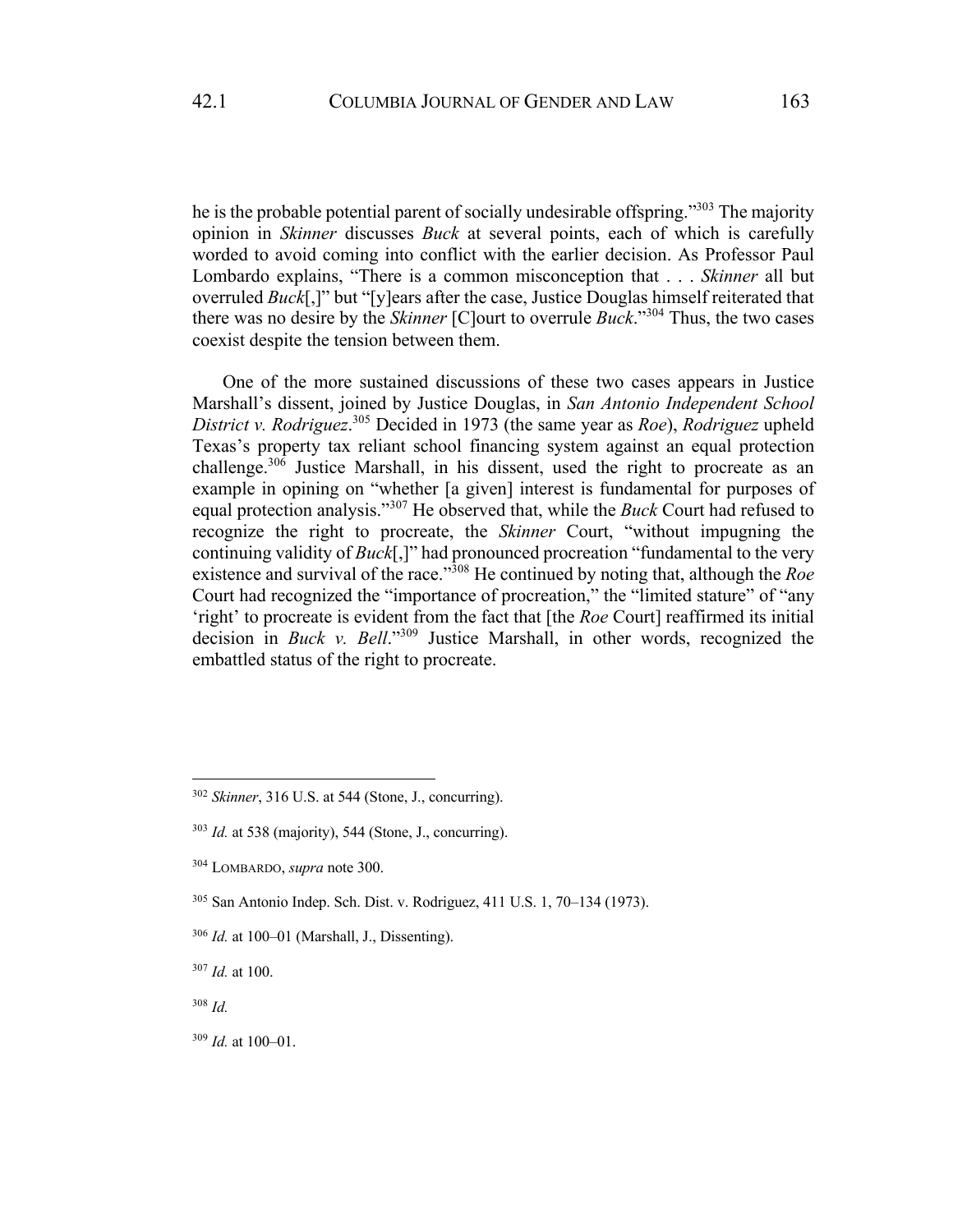Since 1973, the Supreme Court and various justices have occasionally referenced *Skinner* as protecting choices concerning procreation.<sup>310</sup> In *Zablocki v. Redhail* (1978), where the Court struck a statute limiting the marriage rights of parents under child support obligations, *Skinner* was cited as protecting "personal decisions 'relating to . . . procreation[.]'"311 In *Planned Parenthood v. Casey* (1992), which will be discussed further below, *Skinner* was cited by the joint opinion as limiting "a State's right to interfere with a person's most basic decisions about family and parenthood."312 In *Washington v. Glucksberg* (1997), where the Court upheld a state ban on physician-assisted suicide, *Skinner* was cited as establishing that liberty "includes the right<sup>[]</sup> . . . to have children."<sup>313</sup> Justice Souter, concurring, described *Skinner* as having "added decisions regarding procreation to the list of liberties recognized in *Meyer* and *Pierce* and loosely suggested . . . a judicial obligation to scrutinize any impingement on such an important interest with heightened care."<sup>314</sup> Yet, despite these later opinions, *Buck v. Bell* has not been overruled and procreative rights remain enigmatic. $315$ 

<sup>312</sup> Planned Parenthood v. Casey, 505 U.S. 833, 849 (1992).

<sup>&</sup>lt;sup>310</sup> There are several more cases than are mentioned in this paragraph, which is focused on only the most significant instances. For example, in *Cruzan v. Director, Missouri Department of Health* (1990), as he dissented from the Court's decision, Justice Stevens commented that Skinner's sterilization had been barred because it would have interfered with "bodily integrity" as well as "'marriage and procreation,'" which concern "'the basic civil rights of man.'" Cruzan v. Director, Missouri Dep't of Health, 497 U.S. 261, 342 (1990).

<sup>311</sup> Zablocki v. Redhail, 434 U.S. 374, 385 (1978) (internal citations omitted). The full list is as follows: "[R]elating to marriage, procreation, contraception, family relationships, and child rearing and education." *Id.* It then observed, "[I]f [Redhail's] right to procreate means anything at all, it must imply some right to enter the only relationship in which the State of Wisconsin allows sexual relations legally to take place." *Id.* at 386. At the time, Wisconsin banned fornication, though this would not be permissible under current doctrine. *Id.* at 386 n.11; Lawrence v. Texas, 539 U.S. 558 (2003) (striking a state sodomy ban on due process grounds); Martin v. Ziherl, 607 S.E.2d 367 (2005) (striking a state fornication statute based on *Lawrence*). The *Martin* court stated, "[A]pplying the reasoning of *Lawrence* as Martin asks us to do, leads us to conclude that [the challenged fornication statute] is unconstitutional because by subjecting certain private sexual conduct between two consenting adults to criminal penalties it infringes on the rights of adults to 'engage in the private conduct in the exercise of their liberty under the Due Process Clause of the Fourteenth Amendment to the Constitution.'" *Martin*, 607 S.E.2d at 371.

<sup>313</sup> Washington v. Glucksberg, 521 U.S. 702, 720 (1997).

<sup>314</sup> *Id.* at 762 (Souter, J., concurring).

<sup>315</sup> There is a rich scholarship exploring *Skinner* and its implications, but further discussion is beyond the scope of this article.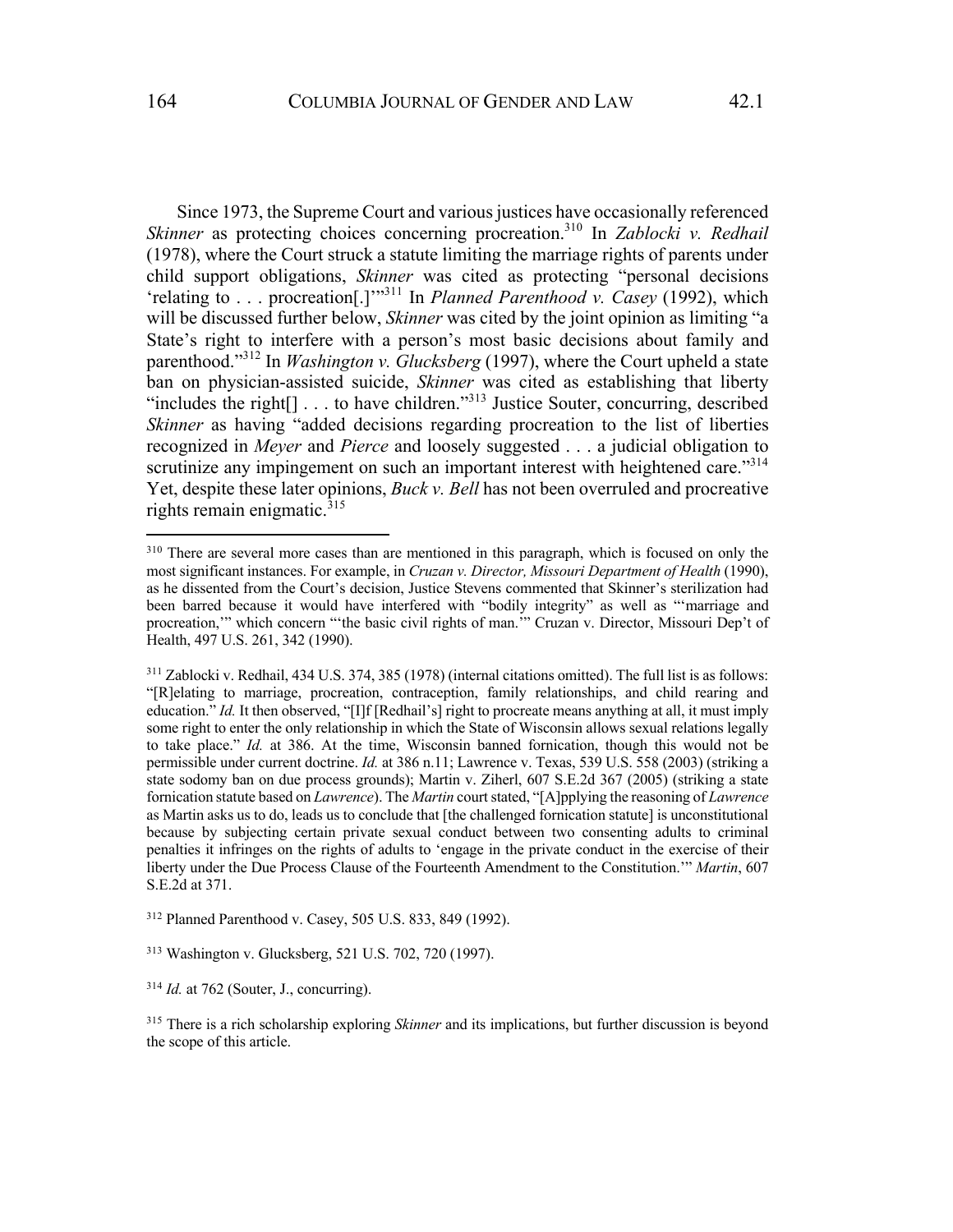### **c.** *Obergefell* **as a Right to Procreate Case?**

Perhaps surprisingly, *Obergefell v. Hodges*—the 2015 decision that gave us nationwide marriage equality—may offer some guidance.316 The *Obergefell* Court observed that "choices concerning . . . procreation . . . are protected by the Constitution."317 According to Professor Courtney Cahill, "*Obergefell* suggests that procreation is a fundamental right under the Due Process Clause[.]"318 She points in part to its description of *Skinner* as striking Oklahoma's sterilization policy because it violated guarantees of both liberty and equality.319 If *Skinner*, via *Obergefell*, protects a right to procreative liberty (rather than a more limited right to "equal liberty," which is only triggered when a particular group is targeted), she argues, "*Obergefell* provides an opening for . . . a robust articulation of procreation's substantive constitutional dimension."320

*Obergefell* is not directly about reproduction, so any commentary on the right remains dicta—"an opening," as Professor Cahill puts it, rather than a final conclusion. Yet her work illuminates the ways a more robustly articulated right could alter the state's ability to regulate reproductive technologies.<sup>321</sup> It also highlights *Obergefell's* important move toward "constitutional parity between sexual and alternative reproduction."322 Both have transformative potential.

The extent to which the right to procreate is protected remains a matter of debate. *Skinner* was decided in 1942, and *Buck*—though it preceded *Skinner*—has not been overruled but instead has since been reaffirmed. $323$  While some modern cases

<sup>317</sup> *Id.* at 666.

<sup>318</sup> Cahill, *supra* note 273, at 6.

<sup>319</sup> *Id.* at 8.

<sup>320</sup> *Id*. The "equal liberty" reading of *Skinner* arises because, as previously discussed, it was decided under the fundamental rights prong of the Equal Protection Clause. *Skinner*, 316 U.S. at 541. Professor Cahill explains that "[t]his more restrained reading of Skinner avers that the Constitution prohibits the state from passing certain laws that curb the procreative liberties of particular groups, not from passing certain laws that curb the procreative liberties of everyone." Cahill, *supra* note 273, at 7.

<sup>321</sup> Cahill, *supra* note 273, at 2 (arguing that *Obergefell* "destabilizes both traditionalist and nontraditionalist justifications for alternative reproductive regulation").

 $322$  *Id.* at 8–10.

<sup>316</sup> Obergefell v. Hodges, 576 U.S. 644 (2015).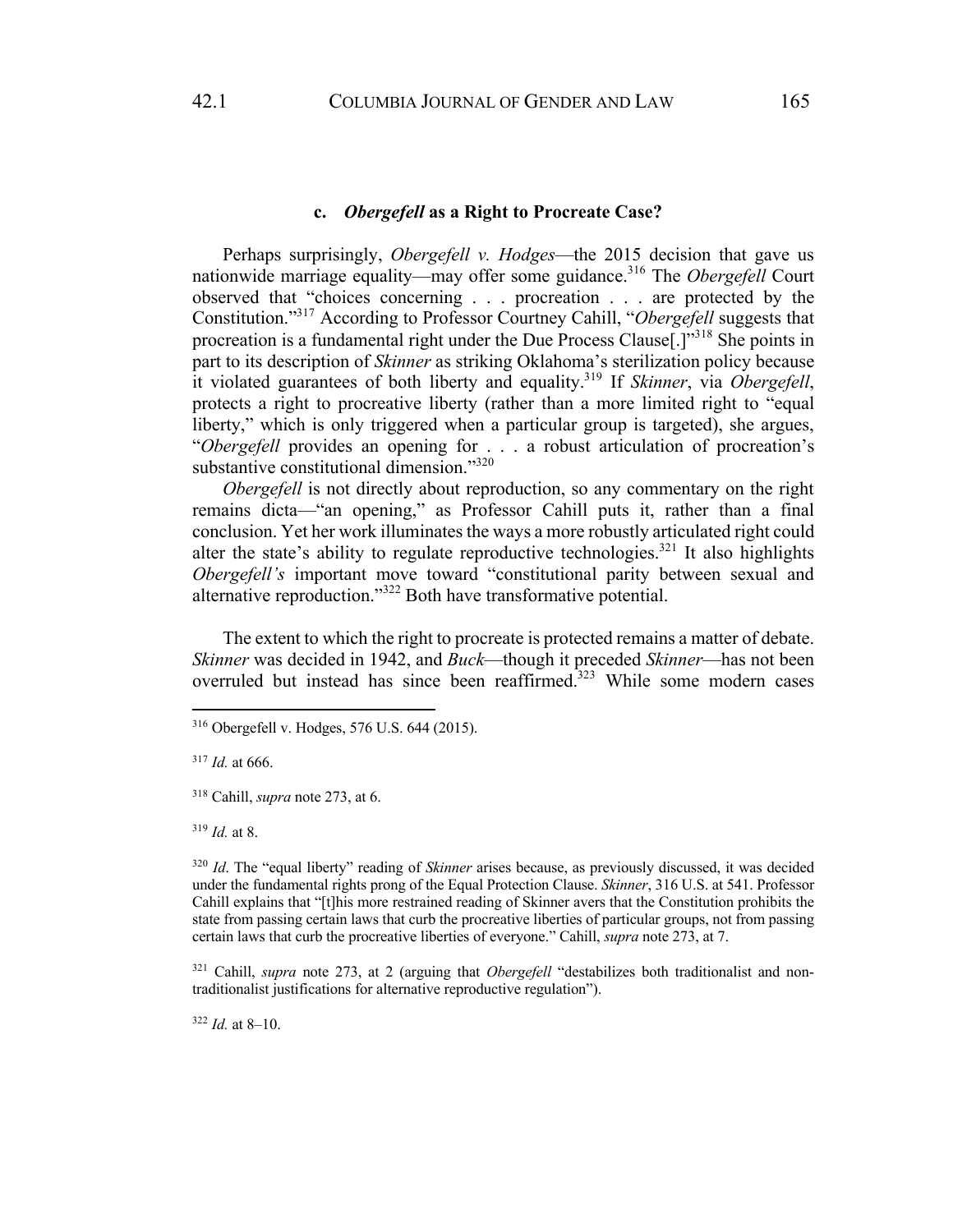reference the right to "deci<sup>[de]</sup> whether to bear or beget a child,"<sup>324</sup> which would seem to protect either decision (to avoid or go forward with procreation), they all focus on the right not to procreate. Abortion debates loom large in our cultural and political landscape, and some scholars have argued that the presence of abortionrelated issues in a case often "overwhelm[s]" a court and "distort[s] the doctrine."325 The dominance and frequency of cases involving abortion, coupled with the lack of Supreme Court cases involving parties who wish to have children, renders the right to procreate enigmatic. In an era where 1.5% of births are the result of reproductive technology,326 a case directly addressing the right—and ideally, moving the doctrine toward a more inclusive and holistic view of reproductive choice—would be beneficial.

#### **2. The Right Not to Procreate**

In 1965, *Griswold v. Connecticut* became the first in a long series of cases addressing the right not to procreate.<sup>327</sup> Estelle Griswold and Lee Buxton, leaders within the Planned Parenthood League of Connecticut, advised married people on the use of contraception.<sup>328</sup> They were found guilty (as accessories) of violating a statute banning the use of contraception.<sup>329</sup> The Court struck the statute as infringing a constitutional right of privacy.<sup>330</sup> While the justices disagreed on the precise

<sup>323</sup> Warden, *supra* note 289, at 62.

<sup>324</sup> *See, e.g.*, Eisenstadt v. Baird, 405 U.S. 438, 453 (1972); Roe v. Wade, 410 U.S. 113, 153 (1973) (stating that the "right of privacy . . . is broad enough to encompass a woman's decision whether or not to terminate her pregnancy"); Lawrence v. Texas, 539 U.S. 558, 565 (2003) (quoting *Eisenstadt*, 405 U.S. at 453).

<sup>325</sup> Mark Rienzi, *Symposium:* NIFLA v. Becerra *– A Supreme Housecleaning Continues?*, SCOTUSBLOG (Dec. 14, 2017), http://www.scotusblog.com/2017/12/symposium-nifla-v-becerrasupreme-housecleaning-continues/ [https://perma.cc/2VJ9-NBB7] (arguing that the presence of abortion-related issues has distorted free speech doctrine).

<sup>&</sup>lt;sup>326</sup> Number of Test-Tube Babies Born in U.S. Hits Record Percentage, REUTERS (Feb. 17, 2014), https://www.reuters.com/article/health-testtube-babies/number-of-test-tube-babies-born-in-u-s-hitsrecord-percentage-idUSL2N0LL0A520140217 [https://perma.cc/3RQL-GB8F].

<sup>327</sup> Griswold v. Connecticut, 381 U.S. 479 (1965).

<sup>328</sup> *Id.* at 480.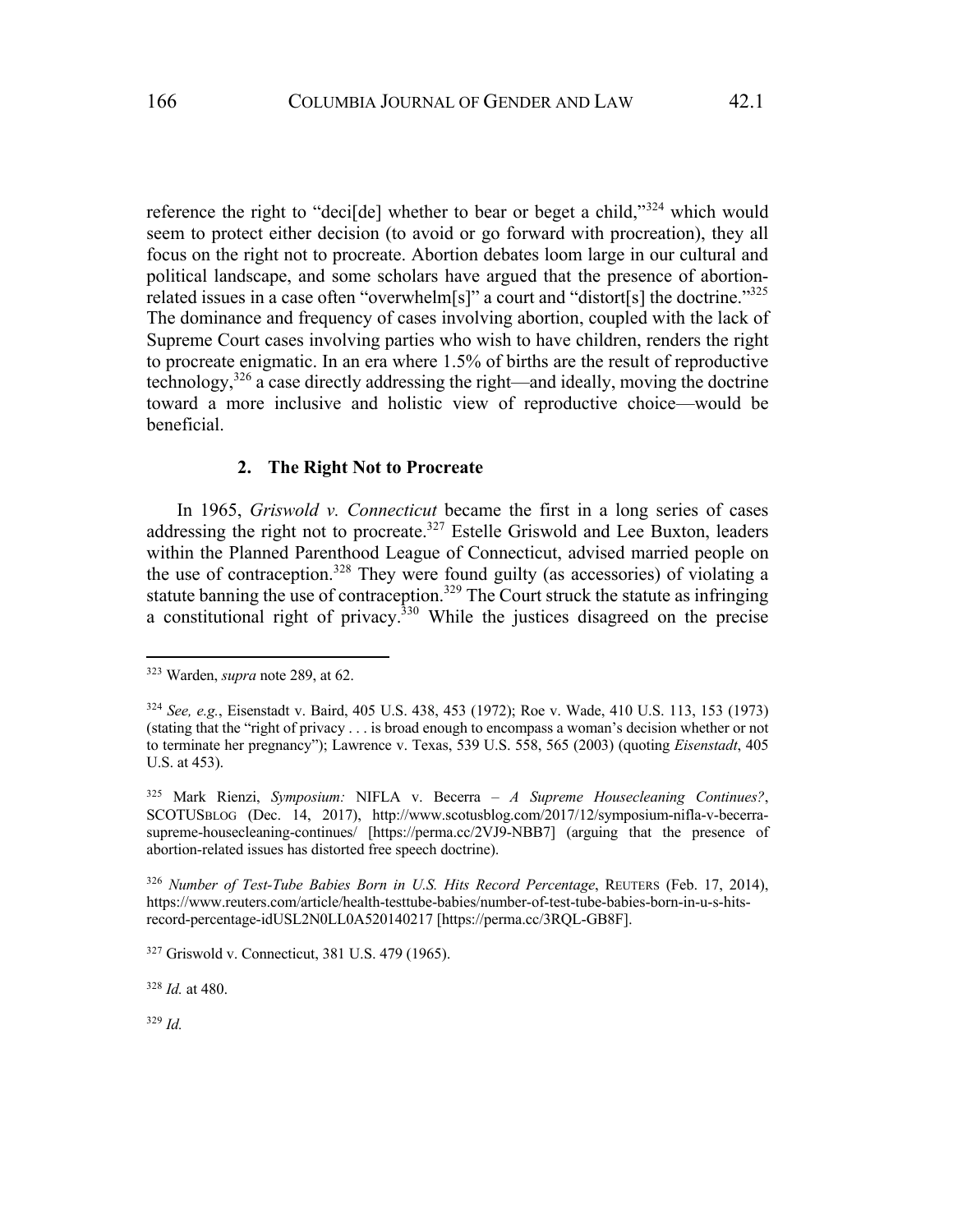constitutional basis of the right, the majority viewed it as emanating from a variety of "specific guarantees in the Bill of Rights."331 Yet the right recognized in *Griswold* was quite limited: the Court wrote, "Would we allow the police to search the sacred precincts of marital bedrooms for telltale signs of the use of contraceptives? The very idea is repulsive to the notions of privacy surrounding the marriage relationship."<sup>332</sup> While *Griswold* evinced new respect for reproductive rights, its rationale of protecting married couples in their bedrooms was not easily extendible to other contexts. Its focus on marriage and the physical space of the bedroom was deeply conservative, even as the doctrinal leap into modern substantive due process suggested more progressive possibilities.

*Eisenstadt v. Baird*, decided in 1972, was more transformative.333 Like *Griswold*, it considered the constitutionality of contraception laws.<sup>334</sup> Bill Baird, a reproductive rights activist, was convicted of giving an unmarried woman contraceptives in deliberate violation of a Massachusetts law.335 Because the law afforded married persons greater access to contraception than unmarried persons, the Court asked whether the law could survive rational basis review under the Equal Protection Clause.336 While avoiding a direct due process analysis, the Court commented, "If the right of privacy means anything, it is the right of the individual, married or single, to be free from unwarranted governmental intrusion into matters so fundamentally affecting a person as the decision whether to bear or beget a child."337 This is significant for two reasons: First, it shifts the focus away from marriage. The Court observed that "the marital couple is not an independent entity with a mind and heart of its own, but an association of two individuals each with a separate intellectual and emotional makeup."<sup>338</sup> Second, it shifts the focus away from the bedroom. The right

- <sup>336</sup> *Id.* at 447.
- <sup>337</sup> *Id.* at 453.

<sup>330</sup> *Id.* at 485–86.

<sup>331</sup> *Id.* at 484.

<sup>332</sup> *Id.* at 485–86.

<sup>333</sup> Eisenstadt v. Baird, 405 U.S. 438 (1972).

<sup>335</sup> *Id.* at 440.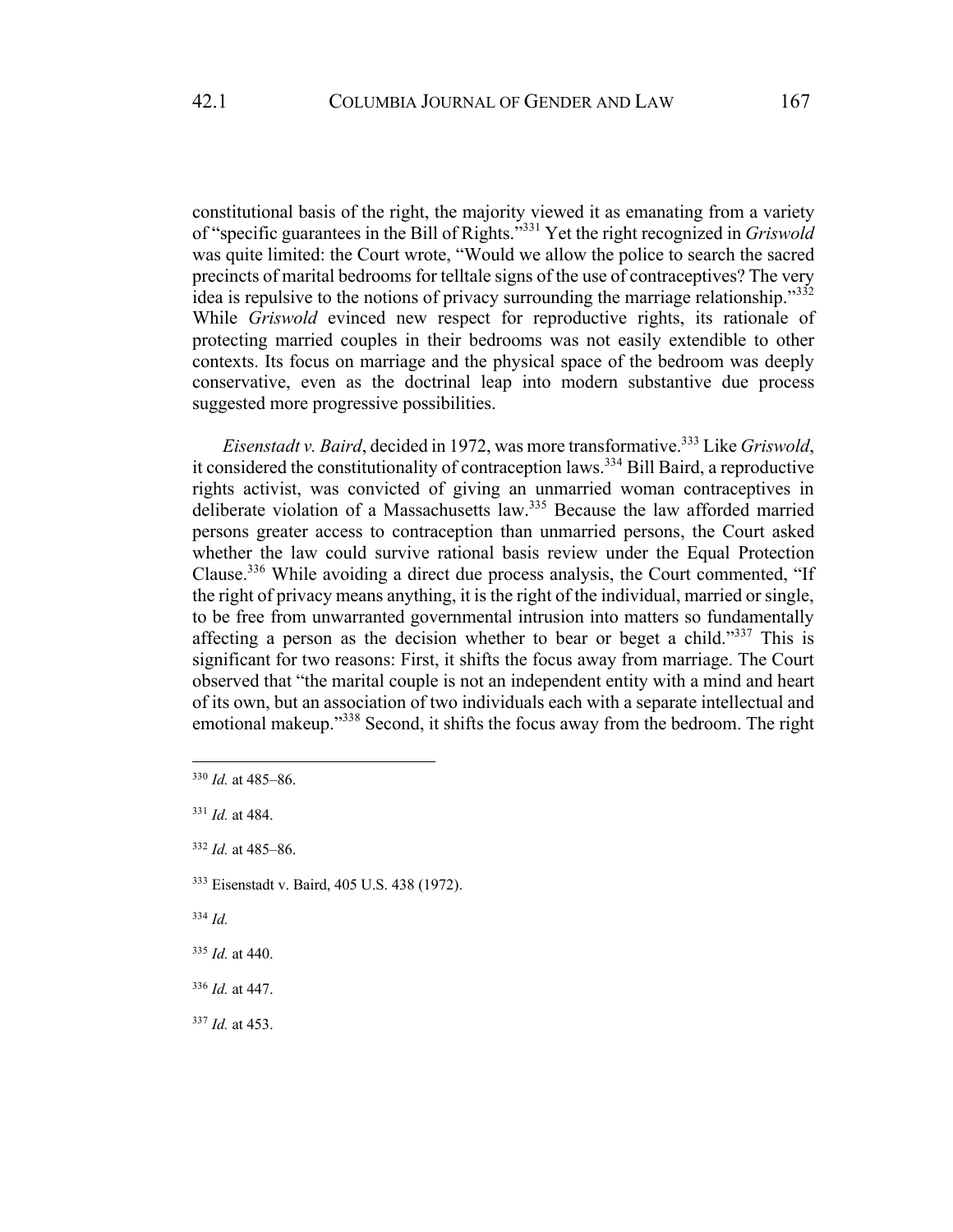to decide presumably protects a decision not to procreate as well as a decision to procreate. It accompanies a person wherever she goes, such as (for example) the office of an abortion provider. Notably, when the Court decided *Eisenstadt*, it had already heard arguments in *Roe v. Wade*, which was decided the next term.<sup>339</sup>

*Roe v. Wade* was, of course, momentous.<sup>340</sup> It not only recognized the right to abortion, it also applied strict scrutiny to laws burdening that right, which it situated in the Due Process Clause of the Fourteenth Amendment.<sup>341</sup> The *Roe* Court emphasized that the right of privacy, which at the time was the anchor for the right to abortion, included not only a woman's right to "deci[de] whether or not to terminate her pregnancy,"<sup>342</sup> but also had "some extension to activities related to marriage, procreation, contraception, family relationships, and child-rearing and education."343 The Court protected the right to abortion, in part, because of the psychological harm that could befall a woman forced to bear and care for an unwanted child.<sup>344</sup> Justice Stewart, concurring, noted that the right was protected because "'a woman [gives] of her physical and emotional self during pregnancy and  $\dots$  will be affected throughout her life by the birth and raising of a child.<sup>'"345</sup> While

<sup>338</sup> *Id.*

<sup>340</sup> *Id.*

<sup>341</sup> *Id.* at 153 ("This right of privacy, whether it be founded in the Fourteenth Amendment's concept of personal liberty and restrictions upon state action, as we feel it is, or, as the District Court determined, in the Ninth Amendment's reservation of rights to the people, is broad enough to encompass a woman's decision whether or not to terminate her pregnancy.").

<sup>342</sup> *Id.*

<sup>343</sup> *Id.* at 152–53 (internal citations omitted). Justice Stewart, concurring, placed the right of abortion among other "personal choice[s] in matters of marriage and family life" such as selecting one's own partner in marriage and directing the upbringing of one's own children. *Id.* at 168 (Stewart, J., concurring).

<sup>344</sup> *Id.* at 153 ("Maternity, or additional offspring, may force upon the woman a distressful life and future. Psychological harm may be imminent. Mental and physical health may be taxed by child care. There is also the distress, for all concerned, associated with the unwanted child, and there is the problem of bringing a child into a family already unable, psychologically and otherwise, to care for it. In other cases, as in this one, the additional difficulties and continuing stigma of unwed motherhood may be involved. All these are factors the woman and her responsible physician necessarily will consider in consultation.").

<sup>339</sup> Roe v. Wade, 410 U.S. 113 (1973).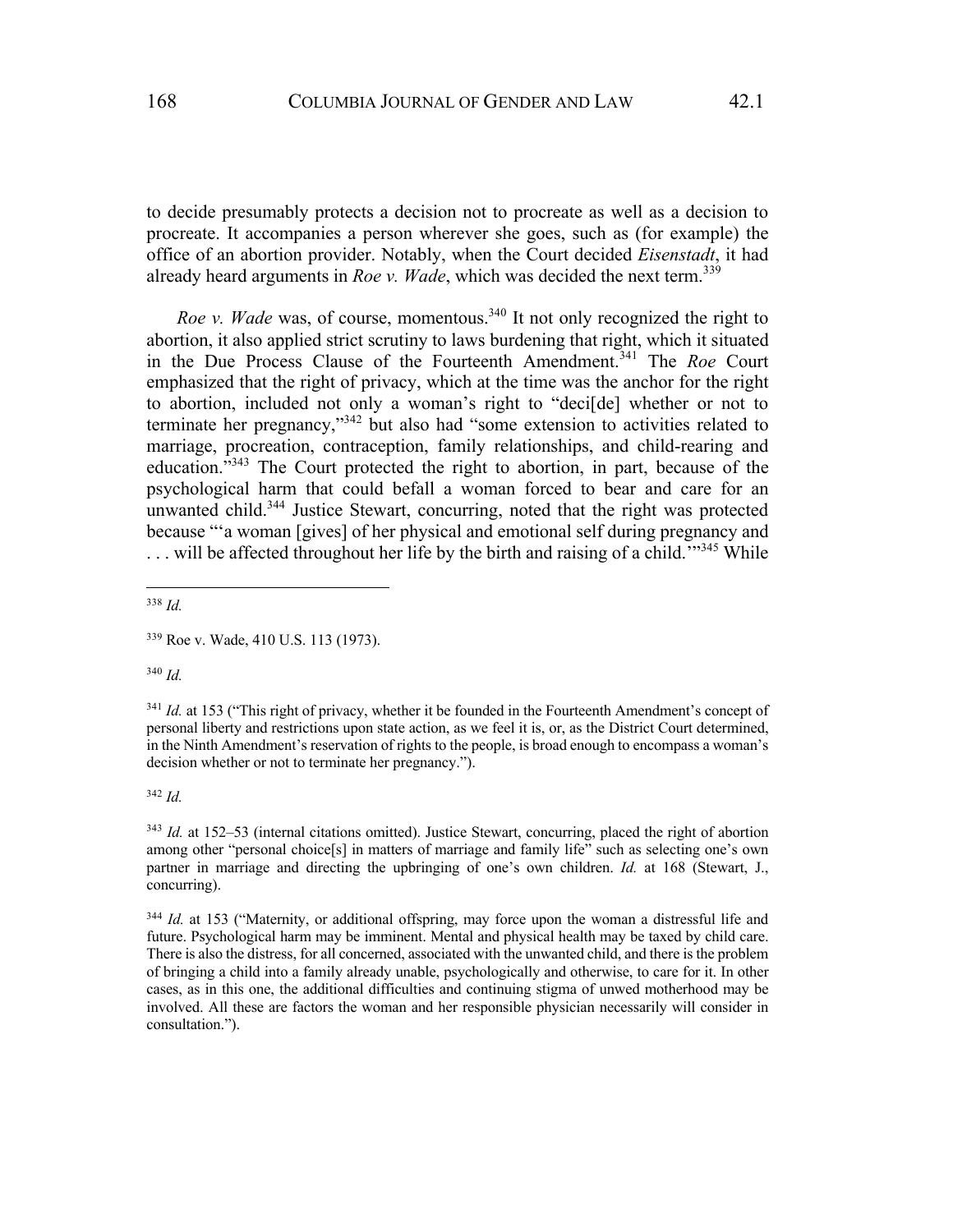this language suggests some concern for the pregnant woman's ability to selfdetermine, part of the majority opinion (troublingly) confers substantial decisionmaking power on her attending physician.<sup>346</sup> As previously noted, the *Roe* Court declined to recognize "an unlimited right to do with one's body as one pleases."<sup>347</sup> The right to abortion was against various state interests, resulting in the well-known (but no longer current) trimester framework.<sup>348</sup>

To the extent that the right to abortion is a right to physical autonomy, it follows that it is a right held by the pregnant woman and not by the prospective father. In 1976, in *Planned Parenthood v. Danforth*, the Court invalidated a requirement of spousal consent prior to abortion.<sup>349</sup> It observed that "when the wife and the husband disagree on this decision, the view of only one of the two marriage partners can prevail."350 And it continued, "Inasmuch as it is the woman who physically bears the child and who is the more directly and immediately affected by the pregnancy, as between the two, the balance weighs in her favor."351 The abortion decision, therefore, belongs exclusively to the pregnant woman. Yet this passage does not answer the question that arises in disputes over frozen embryos, where the potential life resides in a cryobank rather than in the woman's body. Of course, it does tell us that a woman could not be forced to undergo an embryo transfer and gestate the resulting fetus. But given the possibility of surrogacy, this would not be necessary for the male progenitor to exercise his procreative rights.

During the later 1970s and 1980s, the Court heard several more cases involving abortion regulations. The Court invalidated most of the regulations, with the notable

<sup>347</sup> *Id.* at 154, *citing* Buck v. Bell, 274 U.S. 200 (1927).

<sup>348</sup> *Id.* at 154, 164–65.

<sup>350</sup> *Id.* at 71.

<sup>345</sup> *Id.* at 170 (Stewart, J., concurring) (quoting Abele v. Markle, 351 F. Supp. 224, 227 (D.Conn. 1972)).

<sup>&</sup>lt;sup>346</sup> *Id.* at 164 ("For the stage prior to approximately the end of the first trimester, the abortion decision and its effectuation must be left to the medical judgment of the pregnant woman's attending physician.").

<sup>349</sup> Planned Parenthood v. Danforth, 428 U.S. 52, 67-68 (1976) ("Section 3(3) requires the prior written consent of the spouse of the woman seeking an abortion during the first 12 weeks of pregnancy, unless 'the abortion is certified by a licensed physician to be necessary in order to preserve the life of the mother.'" (quoting MO. REV. STAT. § 559.100)).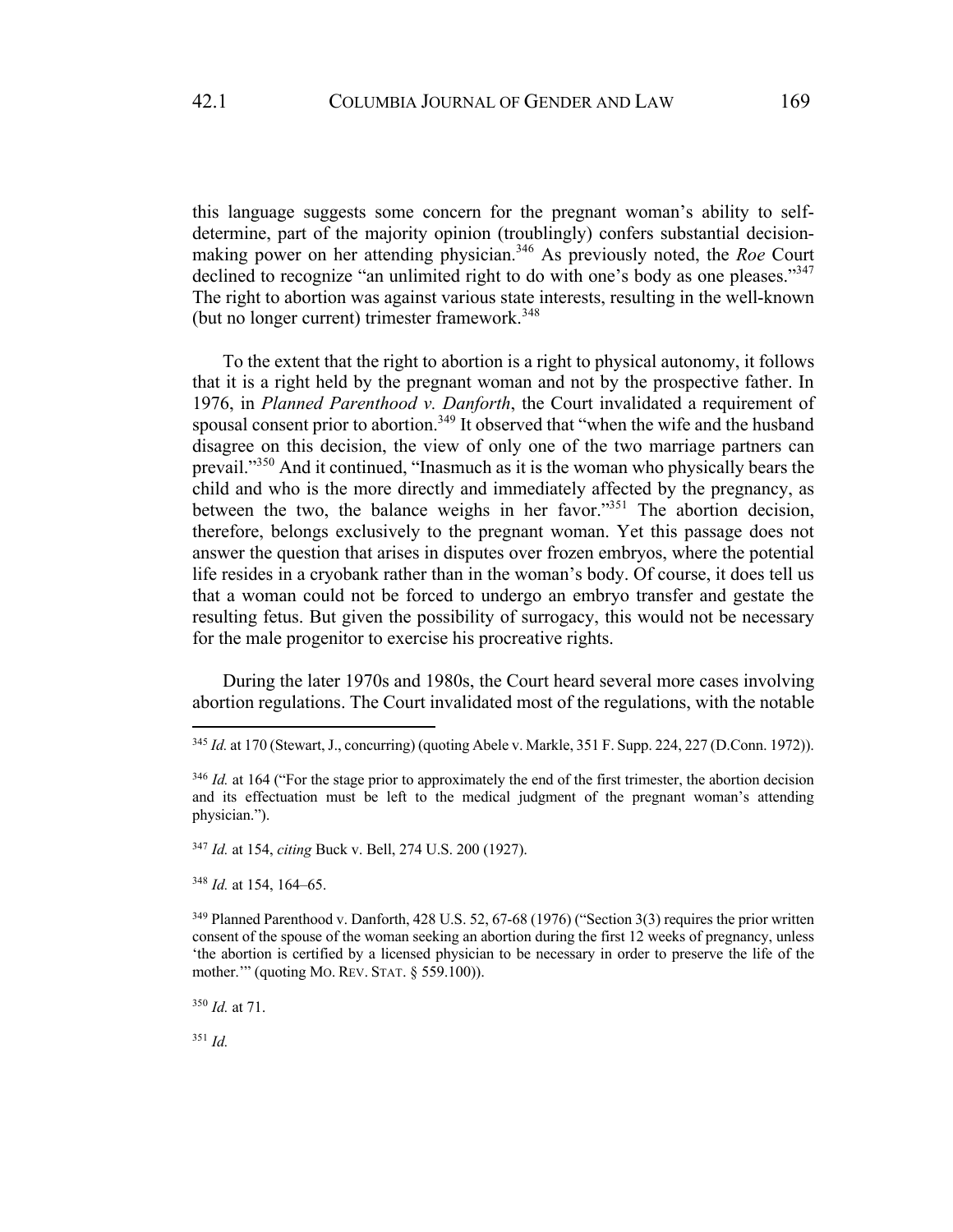exception of those that limited funding for abortions.<sup>352</sup> By 1991, it was clearly established that the right to abortion does not encompass a right to funding for abortion, and that the government may prefer childbirth over abortion.<sup>353</sup> While these funding decisions do not directly speak to whether there is a right to funding for procreation (for example, via IVF), they suggest that there is not—and, of course, in reality there is not. While some states have required that insurance companies cover the cost of certain infertility treatments, by default these treatments operate like abortion: a woman may access them if she can pay for them herself.<sup>354</sup> Yet perhaps, if the question had been whether the Constitution protects a right to funding for all choices surrounding procreation rather than whether it protects a right to funding for abortion, the debate would have unfolded differently—especially given the relatively deeper respect for reproductive autonomy that existed from the time *Roe* was decided until the late  $1980s.<sup>355</sup>$ 

When *Planned Parenthood v. Casey* reached the Supreme Court in 1992, many expected *Roe v. Wade* to be overruled.<sup>356</sup> Instead, the joint opinion authored by Justice O'Connor and joined by Justices Kennedy and Souter reaffirmed *Roe*'s "essential holding,"357 even as it eroded many of the strong protections *Roe* had

<sup>352</sup> Cynthia Soohoo, *Hyde-Care for All: The Expansion of Abortion-Funding Restrictions Under Health Care Reform*, 15 CUNY L. REV. 391, 395-96 (2012). Those that limited funding included Beal v. Doe, 432 U.S. 438 (1977), Maher v. Roe, 432 U.S. 464 (1977), and Harris v. McRae, 448 U.S. 297 (1980). *Id.* (also citing Linda J. Wharton et al., *Preserving the Core of* Roe*: Reflections on* Planned Parenthood v. Casey, 18 YALE J.L. & FEMINISM 317, 324, 324 n.32 (2006)).

<sup>353</sup> Soohoo, *supra* note 352, at 408 ("Relying on *Maher*, in *Webster* and *Rust* the Supreme Court rejected the claim that 'unequal subsidization' violated the Constitution, finding instead that the government can 'make a value judgment favoring childbirth over abortion, and . . . implement that judgment by the allocation of public funds.'"). *See also* Webster v. Reproductive Health Services, 492 U.S. 490 (1989) and Rust v. Sullivan, 500 U.S. 173 (1991).

<sup>354</sup> Marissa A. Mastroianni, *Bridging the Gap Between the "Have" and the "Have Nots": The ACA Prohibits Insurance Coverage Discrimination Based Upon Infertility Status*, 79 ALB. L.REV. 151, 163– 64 (2015-16). Health insurance companies typically do not cover treatments for infertility. Michelle J. Bayefsky et al., *Compensation for Egg Donation: A Zero-Sum Game*, 105 FERTILITY & STERILITY 1153, 1153–54 (2016). While fifteen states do require that insurance companies cover such treatments, most of them exclude IVF. *Id.*

<sup>355</sup> *Webster* signaled the end of this respect.

<sup>356</sup> Wharton et al., *supra* note 352, at 324–25.

<sup>357</sup> Planned Parenthood v. Casey, 505 U.S. 833, 846 (1992).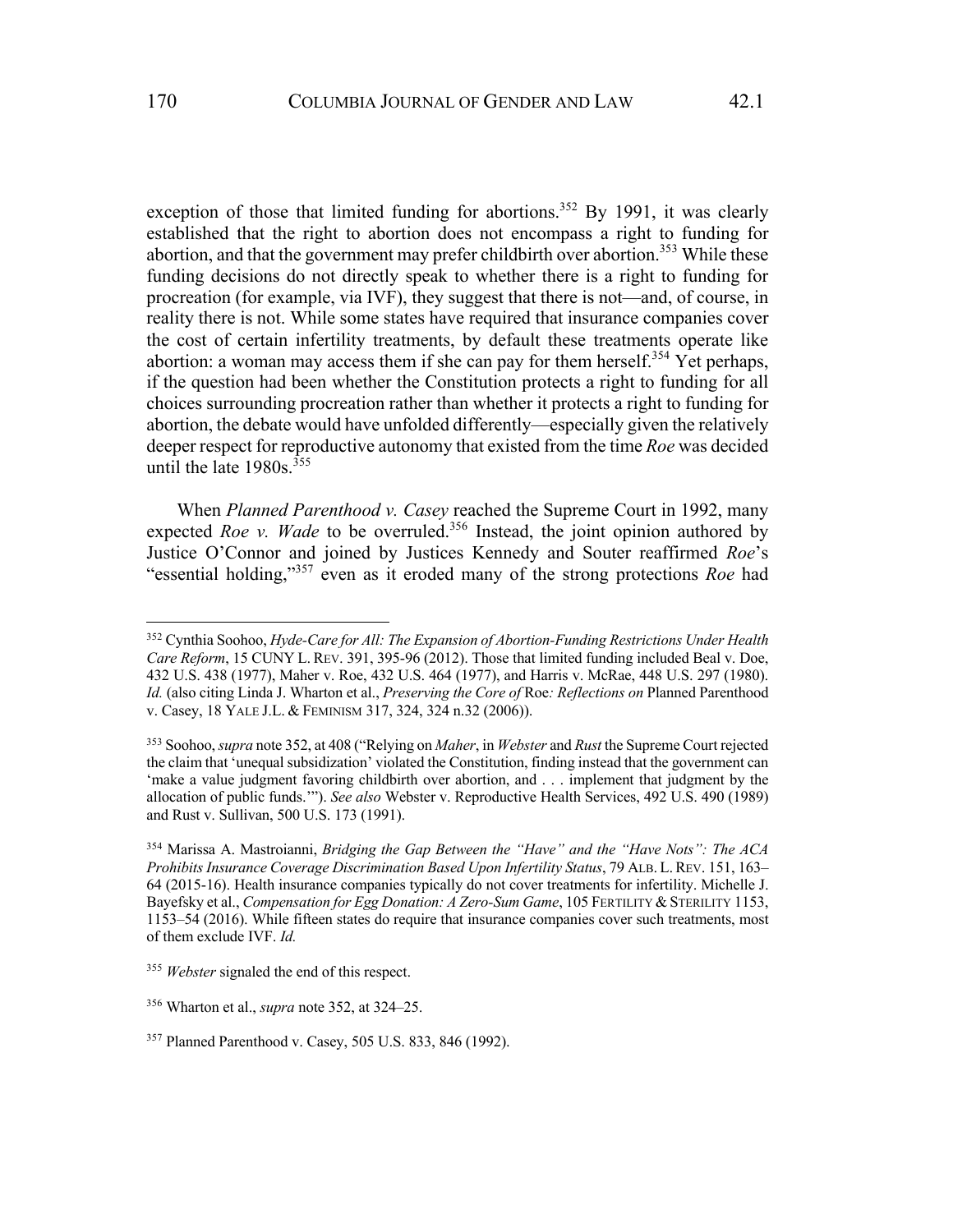provided.358 The joint opinion, importantly, contained expansive language about the liberty component of the Due Process Clause. Liberty, it explained, protects choices about procreation because those choices are "central to personal dignity and autonomy[.]"<sup>359</sup> Liberty also protects "the right to define one's own concept of existence, of meaning, of the universe, and of the mystery of human life."<sup>360</sup> This passage, which is incorporated into the majority opinion in *Lawrence v. Texas*, 361 evinces a deep respect for reproductive self-determination.

The undue burden standard developed in *Casey*, which remains the current standard for assessing abortion regulations, has been applied and elaborated in several subsequent cases.<sup>362</sup> While it has at times appeared substantially weakened to the point that some have equated it with rational basis review<sup>363</sup>—it was reaffirmed in the 2016 decision of *Whole Woman's Health v. Hellerstedt*. <sup>364</sup> There, the Court made clear that the standard is more stringent than rational basis review as it invalidated two TRAP ("Targeted Regulation of Abortion Providers") laws that imposed an undue burden on the right to a pre-viability abortion.365 *Casey*'s protections, in other words, retained their power, albeit without robust theorization. As Linda Greenhouse and Reva Siegel have explained, although "*Whole Woman's Health* does not expressly discuss the constitutional values at the core of the abortion right . . . [c]oncern for protecting women's liberty, equality, and dignity guides the

<sup>358</sup> Wharton et al., *supra* note 352, at 330 ("[T]he joint opinion also altered key aspects of *Roe v. Wade*, rejecting *Roe*'s strict scrutiny standard as well as its trimester framework and adopting a more permissive 'undue burden' standard.").

<sup>359</sup> *Casey*, 505 U.S. at 851.

<sup>361</sup> Lawrence v. Texas, 539 U.S. 558, 574 (2003).

<sup>362</sup> *See, e.g.*, Stenberg v. Carhart, 530 U.S. 914 (2000).

<sup>363</sup> Gonzales v. Carhart, 550 U.S. 124 (2007). *See* Linda Greenhouse & Reva B. Siegel, *The Difference a Whole Woman Makes: Protection for the Abortion Right after* Whole Woman's Health, 126 YALE L.J. F. 149, 149 (2016) ("Opponents of the abortion right asserted that after the Court decided *Gonzales v. Carhart*, upholding the Partial Birth Abortion Ban Act, the *Casey* framework meant little more than rational basis deference to legislative decision making.").

<sup>364</sup> Whole Woman's Health v. Hellerstedt, 136 S. Ct. 2292 (2016).

<sup>365</sup> *Whole Woman's Health*, 136 S. Ct. at 2292; Greenhouse & Siegel, *supra* note 363, at 150 (stating that *Whole Woman's Health* "repudiates rational-basis claims about *Casey*").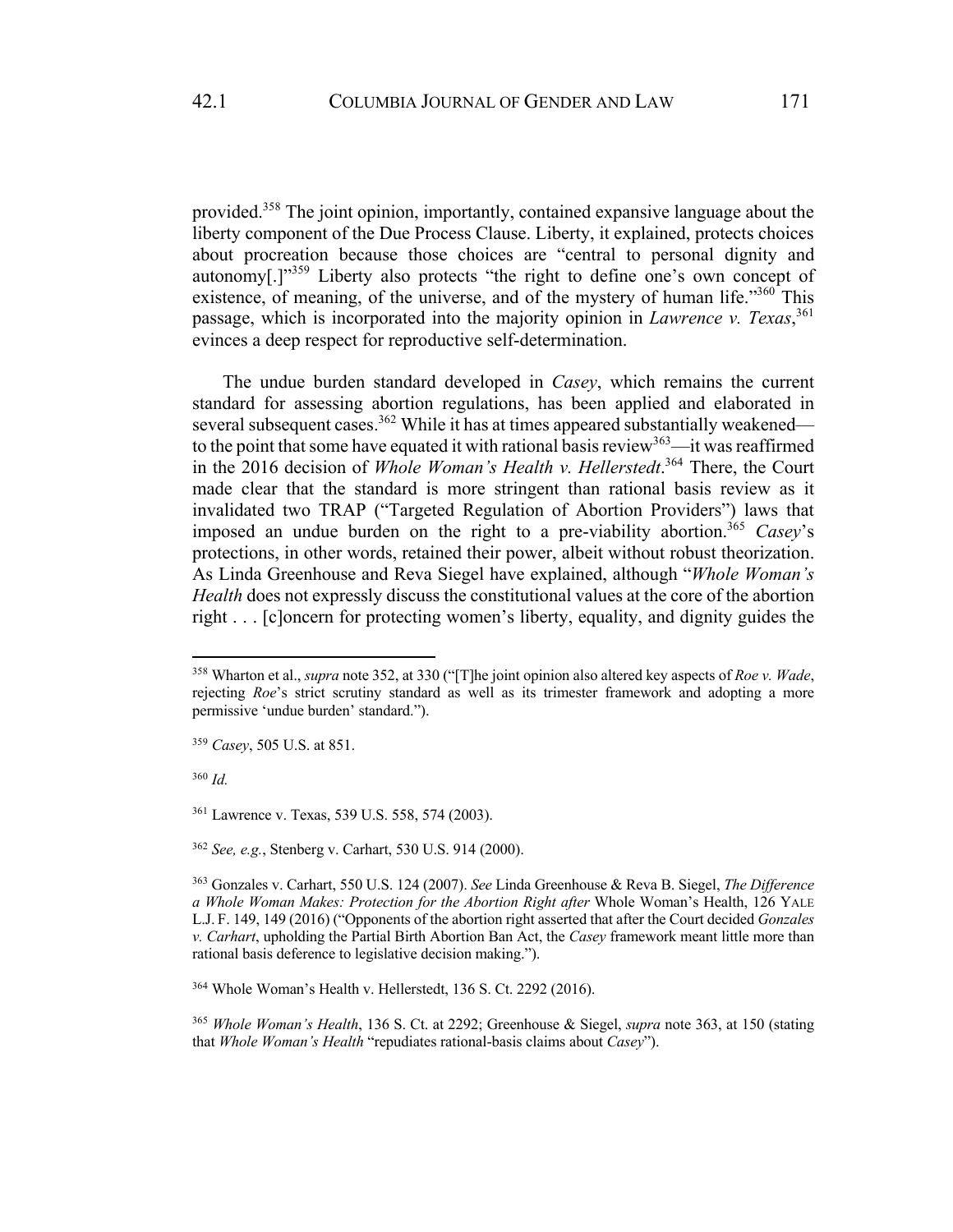majority's [analysis]."366 More recently, in *June Medical Services v. Russo*, the Court was deeply divided and failed to produce a majority opinion.<sup>367</sup> While *Casey* remains controlling, different justices read *Casey*'s joint opinion differently and the Chief Justice (who provided the fifth vote in *June Medical*) read it more narrowly than the plurality.<sup>368</sup> Ultimately, while these cases on the right to avoid procreation are relevant to frozen embryo disputes, the undue burden standard—organized as it is around the pre- and post-viability time periods—does not provide direct guidance.

Examining the right to procreate cases together with the right to avoid procreation cases, it becomes clear that the Court's vision of reproduction is binary, narrow, and insensitive to context. Parties are perceived as either wanting to procreate or wanting to avoid procreation, and courts are inattentive to the fluidity and complexity of pregnancy and pregnancy intentions. Ultimately, the reproductive rights doctrine protects two discrete, negative rights that are viewed by most judges as operating in a binary opposition. The primary beneficiaries of these relatively weak rights are those who already have the privilege and financial means to make choices about whether, when, and how they wish to have children.

#### **III. Moving Beyond Binaries: Reproductive Indeterminacy**

Given the binarism, narrowness, and non-contextual nature of judicial thinking, Part III deploys the feminist work described in Part I to deconstruct the discursive structures described in Part II and move us toward a more expansive understanding of reproduction and reproductive rights. Judicial discussions of reproduction are not reflective of its fluidity, complexity, and indeterminacy. Reproductive potential is not captured by either/or statements because infertility is difficult to diagnose and even with treatment outcomes are highly uncertain. Reproductive intentions are not experienced in either/or terms because procreative plans are highly contextual. It matters whether, when, and how one becomes a parent. Similarly, reproductive rights should not be limited to either the right to procreate or the right to avoid procreation, especially when both are narrow, negative rights and the former is doctrinally undeveloped. Using the work of postmodern feminists, we can deconstruct binary conceptions about reproduction and reproductive rights; using the work of reproductive justice advocates, we can expand our understanding of the reproductive

<sup>366</sup> Greenhouse & Siegel, *supra* note 363, at 163.

<sup>367</sup> June Medical Services v. Russo, 140 S. Ct. 2103 (2020).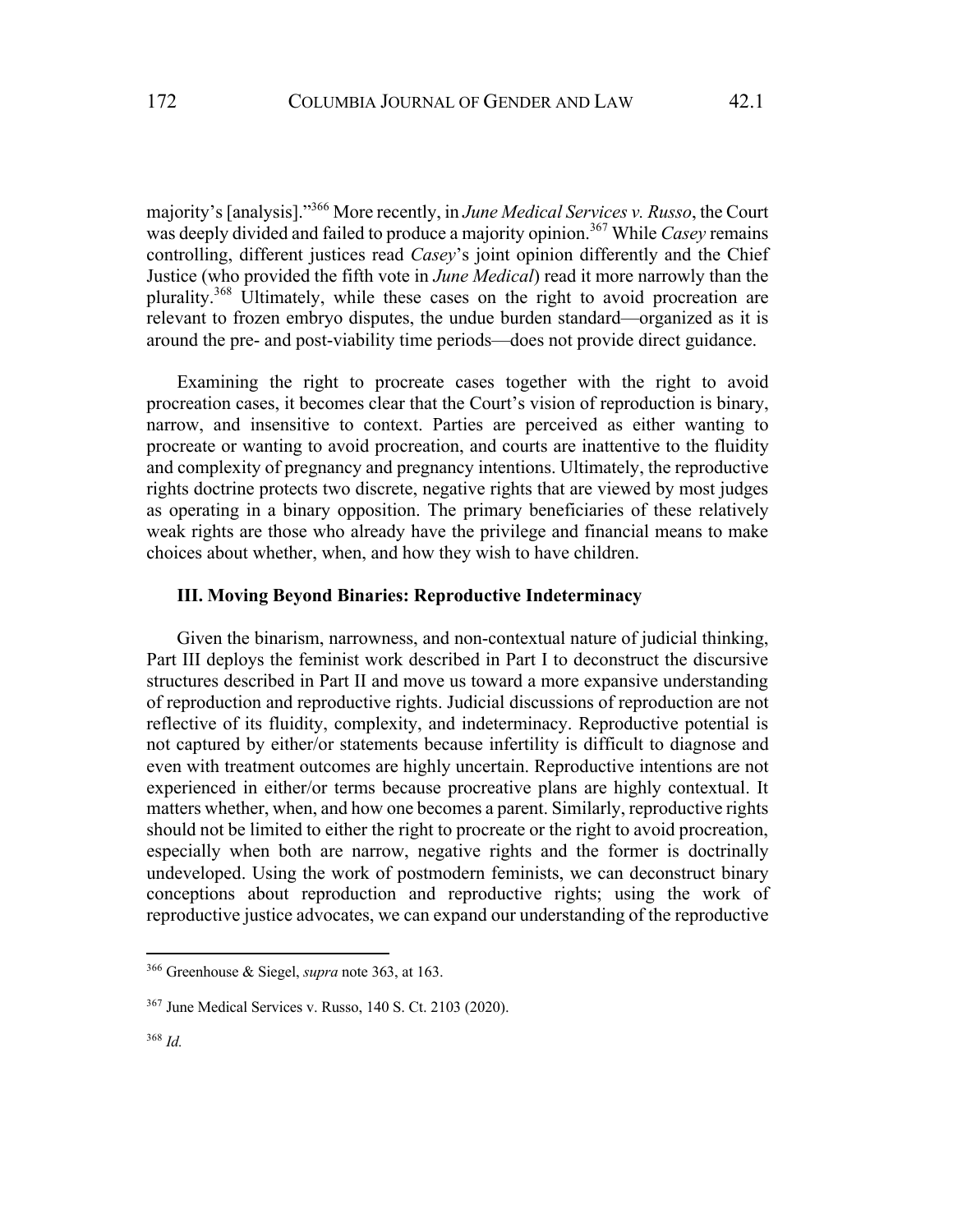experience and reproductive rights. These are not binary, but in fact exist along a multi-dimensional spectrum.

Part III is divided into two sections: The first explores the complexity and uncertainty of reproduction, with a focus on IVF and related reproductive technologies. It attempts to provide a window into the lived experience of the parties involved in frozen embryo disputes, including the uncertainty that lies ahead of them if they are able to either use the contested embryos or pursue further treatment. It shows the level of investment—physical, emotional, and in most cases financial required of women going through IVF and (if successful) pregnancy and childbirth. The second section draws on the feminist work described in Part I to argue in favor of moving beyond the binaries described in Part II. Postmodern feminist theory reveals that the binaries judges so often embrace in discussing reproduction are not reflective of reality. Reproductive justice scholarship reminds us to attend to the lived experience of reproduction, which is full of complexity, contingency, and indeterminacy. Ultimately, Part III asserts that by cultivating a deeper understanding of reproduction, we can move toward a more expansive and holistic vision of reproductive rights.

## **A. The Lived Experience of Embryo Creation and Use**

Virtually all reproductive endeavors are characterized by complexity and indeterminacy, and the IVF process (used by all the couples involved in the cases described in Section II.A) is especially so. But it is important to understand that IVF is not the beginning of fertility treatment—first, there is the diagnosis of infertility, and then there are oftentimes lesser interventions like ovulation induction or intrauterine insemination. $369$  This section reviews just some of the complexity and uncertainty that accompany the diagnosis of infertility, some of the less invasive treatments, the IVF and embryo creation processes, and finally pregnancy, childbirth, and the neonatal period. It reveals that there are no clear categories or predictable outcomes. Patients seeking fertility treatment engage in sustained decision-making over lengthy periods of time, and the decisions they must make are highly contextual and rest on information that is constantly evolving. Testing often leads to more testing, and may never reach a definitive conclusion. As mentioned earlier, 370 a

<sup>&</sup>lt;sup>369</sup> George Kofinas, *3 Fertility Treatment Options to Consider Before You Try IVF*, KOFINAS FERTILITY GRP. (Jan. 2, 2019), https://www.kofinasfertility.com/patient-info/3-fertility-treatment-options-beforeivf [https://perma.cc/79B8-WA65].

<sup>370</sup> *See supra* Section I.C.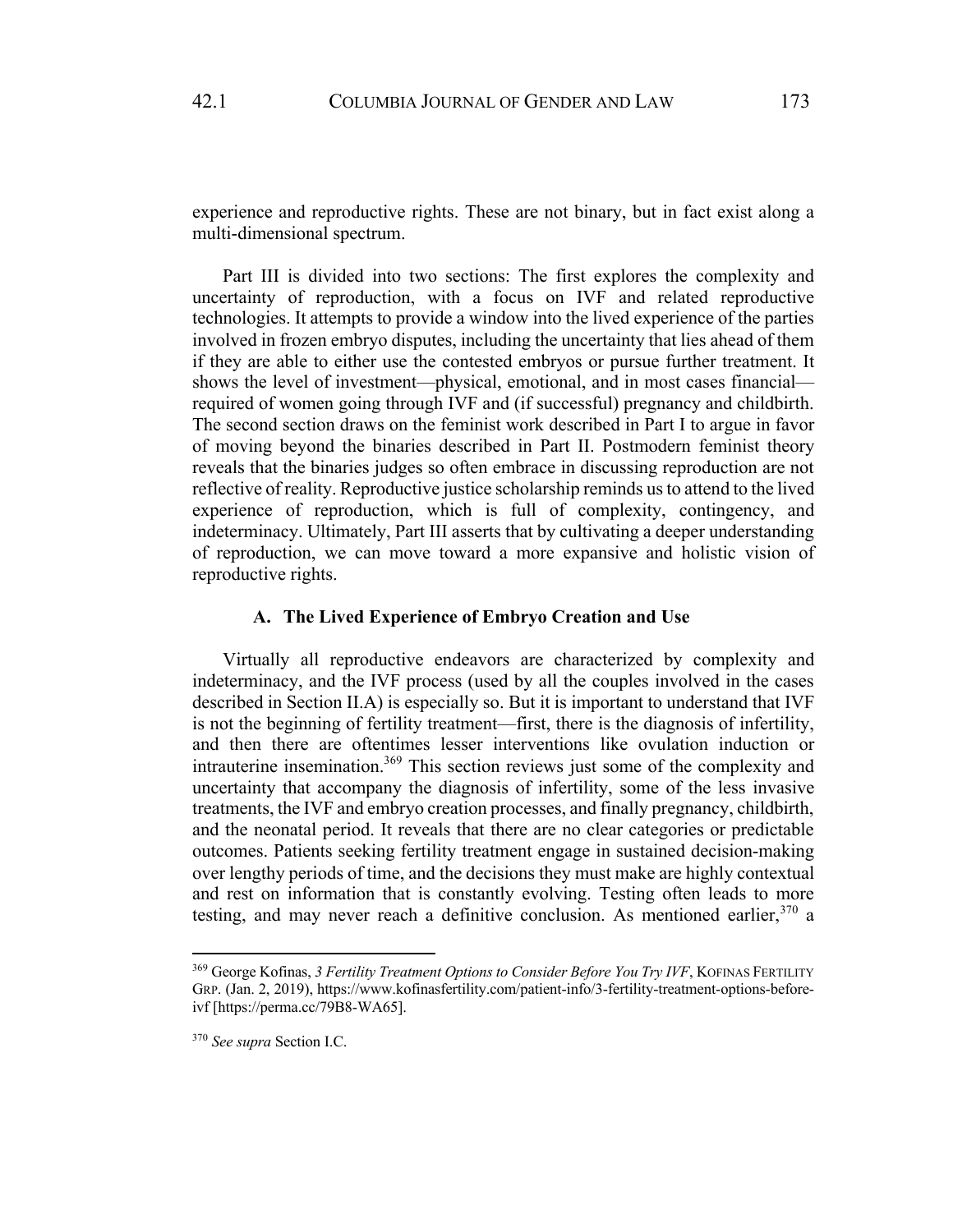woman who has used IVF to achieve a much-desired pregnancy might, if faced with a devastating diagnosis, choose abortion. Reproductive potential (e.g., fertile or not), intentions (e.g., to procreate or not), and outcomes (e.g., parent or not) are not binary or simplistic, despite their treatment in judicial opinions. This section—in recognition of lessons learned from postmodern feminism and reproductive justice explores their complexities.

Reproductive potential is not fully captured by the terms fertility, infertility, or sterility—it exists on a spectrum, is fluid over time, and is difficult to pinpoint. This makes reproductive decision-making particularly challenging, including in the IVF context where patients must constantly consider whether they have the will and means to go forward by investing increasingly greater levels of physical, emotional, and financial resources. Patients (if they are well-informed) make these decisions with full knowledge that reproductive outcomes are never guaranteed. An example from one of the cases discussed in Section II.A is instructive: the doctor of a woman whose retrieval had produced eighteen eggs—twelve of which were successfully inseminated and five of which grew as desired over the following three days estimated that if they had done a fresh transfer of the embryos at that point, "she would have had a  $25$  percent chance of a single live birth."<sup>371</sup> This reminds us that one cannot know in advance whether fertility medications will produce gametes, gametes will create embryos, embryos will lead to pregnancy, or pregnancy will result in a live birth. Indeterminacy and contingency are the norms in reproduction.

To understand the diagnosis of infertility, which led many of the parties in the cases from Section II.A to IVF, it is important to understand the terminology used to describe reproductive potential. Perhaps reflecting the Western impulse to organize the world into binary oppositions, the flagship journal of the American Society for Reproductive Medicine (ASRM) is titled *Fertility and Sterility*—although much of its content relates to the treatment and exploration of infertility.<sup>372</sup> Within the pages of *Fertility and Sterility*, one finds *The International Glossary on Infertility Care and Fertility Care, 2017* ("*The Glossary*"), which provides working definitions of fertility, sterility, and infertility.373 According to *The Glossary*, fertility refers to the "capacity to establish a clinical pregnancy;" sterility is a "permanent state of

 $371$  Findley v. Lee, No. FDI-13-780539, 2016 WL 270083, at  $*10$  (2016). Note that this was a high number of eggs to retrieve for a forty-one-year-old woman. *Id.*

<sup>372</sup> *Aims & Scope*, FERTILITY & STERILITY, https://www.fertstert.org/content/aims [https://perma.cc/RK64-W84C].

<sup>373</sup> Zegers-Hochschild, *supra* note 1.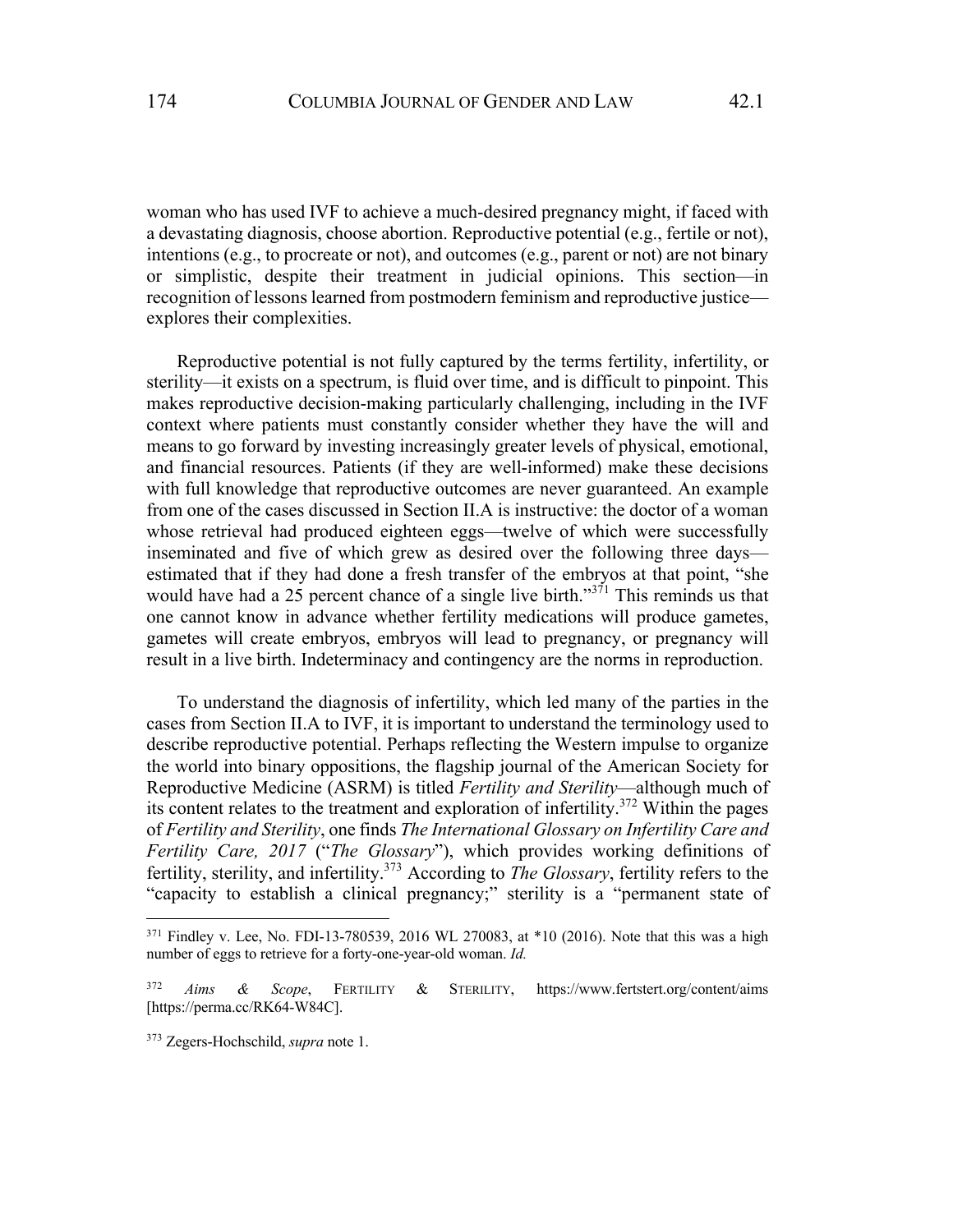infertility;" and infertility is a "disease characterized by the failure to establish a clinical pregnancy after 12 months of regular, unprotected sexual intercourse or due to an impairment of a person's capacity to reproduce either as an individual or with his/her partner."<sup>374</sup> The authors of *The Glossary* warn that "it is crucial to avoid the assumption that a diagnosis of infertility implies sterility."<sup>375</sup> However, as Section II.A illustrated, courts adjudicating frozen embryo disputes often implicitly make the opposite assumption—that anything short of sterility counts as fertility (i.e., suggests a reasonable path to parenthood). Ultimately, an assumption in either direction is problematic.

Even for fertile couples, there is a substantial amount of uncertainty. The monthly success rate for a fertile couple to conceive is only about 20%.<sup>376</sup> For the 12–13% of couples who experience infertility, <sup>377</sup> the success rate is much lower than that without treatment. $378$  With treatment, the chances of success vary widely depending on the patient and type of cycle (for example, the average success rate in a cycle using frozen embryos is higher than in a cycle using fresh embryos<sup>379</sup>), so it is almost meaningless to give an overall success rate for IVF. While the Society for Assisted Reproductive Technology (SART) reports that "[t]he average live delivery

<sup>378</sup> SOC'Y FOR ASSISTED REPRODUCTIVE TECH., *ART Q&A*, *supra* note 53; Gurevich, *supra* note 50.

<sup>374</sup> *Id.* at 399, 401, 405.

<sup>375</sup> *Id.* at 395.

<sup>376</sup> SOC'Y FOR ASSISTED REPRODUCTIVE TECH., *ART Q&A*, *supra* note 53; *Ovulation Induction and Intrauterine Insemination, Overview*, YALE MED., https://www.yalemedicine.org/conditions/ovulationinduction-intrauterine-insemination [https://perma.cc/2F5Y-4294] ("'[I]t's important to note that the chance of *any* pregnancy in a young, healthy couple with no fertility issues is, at best, about 20 percent each month.'").

<sup>377</sup> *Understanding Fertility: The Basics*, OFF. OF POPULATION AFFS., https://opa.hhs.gov/reproductivehealth/understanding-fertility-basics [https://perma.cc/9FUY-W34K]. I have focused on couples in this statistic, because the parties involved in the cases I discuss were couples when they created the embryos in question. Notably, as many as 20-30% of this 12-13% receive no clear diagnosis, but are instead told that they have "unexplained infertility." Heather Huhman, *5 Frustrating Facts About Unexplained Infertility . . . and How to Cope*, HUFFPOST BLOG (June 23, 2015), https://www.huffpost.com/entry/5 frustrating-facts-about\_b\_7632640 [https://perma.cc/V9EZ-CYCD].

<sup>379</sup> IVF Delivery Rate / Cycle (infographic), *Deliveries*, SOC'Y FOR ASSISTED REPRODUCTIVE TECH., https://www.sart.org/globalassets/\_\_sart/infographics/more-deliveries.png [https://perma.cc/J5YP-F5HU]. The rate of success with frozen embryos is close to 50%, whereas the rate using fresh embryos is close to 20%. *Id.*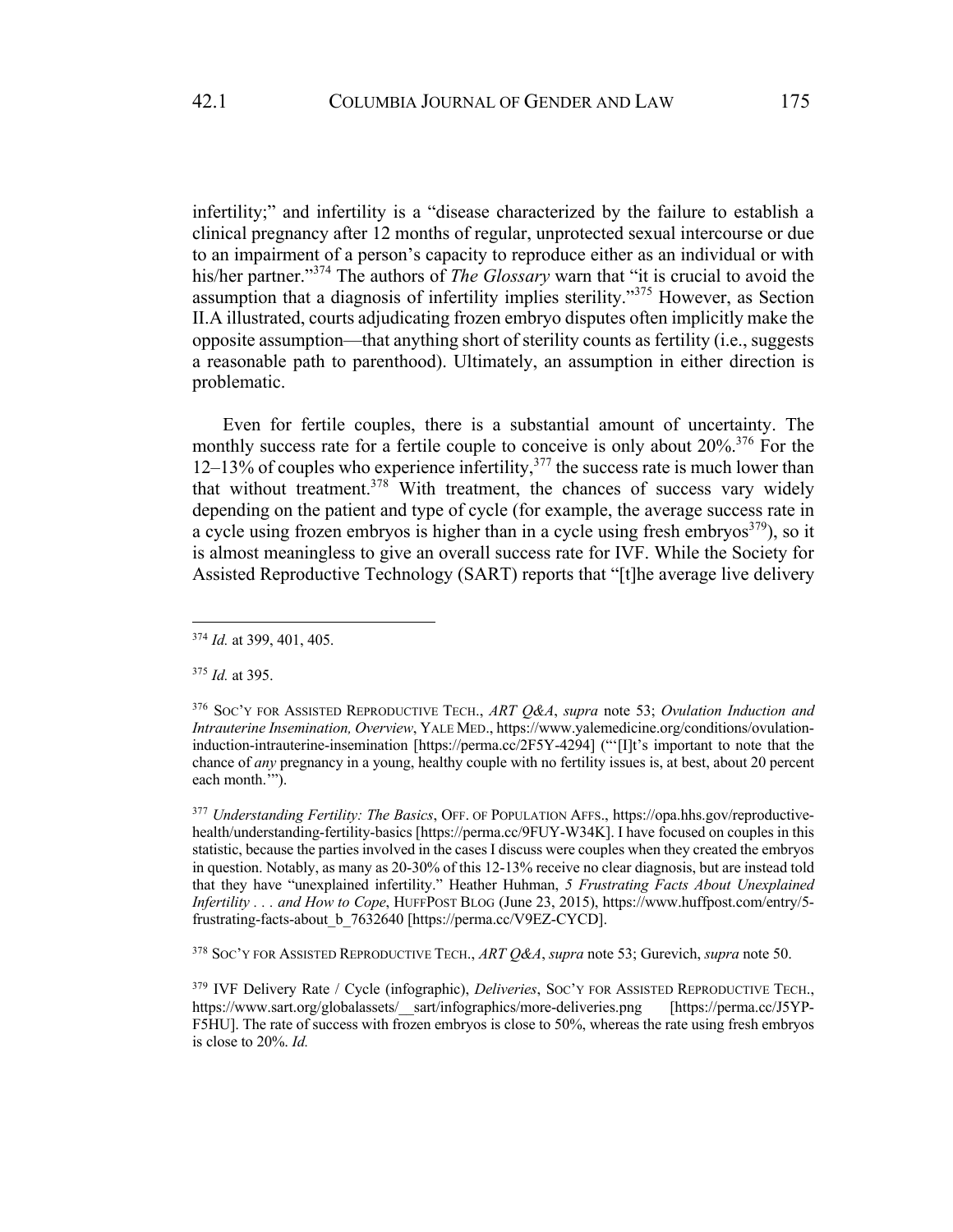rate for IVF in 2005 was  $31.6\%$  per retrieval,"<sup>380</sup> their webpage on success rates provides little overall guidance.<sup>381</sup> Instead, their website offers patients a calculator called "What are my chances with ART?"<sup>382</sup> It asks the patient to report her age, height, weight, prior pregnancies (including ectopic and biochemical pregnancies, as well as pregnancies that ended in therapeutic or spontaneous abortion, stillbirth, or live birth), prior full-term births (including stillbirths and live births), type of infertility diagnosis, and whether she plans to use her own eggs or donor eggs.<sup>383</sup> The calculator then predicts the chances of a live birth after one, two, and three cycles of treatment. The website highlights that it does "not take into account all the possible factors that may influence the probability of a live birth" and that the estimates may or may not apply in a given case.  $384$ 

Complicating the analysis is that not only are there many different reasons for infertility, but it is often difficult for doctors to identify the exact reason a couple has not conceived.<sup>385</sup> About 25% of couples having fertility issues are diagnosed with "unexplained infertility."<sup>386</sup> Some of them, without treatment, will conceive and give birth;<sup>387</sup> others will not. Following a diagnosis of infertility, people often assume IVF is the next step (assuming the resources are available), but IVF is not always

<sup>381</sup> SOC'Y FOR ASSISTED REPRODUCTIVE TECH., *ART Q&A*, *supra* note 53; SOC'Y FOR ASSISTED REPRODUCTIVE TECH., *Deliveries*, *supra* note 379.

<sup>382</sup> *What Are My Chances with ART?*, SOC'Y FOR ASSISTED REPRODUCTIVE TECH., https://www.sartcorsonline.com/Predictor/Patient/ [https://perma.cc/GQ7F-EADK].

<sup>383</sup> *Id.*

<sup>384</sup> *Id.*

<sup>380</sup> *Does In Vitro Fertilization Work?*, SOC'Y FOR ASSISTED REPRODUCTIVE TECH., https://www.sart.org/patients/frequently-asked-questions/ [https://perma.cc/E9V4-F4WL] ("The average live delivery rate for IVF in 2005 was 31.6 percent per retrieval – a little better than the 20 per cent chance in any given month that a reproductively healthy couple has of achieving a pregnancy and carrying it to term."). It should be noted that since the 1980s, SART has collected data on IVF outcomes. *Id.* Since the 1990s, fertility clinics have been federally mandated to report their IVF outcomes. Fertility Clinic Success Rate and Certification Act of 1992, 42 U.S.C. § 263a-1.

<sup>&</sup>lt;sup>385</sup> The SART calculator includes the following options for describing an infertility diagnosis: male factor, endometriosis, ovulation disorder, diminished ovarian reserve, uterine factors, tubal ligation, tubal hydrosalpinx, other tubal problems, two "other" categories, and "unexplained." *Id.*

<sup>386</sup> Gurevich, *supra* note 50.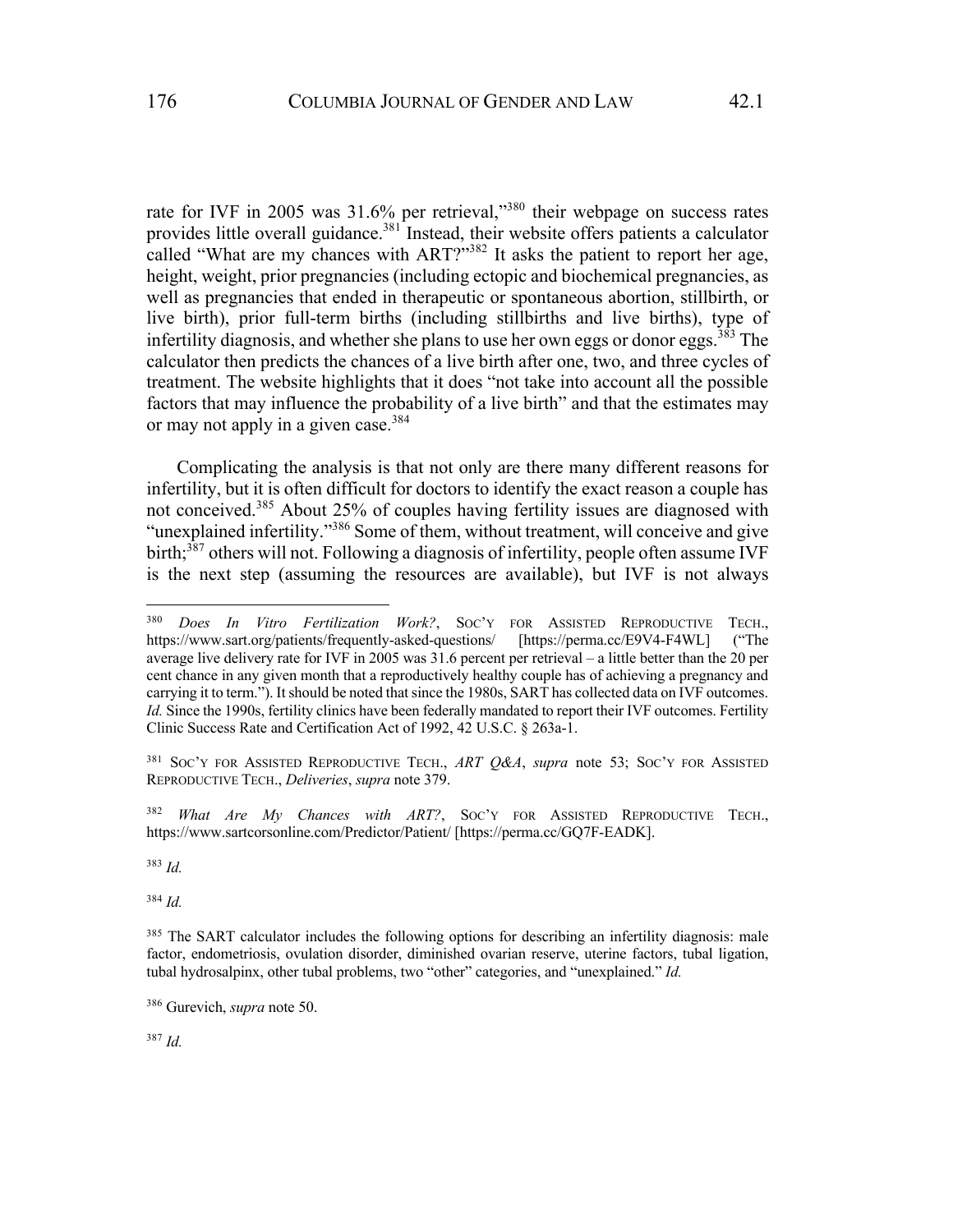necessary or appropriate. If a couple is trying to establish a pregnancy immediately (rather than preserve embryos for later use, for example after chemotherapy), they may pursue a different intervention like ovulation induction followed by timed intercourse.<sup>388</sup> This involves using fertility medications and monitoring follicle growth via ultrasound.<sup>389</sup> If and when a mature follicle develops, ovulation is triggered and the couple is directed to engage in intercourse on a timed schedule.<sup>390</sup> This method, some clinics report, can bring infertile couples up to a 20–25% success rate per cycle.<sup>391</sup>

If a couple decides to pursue IVF, they will (assuming treatment is successful) proceed through at least five phases.<sup>392</sup> Each phase has its own unique challenges and as Elissa Strauss, who writes articles and blog posts about parenthood, explained in a piece about IVF, "[E]ven the highest probability of success is not enough to combat the vulnerability one feels when pumped full of hormones and a longing to conceive."<sup>393</sup> She also observed that some women diagnosed with infertility "are still embarrassed or ashamed to share the news with family and friends[, because of] stigma rooted in one of the oldest patriarchal tropes in the book: a woman's worth lies in the fecundity of her womb."394 As difficult as IVF is to pursue, it is surely more difficult without a support system. The first phase of IVF is pre-cycle preparation. This phase can be extensive and typically includes blood testing, physical examinations, and taking oral contraception to "decrease the chances of forming cysts," "synchronize the egg follicles," and "allow the physician and patient to control the timing of the cycle."<sup>395</sup>

<sup>391</sup> YALE MED., *supra* note 376.

<sup>392</sup> *See IVF Process*, ASPIRE FERTILITY (2021), https://www.aspirefertility.com/fertilitytreatment/ivf/ivf-process [https://perma.cc/32RU-87L7]; *see also IVF Treatment*, CCRM FERTILITY (2021), https://www.ccrmivf.com/services/ivf-fertilization/ [https://perma.cc/8S44-EH4E].

<sup>388</sup> Kofinas, *supra* note 369.

<sup>389</sup> *Ovulation Induction & Timed Intercourse*, VIOS FERTILITY INST., https://viosfertility.com/infertilitytreatments/basic/ovulation-induction/ [https://perma.cc/H3L2-2LFG]; Kofinas, *supra* note 369.

<sup>390</sup> *Timed Intercourse: The Basics*, SHADY GROVE FERTILITY, https://www.shadygrovefertility.com/treatments-success/basic-treatments/timed-intercourse [https://perma.cc/J24U-A8KA].

<sup>393</sup> Strauss, *supra* note 57.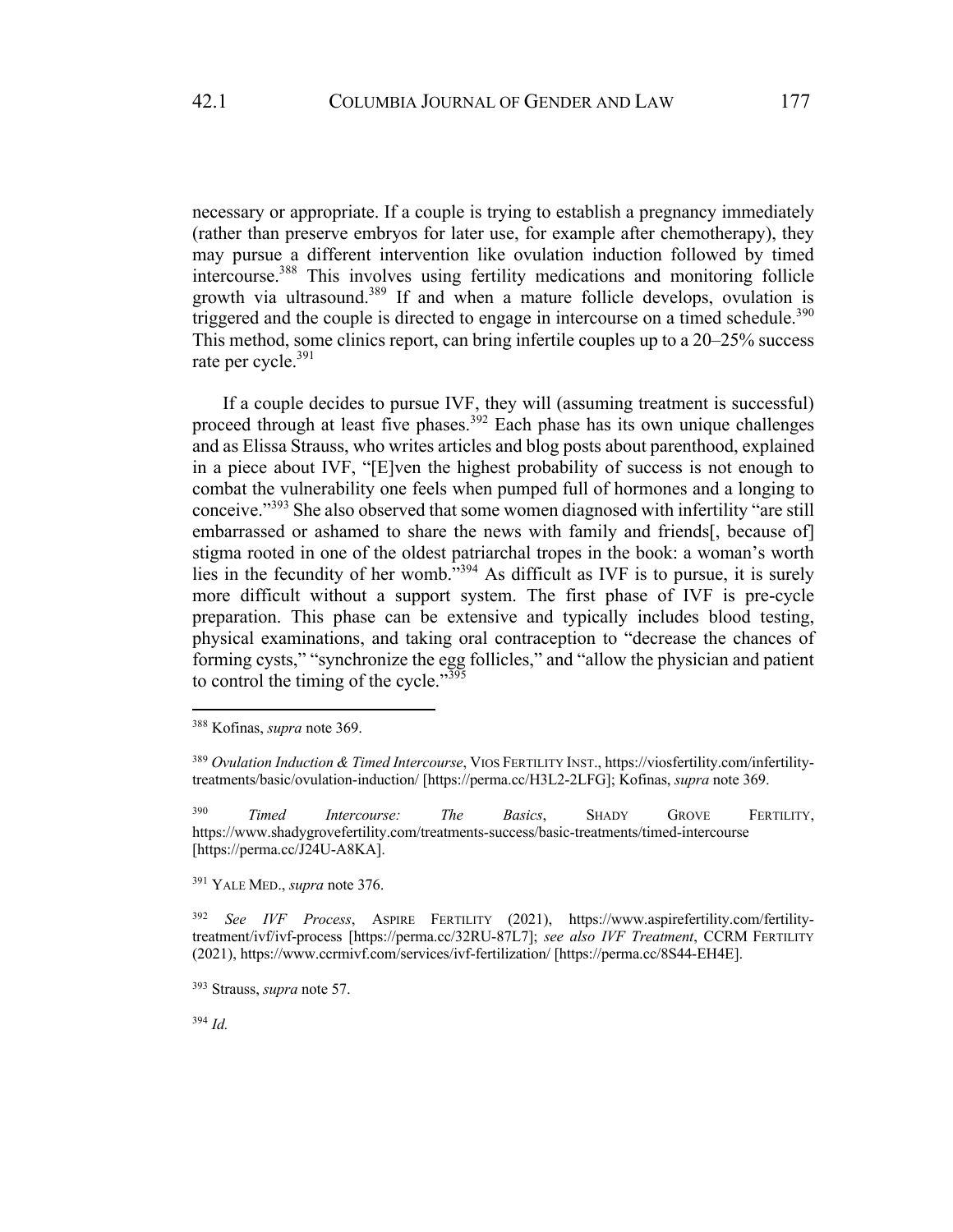The second phase is ovarian stimulation. Whereas outside the IVF context, one cycle would typically produce one mature egg, in the IVF context, one cycle is intended to develop "as many mature eggs as possible."<sup>396</sup> To that end, the patient injects herself with a variety of hormones (including follicle-stimulating hormone (FSH) and luteinizing hormone (LH)) for around one to two weeks.<sup>397</sup> This requires some training, and specialty pharmacies make videos available online to guide patients through the injections.398 Elissa Strauss writes of this phase:

There are regular early morning visits to the doctor's office, where blood is drawn and vaginal ultrasounds are administered—often by perfect strangers. There are giant boxes of syringes, needles, powders[,] and diluents sent directly to your house, and you—who has never shot a needle into anyone before—are expected to mix, measure[,] and self-administer these crucial and expensive drugs on a regular basis.<sup>399</sup>

The medications used in IVF can cause "headaches, mood swings, abdominal pain, hot flashes, abdominal bloating, [and in rare cases] ovarian hyperstimulation syndrome (OHSS)."<sup>400</sup> Doctors must carefully monitor the ovaries via transvaginal ultrasounds and also track hormone levels via blood tests.<sup>401</sup> This second phase concludes with an injection of human chorionic gonadotropin (hCG), which helps the eggs mature and prompts ovulation.<sup>402</sup>

<sup>395</sup> ASPIRE FERTILITY, *supra* note 392.

<sup>396</sup> *See* ASPIRE FERTILITY, *supra* note 392. *See, e.g.*, *Fertility Injection Training Videos*, AVELLA SPECIALTY PHARMACY (2021), https://www.avella.com/fertility-injection-training-videos [https://perma.cc/JZG6-PNL7]; *Fertility Medication Information*, CCRM FERTILITY (2021), https://www.ccrmivf.com/medication-teaching/ [https://perma.cc/38AZ-2W6R] [hereinafter CCRM FERTILITY, *Fertility Medication Info.*].

<sup>397</sup> ASPIRE FERTILITY, *supra* note 392; CCRM FERTILITY, *Fertility Med. Info.*, *supra* note 396.

<sup>398</sup> *See, e.g.*, AVELLA SPECIALTY PHARMACY, *supra* note 396; CCRM FERTILITY, *Fertility Medication Info.*, *supra* note 396.

<sup>399</sup> Strauss, *supra* note 57.

<sup>400</sup> AM. PREGNANCY ASS'N, *supra* note 4.

<sup>402</sup> ASPIRE FERTILITY, *supra* note 392.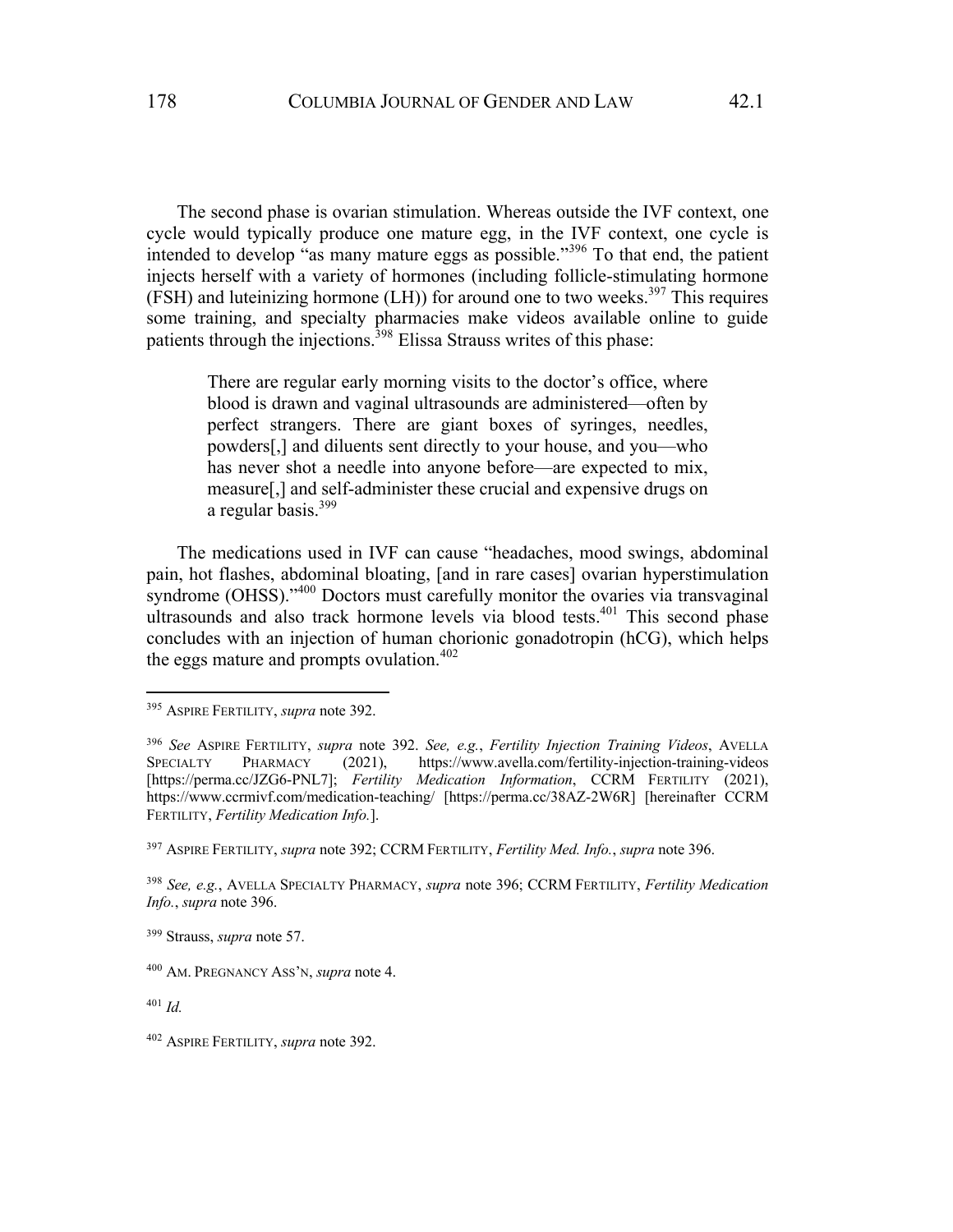The third phase—the egg retrieval—must be carefully timed to occur at exactly the right interval after the injection of hCG (i.e., just before ovulation).<sup>403</sup> In this phase, a needle guided by ultrasound is inserted into each ovary to drain the "fluid and eggs from each mature follicle."<sup>404</sup> The retrieval is considered minor surgery,<sup>405</sup> and it is associated with a variety of risks, including "bleeding, infection, and damage to the bowel or bladder."<sup>406</sup> After an egg retrieval, patients may experience, among other things, "mild cramping [and/or] bloating, constipation, [and] breast tenderness."407 The fourth phase is fertilization and embryo development. Once the embryologist has sorted, identified, and prepared the eggs, she fertilizes them using a technique called intracytoplasmic sperm injection (ICSI).<sup>408</sup> The embryos are then grown in the lab for five or six days,  $409$  at which point there can be genetic testing if the patient wishes.<sup>410</sup> The fifth and final phase can be immediate embryo transfer, cryopreservation of the embryos for later use (which is required for genetic testing), or some combination of the two. $411$ 

To cryopreserve embryos, an embryologist replaces the water in their cells with cryoprotectant and then flash-freezes them through a process called vitrification, which involves quick cooling to avoid the formation of ice crystals.<sup>412</sup> Embryo

<sup>404</sup> *Id.*

<sup>406</sup> *Id.*

<sup>407</sup> *Id.*

<sup>408</sup> *See* ASPIRE FERTILITY, *supra* note 392.

<sup>410</sup> *See* CCRM FERTILITY, *IVF Treatment*, *supra* note 392. For a discussion of some of the possibilities for genetic testing, see Jessica Knouse, *Reconciling Liberty and Equality in the Debate over Preimplantation Genetic Diagnosis*, 2013 UTAH L. REV. 107 (2013).

<sup>411</sup> *See* ASPIRE FERTILITY, *supra* note 392.

<sup>412</sup> Jon Johnson, *Embryo Freezing: What You Need to Know*, MED. NEWS TODAY (Mar. 13, 2019), https://www.medicalnewstoday.com/articles/314662 [https://perma.cc/AWG4-Q6HY]. Embryos can also be preserved through a slow freezing process, but "[s]ome research indicates that, compared with slow freezing, vitrification increases an embryo's chance of survival, both at the freezing stage and

<sup>403</sup> *See id.*

<sup>405</sup> AM. PREGNANCY ASS'N, *supra* note 4.

<sup>409</sup> *Id.*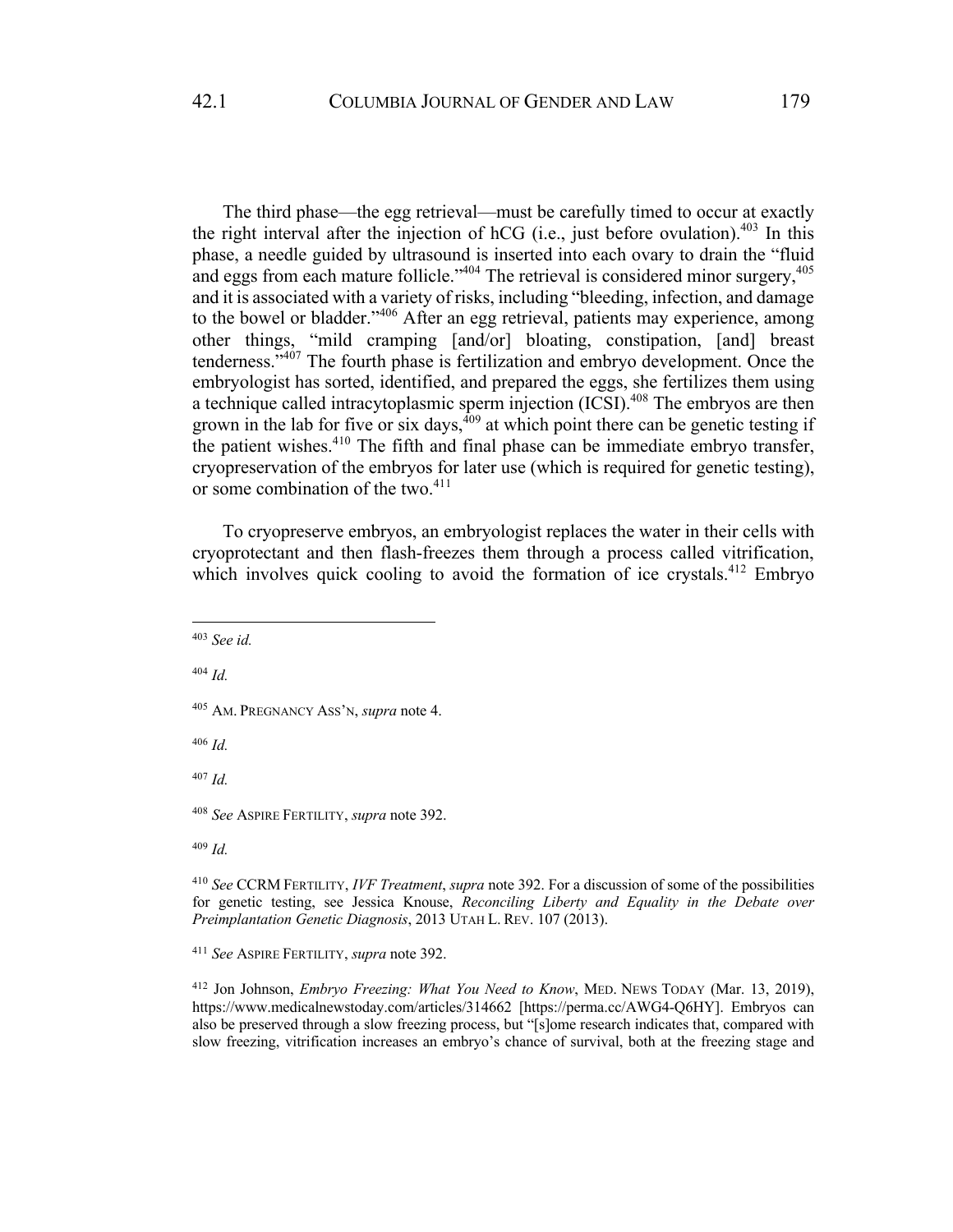transfer, whether it occurs immediately after egg retrieval or following freezing and thawing, is a short procedure with "no anesthesia or recovery time."<sup> $41\overline{3}$ </sup> A puff of air through a catheter pushes the embryo(s) into the uterus.<sup>414</sup> About two weeks later, a blood test examining the patient's hCG level will "determine if implantation was successful."<sup>415</sup> HCG levels should continue to rise in early pregnancy, so blood testing will be repeated every few days.<sup>416</sup> If the pregnancy continues, at around five weeks an ultrasound will be performed.<sup>417</sup> If everything appears normal on the ultrasound, the patient will be referred to her obstetrician.<sup>418</sup>

Pregnancy and childbirth themselves are, of course, complex and full of indeterminacy. In addition to all of the normal difficulties of pregnancy—e.g., morning sickness (nausea and vomiting); body aches; dizziness; constipation; nosebleeds; bladder control problems; swollen face, hands, and/or ankles; numb and/or tingling hands; leg cramps; constipation; hemorrhoids; fatigue; heartburn; difficulty sleeping; and breast tenderness<sup>419</sup>—there can be more serious complications, including but not limited to anemia, high blood pressure, gestational diabetes, and depression.<sup>420</sup> And, of course, there are no guarantees that a pregnancy will result in a live birth: 10-15% of pregnancies end in miscarriage—i.e., loss before

<sup>414</sup> *Id.*

- <sup>417</sup> *Id.*
- <sup>418</sup> *Id.*

during thawing." *Id.* Today, vitrification seems to have become standard. *See* CCRM FERTILITY, *IVF Treatment*, *supra* note 392.

<sup>413</sup> ASPIRE FERTILITY, *supra* note 392.

<sup>416</sup> *Id.*

<sup>419</sup> *See* Off. on Women's Health, *Body Changes and Discomforts*, U.S. DEP'T OF HEALTH & HUM. SERVS. (Jan. 30, 2019), https://www.womenshealth.gov/pregnancy/youre-pregnant-now-what/bodychanges-and-discomforts [https://perma.cc/E8YT-RYEP].

<sup>420</sup> *See* Off. on Women's Health, *Pregnancy Complications*, U.S. DEP'T OF HEALTH & HUM. SERVS. (Apr. 19, 2019), https://www.womenshealth.gov/pregnancy/youre-pregnant-now-what/pregnancycomplications [https://perma.cc/54P7-KPYV].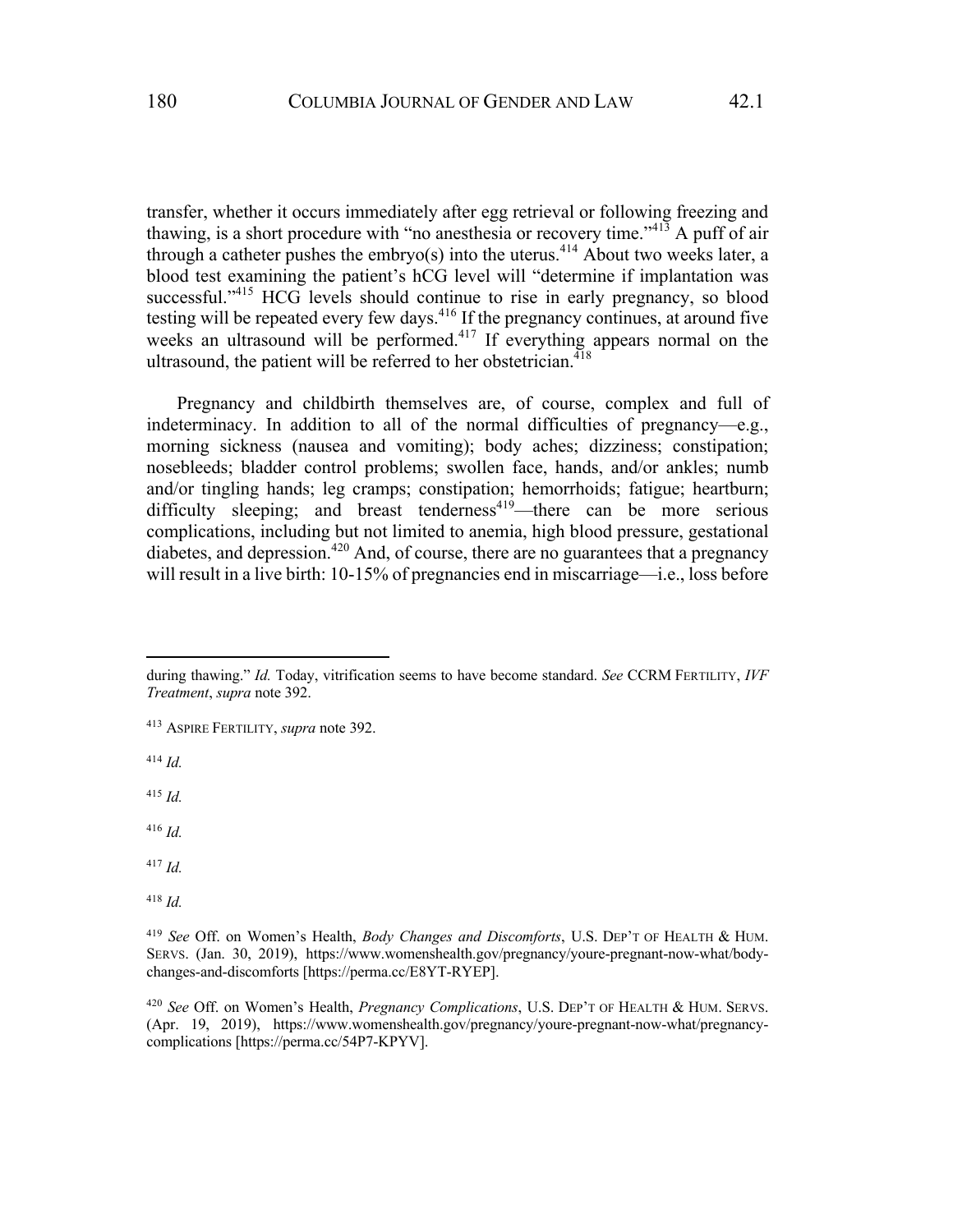twenty weeks.<sup>421</sup> In the first six weeks of pregnancy, the risk of miscarriage is highest.<sup>422</sup> In weeks six to twelve, the risk drops to 10% or less, and in weeks thirteen to twenty, to 5% or less.<sup>423</sup> Furthermore, one in 160 pregnancies end in stillbirth i.e., loss at or after twenty weeks.<sup>424</sup> Finally, childbirth and the period following childbirth are also uncertain. Neonatal death (within the first four weeks after birth) "happens in about 4 in 1,000 babies (less than 1 percent) each year in the United States."425 Infant mortality—i.e., "the death of an infant before his or her first birthday"—accounted for 5.6 deaths per 1,000 live births in the United States in  $2019.<sup>426</sup>$  And, notably, the maternal mortality rate in the United States was a shockingly high 17.4 per 100,000 pregnancies in  $2018^{427}$ 

In sum, reproduction—from the diagnosis of infertility, to treatments such as IVF and embryo creation, to pregnancy, childbirth, and beyond—is infused with indeterminacy. While our legal discourse, as exemplified by the frozen embryo disputes described above,<sup>428</sup> glosses over this indeterminacy, postmodern feminism and reproductive justice work remind us to attend to the lived experience of reproduction. Acknowledging the indeterminacy and honoring lived experience, as

<sup>422</sup> *Id.*

<sup>425</sup> *Neonatal Death*, MARCH OF DIMES (Oct. 2017), https://www.marchofdimes.org/complications/neonatal-death.aspx [https://perma.cc/9P5T-NMFJ].

<sup>421</sup> Rena Goldman, *A Breakdown of Miscarriage Rates by Week*, HEALTHLINE (Oct. 3, 2018), https://www.healthline.com/health/pregnancy/miscarriage-rates-by-week [https://perma.cc/7VN9- YEHT].

<sup>&</sup>lt;sup>423</sup> *Id.* It should be noted that there is some discrepancy among the numbers that are offered by various sources.

<sup>424</sup> Nat'l Ctr. on Birth Defects & Dev. Disabilities, *What Is Stillbirth?*, CDC (Nov. 16, 2020), https://www.cdc.gov/ncbddd/stillbirth/facts.html [https://perma.cc/FF79-9U9T].

<sup>426</sup> Div. of Reproductive Health, Nat'l Ctr. for Chronic Disease Prevention & Health Promotion, *Reproductive Health, Maternal and Infant Health, Infant Mortality*, CDC (Sept. 8, 2021), https://www.cdc.gov/reproductivehealth/maternalinfanthealth/infantmortality.htm [https://perma.cc/MA24-RLBE].

<sup>427</sup> Eugene Declercq & Laurie Zephyrin, *Maternal Mortality in the United States: A Primer*, COMMW. FUND (Dec. 16, 2020), https://www.commonwealthfund.org/publications/issue-briefreport/2020/dec/maternal-mortality-united-states-primer [https://perma.cc/6AK7-ME26].

<sup>428</sup> *See supra* Section II.A.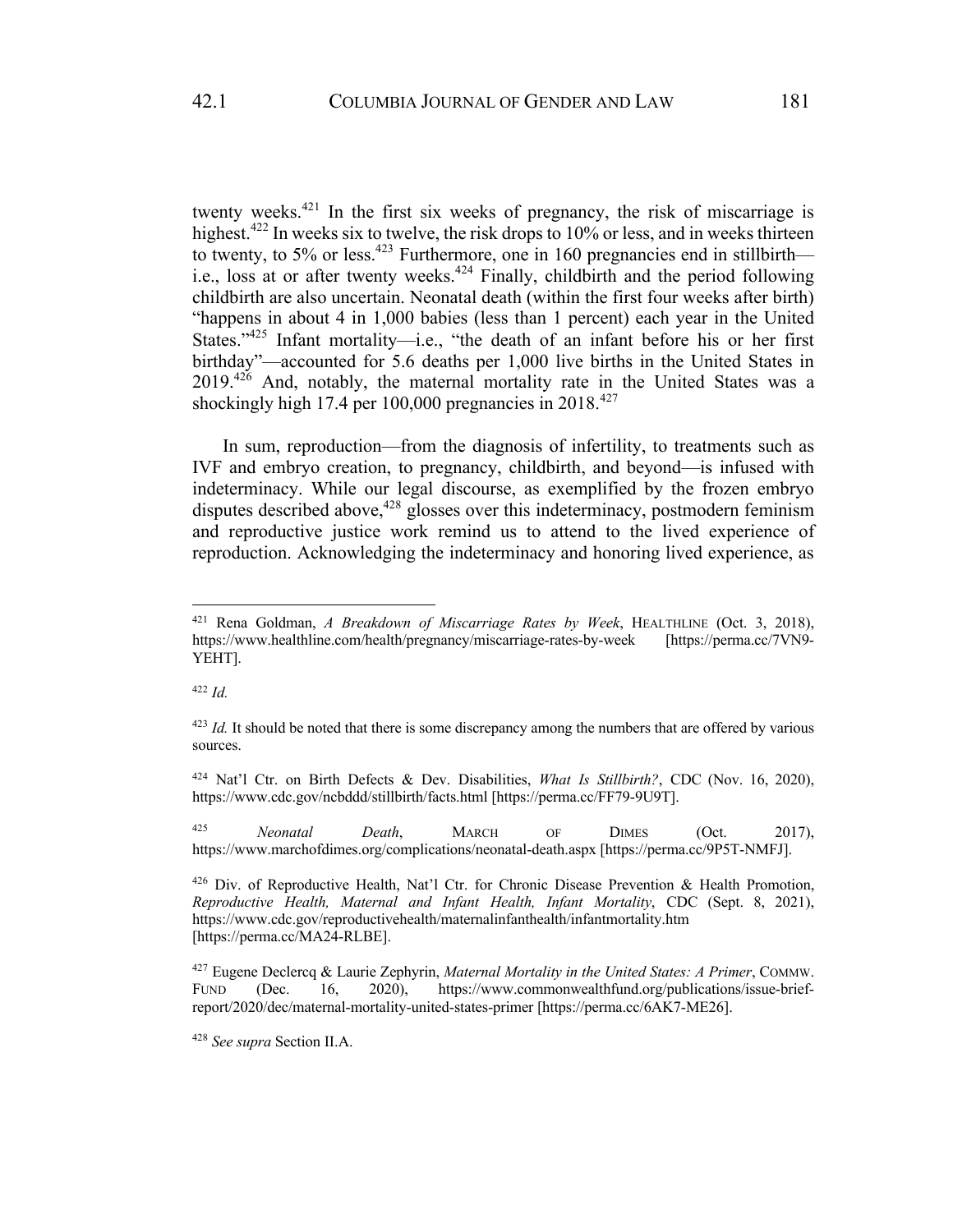Section III.B will illustrate, creates a positive space in which to imagine a more robust rights jurisprudence.

### **B. Expanding Our Vision of Reproductive Status and Rights**

This section draws on the feminist work described in Part I to argue that legal discourse around reproduction should move beyond the binaries described in Part II. Postmodern feminist theory reveals that the either/or mindset embedded in much of our reproductive rights doctrine is inconsistent with the lived experience of reproduction. Parties involved in frozen embryo disputes illustrate this disjunction: rarely can they be accurately described as definitively "fertile" or "sterile," and rarely can their wishes be accurately captured through the assertion of a "right to procreate" or a "right to avoid procreation." Rather, their reproductive potential is fluid and uncertain, and their reproductive intentions are complex and contingent. Once postmodern theory has deconstructed these false binaries and revealed the categories to be inaccurate, reproductive justice work offers holistic solutions for reimagining our rights and discourse. Attention to context—whether, when, and how one wishes to form a family—and respect for lived experience are at the core of reproductive justice work. Rather than thinking of reproductive rights as limited to two possibilities within a binary opposition, we ought to understand them as existing along a multi-dimensional spectrum.

Postmodern theory, as described in Section I.A, teaches us that binary systems suppress diversity. Courts are effectively suppressing diversity when they describe reproductive potential by reference to either fertility or sterility, reproductive intent by reference to either procreation or non-procreation, and reproductive rights as limited to either a right to procreate or a right to avoid procreation. Beginning with reproductive potential, courts are quick to label parties as either having or not having "a reasonable possibility of achieving parenthood [without the contested embryos]."<sup>429</sup> But, in reality, the chances of achieving parenthood (with or without the embryos) is often highly indeterminate. The point is not that parties should necessarily be allowed to use contested embryos; rather, it is that the judicial rhetoric around reproductive potential—by imposing a false sense of certainty—is reductive, dismissive, and ultimately harmful to the surrounding doctrine. By forcing all aspects of reproduction—potential, intentions, and rights—into either/or categories, judges miss crucial context: just as reproductive potential is fluid, complex, contingent, and

<sup>429</sup> Davis v. Davis, 842 S.W.2d 588, 604 (Tenn. 1992).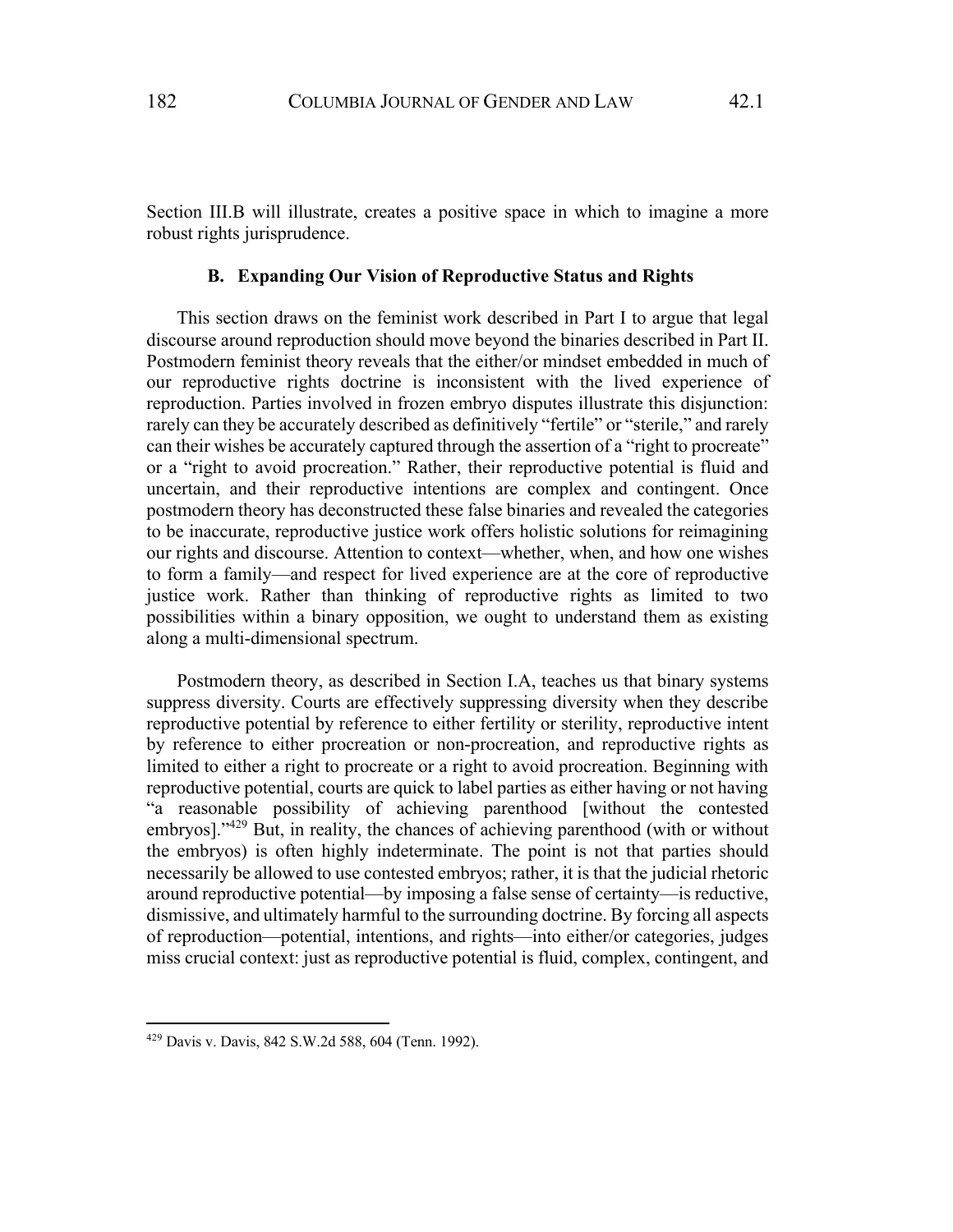indeterminate, reproductive intention and, by extension, reproductive rights can be as well.

Both postmodern theory and reproductive justice advocacy focus on the importance of attending to context and building from lived experience. Here, attending to context means allowing all people to decide "if, when, and how" to become parents and form families;  $430$  building from lived experience means surfacing the complexity and indeterminacy of reproduction. As Mari Matsuda long ago explained: "The refusal to acknowledge context—to acknowledge the actual lives of human beings affected by a particular abstract principle—has meant time and again that women's well-grounded, experiential knowledge is subordinated to someone else's false abstract presumptions."<sup>431</sup> Our legal discourse around reproduction must be reformed to acknowledge that reproductive decisions are highly contextual—people do not simply want to be or not be parents; they want to be or not be parents under certain circumstances. People's physical, emotional, and financial resources, among others, evolve over time, along with their family status, their intentions, and their experiences. Judicial opinions that reduce the world to a set of binary oppositions do not truly comprehend reproduction.

Finally, both postmodern theory and reproductive justice advocacy appreciate that our existing reproductive rights are inadequate. Two narrowly framed options a right to procreate and a right to avoid procreation (both of which are narrow, negative rights, and the former of which is doctrinally undeveloped)—can provide only *de minimus* protection. Rather than thinking of reproductive rights as operating in a binary system, we should recognize that they exist along a spectrum that is both rich and multi-dimensional. One person, over the course of her lifetime (or even, in some cases, over the course of a single cycle of fertility treatment or over the course of a single pregnancy), may wish to make decisions along the entire spectrum. These decisions may entail uncertainty, and they will necessarily often be made without perfect knowledge of their consequences. There are many ways in which reproductive rights can be re-conceptualized to be more attentive to context.

<sup>430</sup> IF/WHEN/HOW, *supra* note 42 ("Reproductive justice will exist when all people can exercise the rights and access the resources they need to thrive and to decide if, when, and how to create and sustain their families with dignity, free from discrimination, coercion, or violence."). *See also* MICHELE GOODWIN, POLICING THE WOMB: INVISIBLE WOMEN AND THE CRIMINALIZATION OF MOTHERHOOD 169 (2020) (suggesting a "Reproductive Justice New Deal or Bill of Rights" that would include "the right to decide if, when, how, or not to procreate").

<sup>431</sup> Mari J. Matsuda, *Liberal Jurisprudence and Abstracted Visions of Human Nature: A Feminist Critique of Rawls' Theory of Justice*, 16 N.M. L. REV. 613, 619 (1986).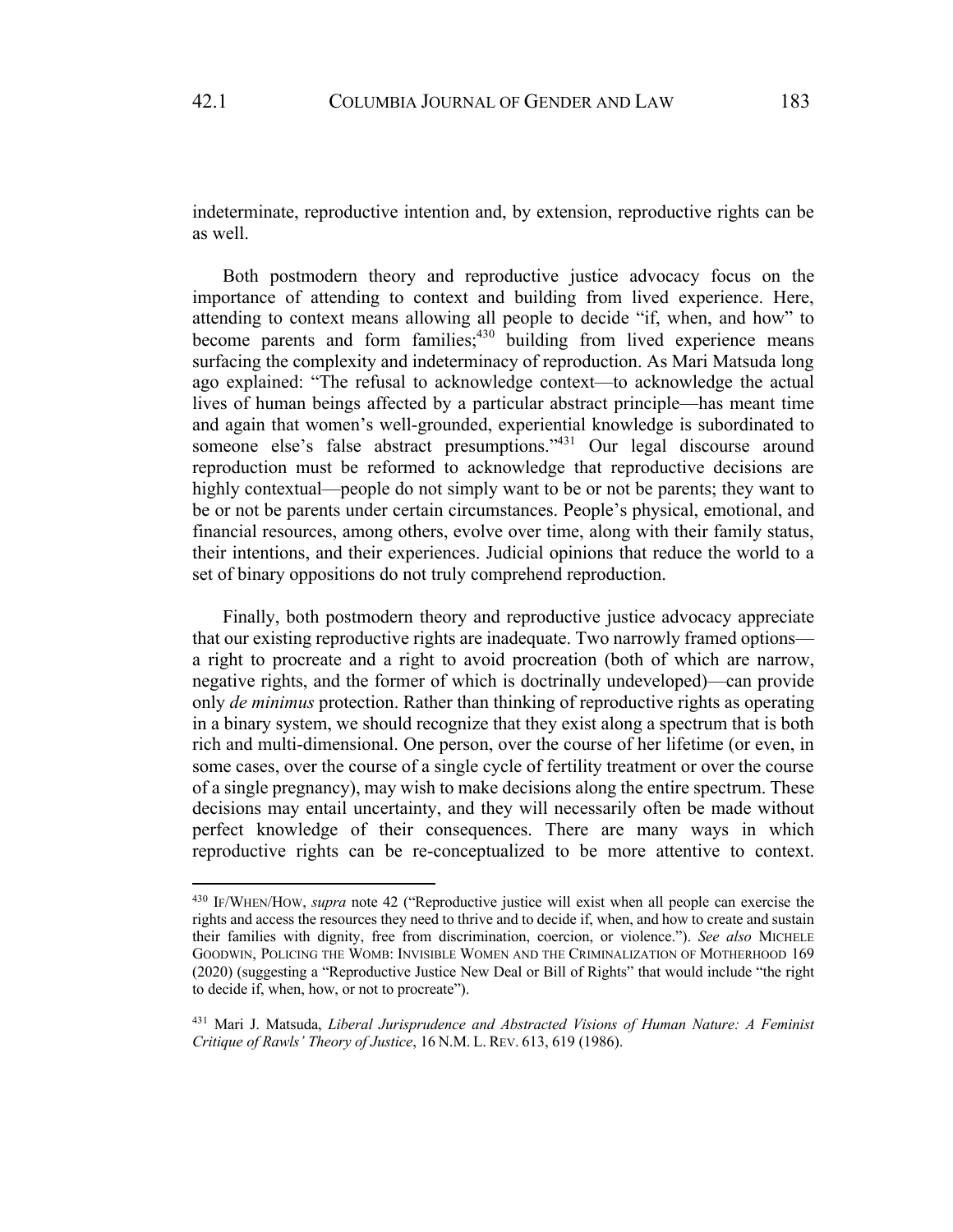Professor Yvonne Lindgren has, for example, argued in the abortion setting for a shift away from the narrow focus on decision-making and toward a broader understanding of abortion as an aspect of dignity and healthcare.<sup>432</sup> This shift, she explains, would help to ensure "the social, financial, political, and legal conditions required to make genuine choices about reproduction."<sup>433</sup> Such shifts in context can have deep significance.

Ultimately, there are no easy answers in frozen embryo disputes. Acknowledging this reality would be a step in the right direction. In writing opinions, judges ought to reframe the discourse around reproduction to be more honest and accurate. This would entail both dropping the pretense of certainty (a judge's pronouncement that someone has a "reasonable" path to parenthood does not make it so) and delving into the reproductive processes—both past and future, from IVF to pregnancy and childbirth—that parties involved in frozen embryo disputes experience. Understanding the full context of the parties' circumstances, medical and otherwise, is critical to rendering an informed decision. In addition to reframing the discourse around reproduction, judges ought to reimagine the universe of reproductive rights. The possible rights claims should be reflective of the possible intentions, which are many and varied, and the rights themselves should be accessible to everyone regardless of their resources. These reforms will not lead to simple tests that produce simple outcomes, but admitting that reproduction is in fact complex, indeterminate, and irreducible—despite judges' best efforts—will create space for a more capacious understanding of reproductive rights. Frozen embryo disputes, positioned as they are at the intersection of the existing rights binary, are a perfect place to focus our reform efforts.

## **CONCLUSION**

Reproduction, as a lived experience, is complex and indeterminate. Judicial discourse around reproduction, in contrast, proceeds from a premise that reproductive potential and intentions—and, by extension, rights—can be captured by binary categories. Litigants in frozen embryo disputes are typically viewed as either fertile or sterile, as trying to either become parents or avoid parentage, and as asserting a right to either procreate or avoid procreation. But these are rarely accurate descriptors, given that—by the point of litigation—the parties may have experienced

<sup>432</sup> Yvonne Lindgren, *From Rights to Dignity: Drawing Lessons from Aid in Dying and Reproductive Rights*, 2016 UTAH L. REV. 779 (2016).

<sup>433</sup> *Id.* at 787 n.23.